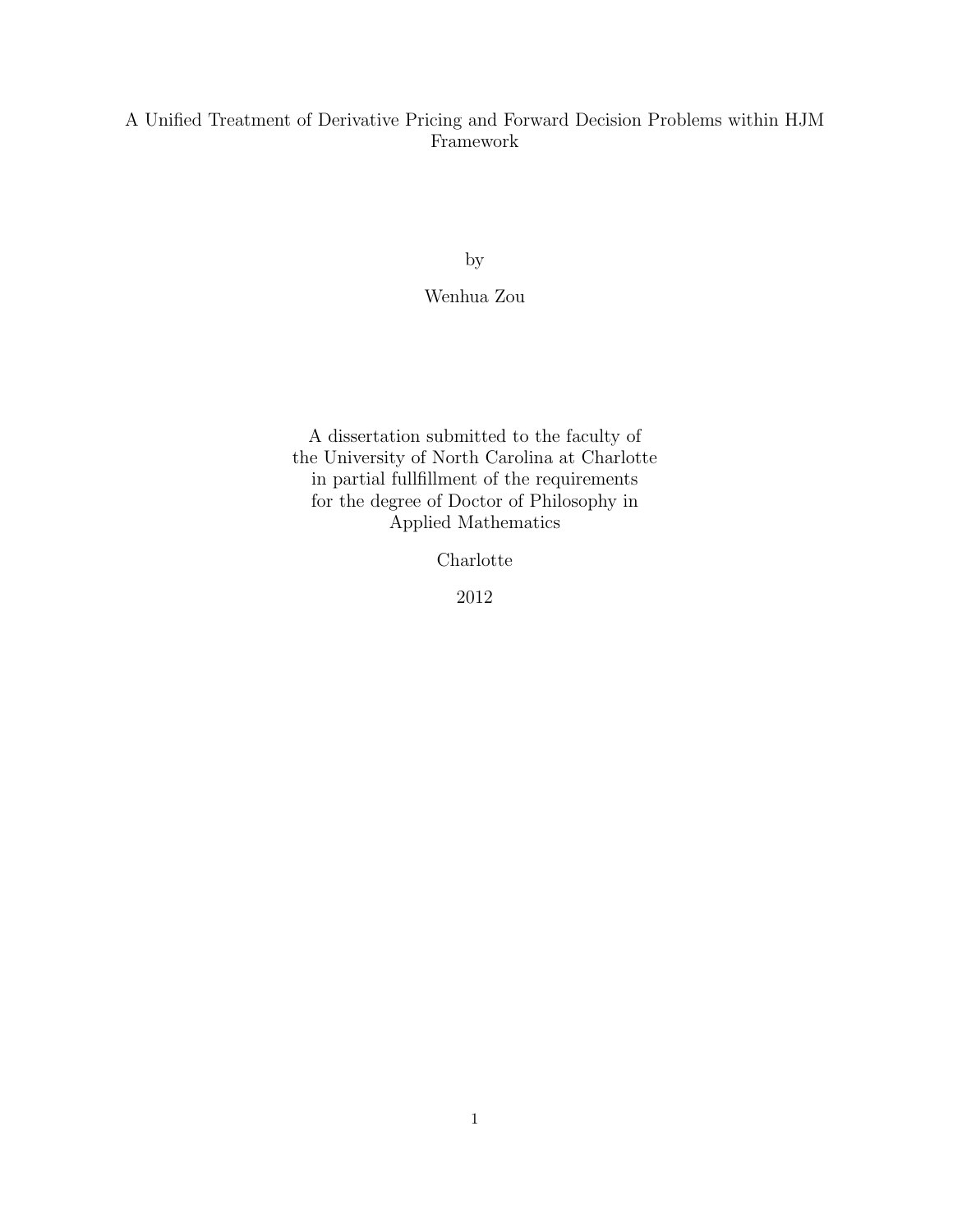#### Abstract

We study the HJM approach which was originally introduced in the fixed income market by David Heath, Robert Jarrow and Andrew Morton and later was implemented in the case of European option market by Martin Schweizer, Johannes Wissel, Rene Carmona and Sergey Nadtochiy. My main contribution is to apply HJM philosophy into the American option market. We derive the absense of arbitrage by a drift condition and a spot consistency condition. In addition, we introduce a forward stopping rule which is totally different from the classic stopping rule. When Ito stochastic differential equation are used to model the dynamics of underlying asset, we discover that the drift part instead of the volatility part will determine the value of option. As counterpart to the forward rate for the fixed income market and implied forward volatility and Local volatility for the European option market, we introduce the forward drift for the American option market.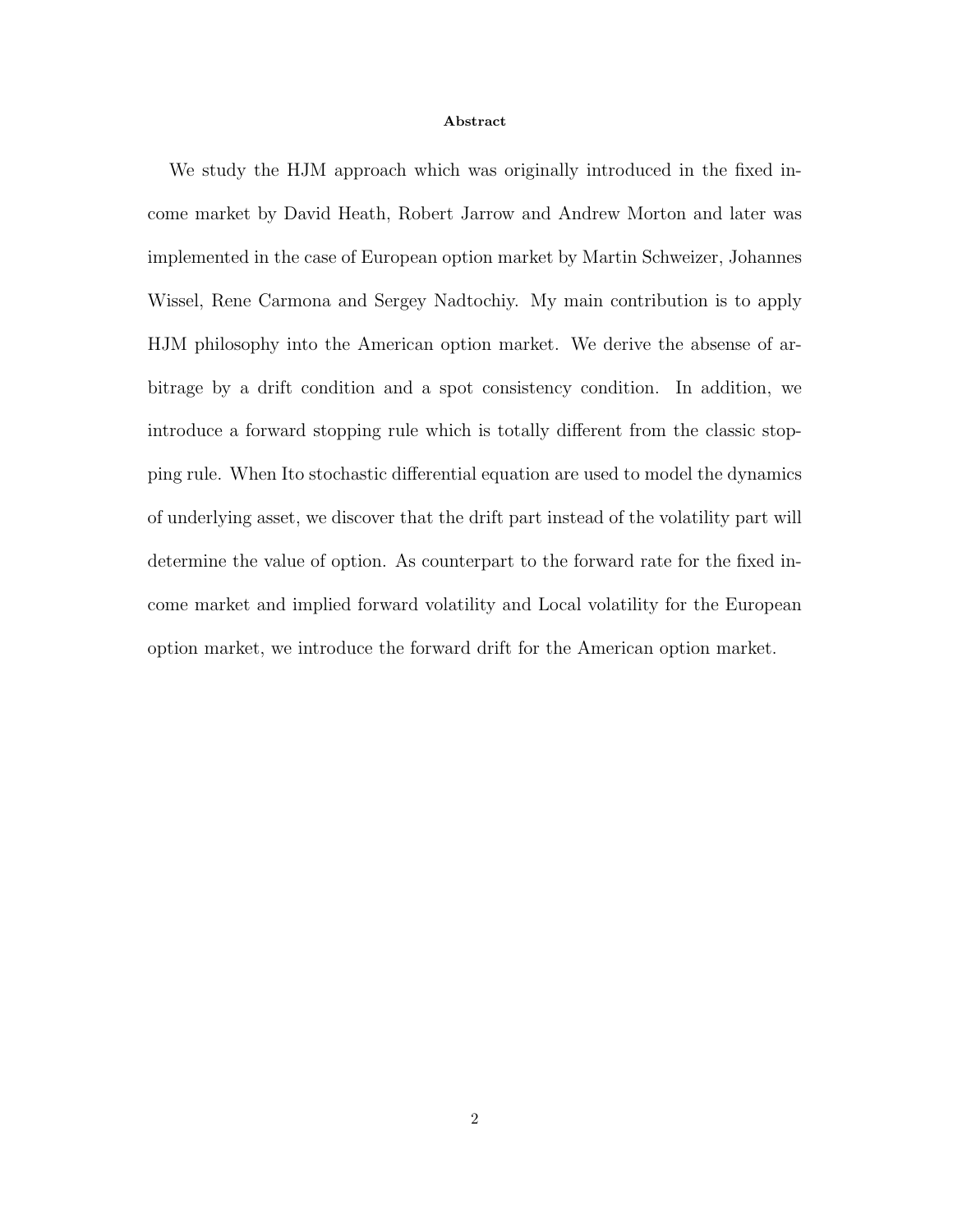# Contents

| $\mathbf{1}$    |     | Chapter 1: HJM Philosophy                 | $\overline{4}$ |
|-----------------|-----|-------------------------------------------|----------------|
|                 | 1.1 |                                           | $\overline{5}$ |
|                 |     | 1.1.1                                     | $\overline{7}$ |
|                 |     | 1.1.2                                     | 10             |
|                 | 1.2 |                                           | 16             |
|                 |     | 1.2.1                                     | 16             |
|                 |     | 1.2.2                                     | 17             |
| $\bf{2}$        |     | <b>Chapter 2:Optimal Stopping Problem</b> | 21             |
|                 | 2.1 |                                           | 21             |
|                 | 2.2 |                                           | 27             |
|                 | 2.3 |                                           | 36             |
| $3\phantom{.0}$ |     |                                           |                |
|                 |     | <b>Chapter 3: American Option Market</b>  | 40             |
|                 | 3.1 |                                           | 42             |
|                 | 3.2 |                                           | 45             |
|                 | 3.3 |                                           | 47             |
|                 | 3.4 |                                           | 53             |
|                 | 3.5 |                                           | 60             |
| 4               |     | Appendix                                  | 66             |
|                 | 4.1 |                                           | 66             |
|                 | 4.2 | A2: Boundary Value Problems               | 67             |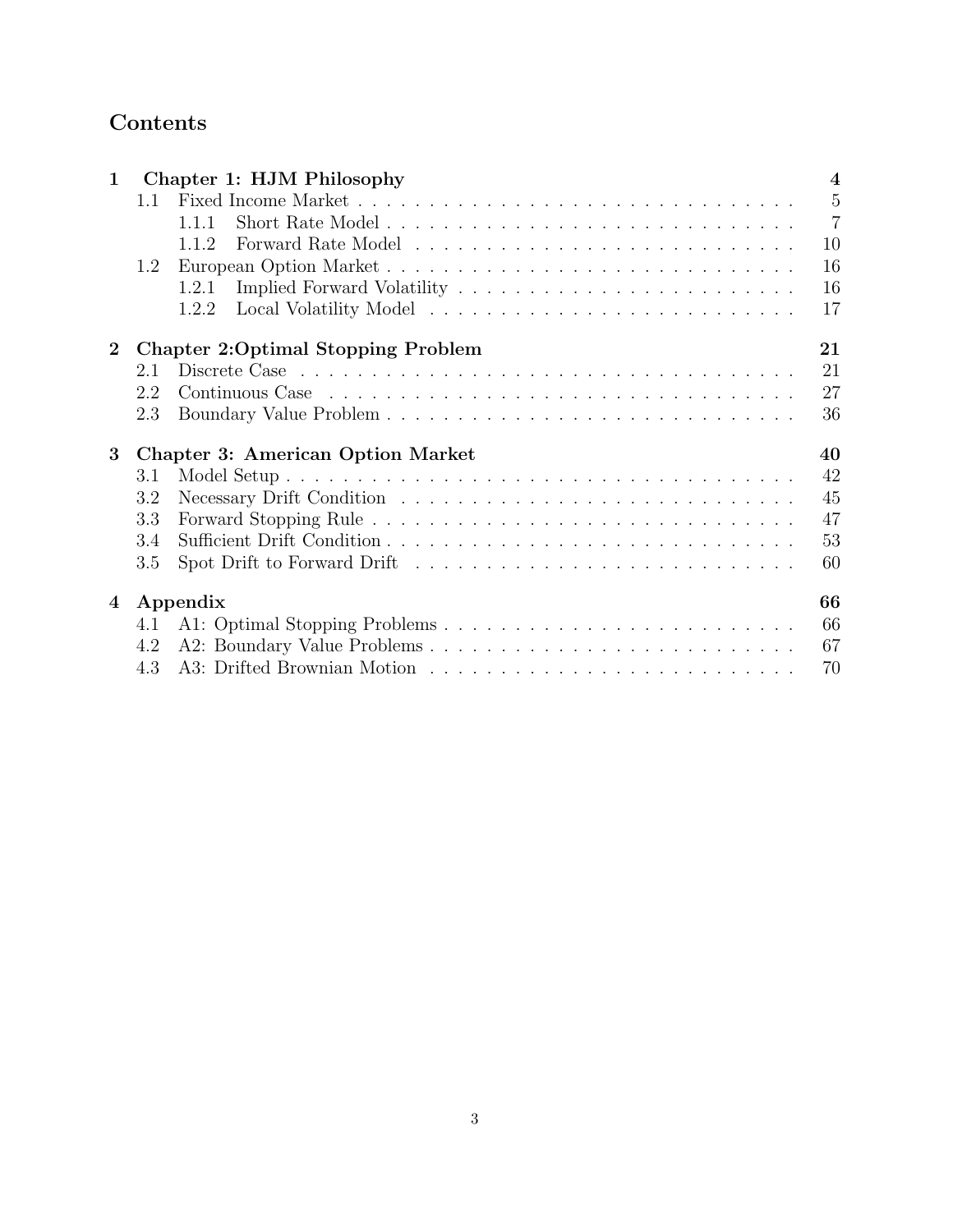# 1 Chapter 1: HJM Philosophy

Modelling is a very important issue for the derivative market. We can do the pricing and hedging with a model. Because the initial value of the bond and option price for different maturies are obersvable from the market, the first requirment for a model is to be consistent with the initial obseravations. Since many spot rate models have some constant assumptions for their coefficients for example Vasicek Model for interest rate market and Black Schole Model for option market, they can't match the initial observation. Even some models letting coefficient depend on time, these models require to be recalibrated frequently. However, there is no theoretic solution to when to do the recalibration. Heath, Jarrow and Morton proposed to solve the problem by modelling directly the dynamics of the entire structure of the interest rate curve. Because initial price of European option price for different maturies are also obersvable from the market, HJM philosophy was used to model the dynamics of forward implied volatility by M.Schwerizer and J.Wissel(2008), R. Carmona, S.Nadtochiy (2009,2011). For the rest of this chapter, will talk HJM philosophy in detail for fixed income market and European option mar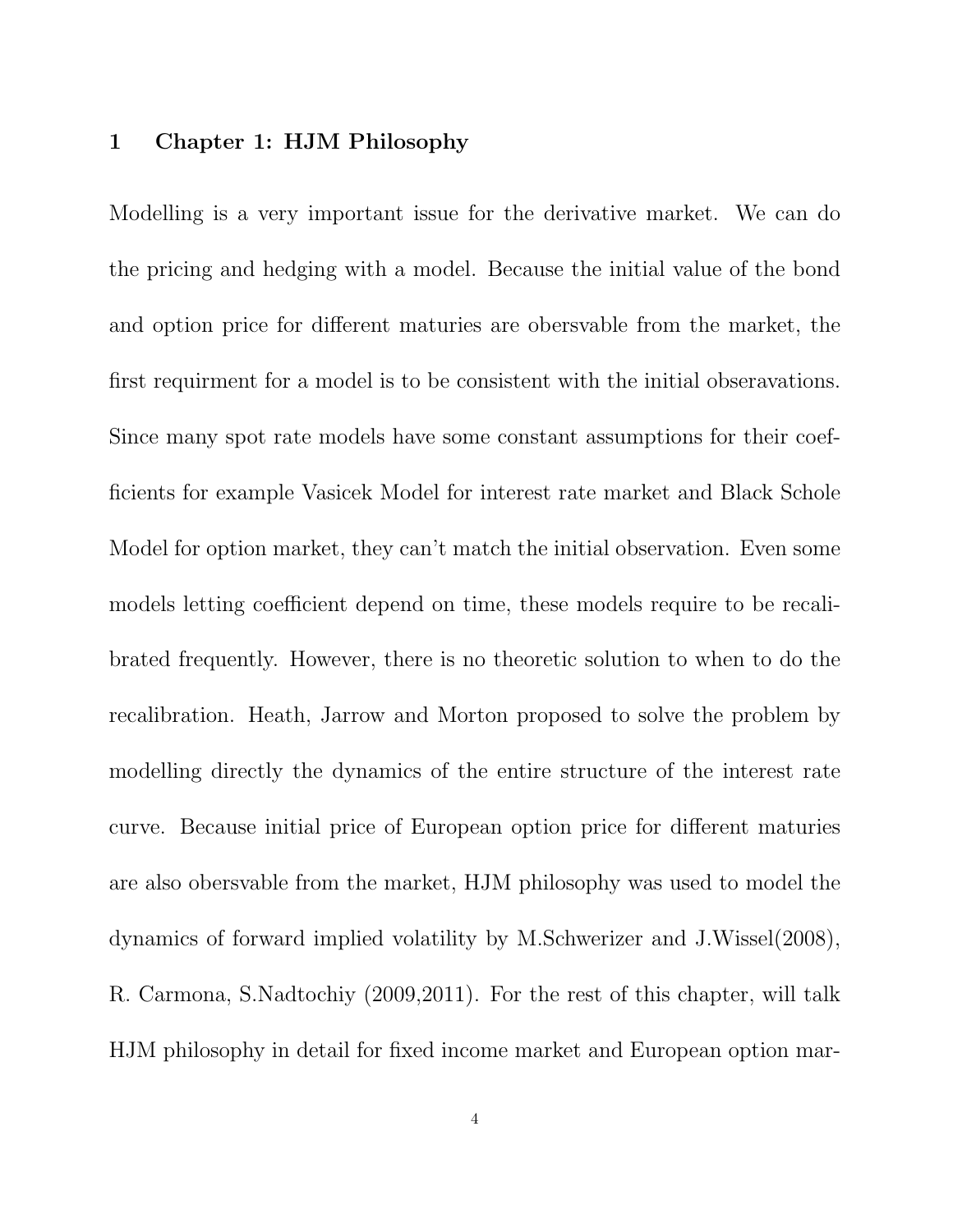ket.

#### 1.1 Fixed Income Market

Given Probabiltiy space  $(\Omega,(\mathcal{F})_{t\geq0},\mathcal{F},P)$  where  $(\mathcal{F}_{t\geq0})$  satisfies the usual condition and P is the risk-netrual measure.

**Definition 1.1** Given adapted process (short rate)  ${r_t}_{t\geq0}$ , Define:

- 1.  $B(t,T) = \mathbb{E}_t e^{-\int_t^T r_s ds}$ .  $B(t,T)$  is price of zero coupon bond at t with maturity T. Note:  $B(0,T)$  can be oberseved for different maturies T.
- 2.  $B_t = e^{\int_0^t r_s ds}$ .  $B_t$  is the bank account.

**Definition 1.2** Recall the definition of  $B(t,T)$ . Suppose it's smooth in the maturity varible  $T$ , then define:

$$
f_t(T) = \frac{\partial}{\partial T} log B(t, T)
$$

Lemma 1.3 For all  $t \geq 0, f_t(t) = r_t$ 

Sine  $B_t = e^{\int_0^t r_s ds}$ ,  $B(t, T)$  satisfies the following equation:

$$
B(t,T) = \mathbb{E}_t \frac{B_t}{B_T}
$$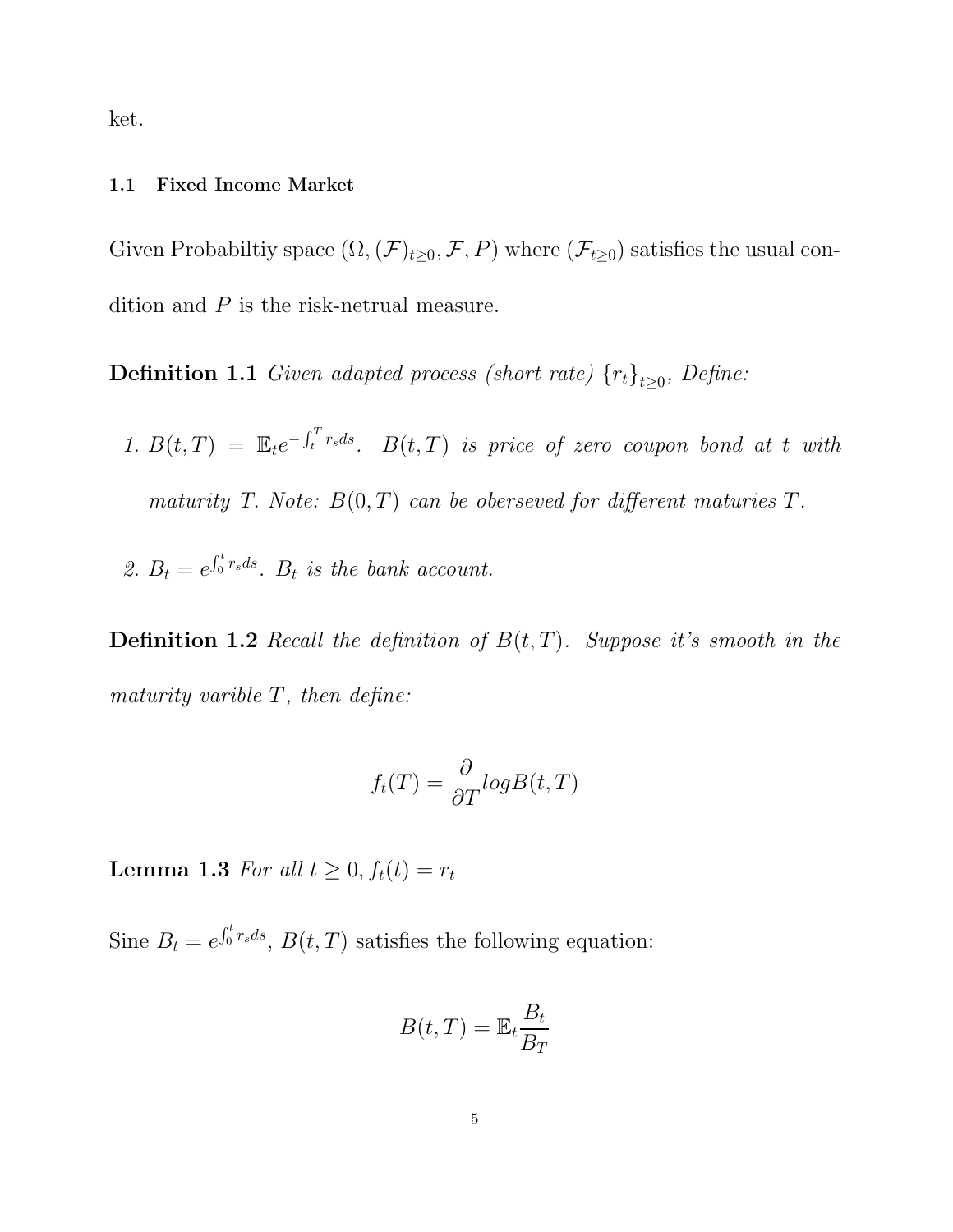because

$$
f_t(T) = -\frac{\partial}{\partial T} log B(t, T)
$$

which is equivalent as

$$
B(t,T) = e^{-\int_t^T f_t(u) du}
$$

Takeing derivative with respect to  $T,$  we can get

$$
\frac{\partial B(t,T)}{\partial T} = \frac{\partial \mathbb{E}_t \frac{B_t}{B_T}}{\partial T}
$$

$$
= \mathbb{E}_t \frac{\partial e^{-\int_t^T r_s ds}}{\partial T}
$$

$$
= \mathbb{E}_t [-r_T \cdot e^{-\int_t^T r_s ds}]
$$

On the other hand

$$
\frac{\partial e^{-\int_t^T f_t(u)du}}{\partial T} = -f_t(T)e^{-\int_t^T f_t(u)du}
$$

Therefore we can get:For  $t \geq 0$ ,

 $f_t(t) = r_t$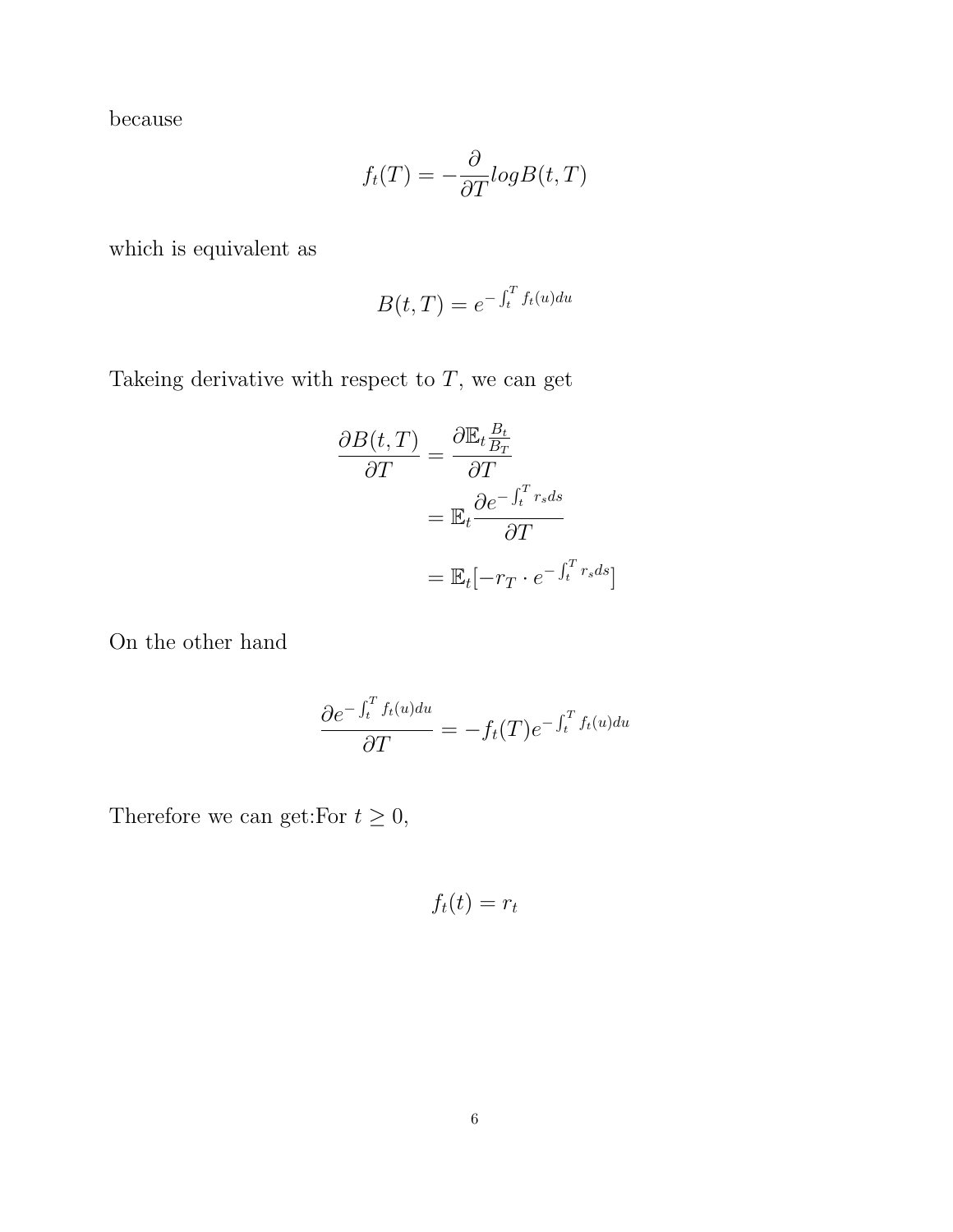#### 1.1.1 Forward Rate Model

Recall the relationship between  $B_t$  and  $r_t$ :

$$
(1) \t\t\t dB_t = r_t B_t dt
$$

with initial value  $B_0 = 1$ .

Then the problem can be changed to:

$$
dB_t = \begin{cases} r_t B_t dt, & B_0 = 1 \\ f_t(t) = r_t, & \text{for } t \ge 0 \end{cases} \quad t \ge 0
$$
  

$$
df_t(u) = \alpha_t(u) dt + \beta_t(u) dW_t, \quad f_0(u)
$$

In order to achieve the goal, model above should be built to satisfies:

- 1. The model should be arbitrage free.
- 2. Initial observation of the bond price  $B(0,T)$  for all  $T \geq 0$  from the market can be reproduced by the model. This could be called perfect calibration.

The second requirement can included in the initial value of  $f_0(T)$  such that  $f_0(T) = -\frac{\partial}{\partial T} log B(0, T)$  The first requirment will gives us the famous HJM drift condition. We explain below that enforcing this martingale property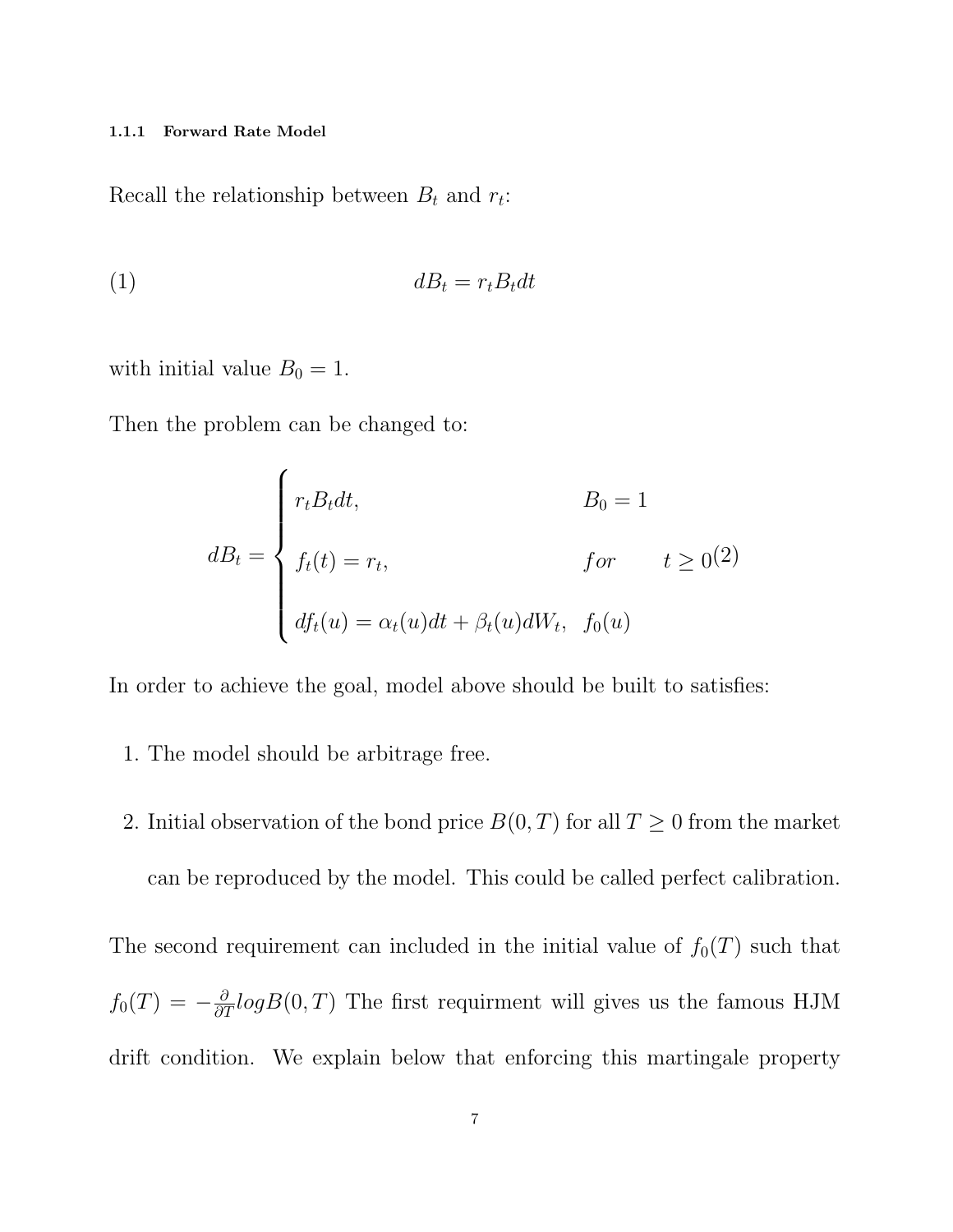in a model leads to a constraint which is known under the name of drift condition. Since  $B(t, T)$  is martingale under risk neutral measure P, this martingale property leads to a constraint which is known under name of drift condition.

**Theorem 1.4** Recall the definition of  $\beta_t(u)$  and  $\alpha_t(u)$ .

For all  $0 \le t \le T$ .

$$
\alpha_t(T) = \beta_t(T) \cdot \int_t^T \beta_t(s) ds
$$

Proof of this theorem will found [4].

The above formula shows that drift is completely determined by volatility. The procedure to apply this HJM is: First we model the volatility of the forwrd rate. Second, we calculate the drift of this forward rate.

**Example 1.5** Suppose  $\beta_t(T) = \sigma f_t(T)$ , then according to the theorem above, we can have  $\alpha_t(T) = \beta_t(T) \cdot \int_t^T \beta_t(s) ds = \sigma^2 f_t(T) f_t(u) du$ . Heath, Jarrow and Morton [5] shows that this drift condition causes forward rates to explode.

Example 1.6 Shree[28] gives the following example:

Suppose  $\beta_t(T) = S_t \sigma(T-t) \min \{M, f_t(T)\},$  where  $S_t$ ,  $\sigma(T-t)$  are determin-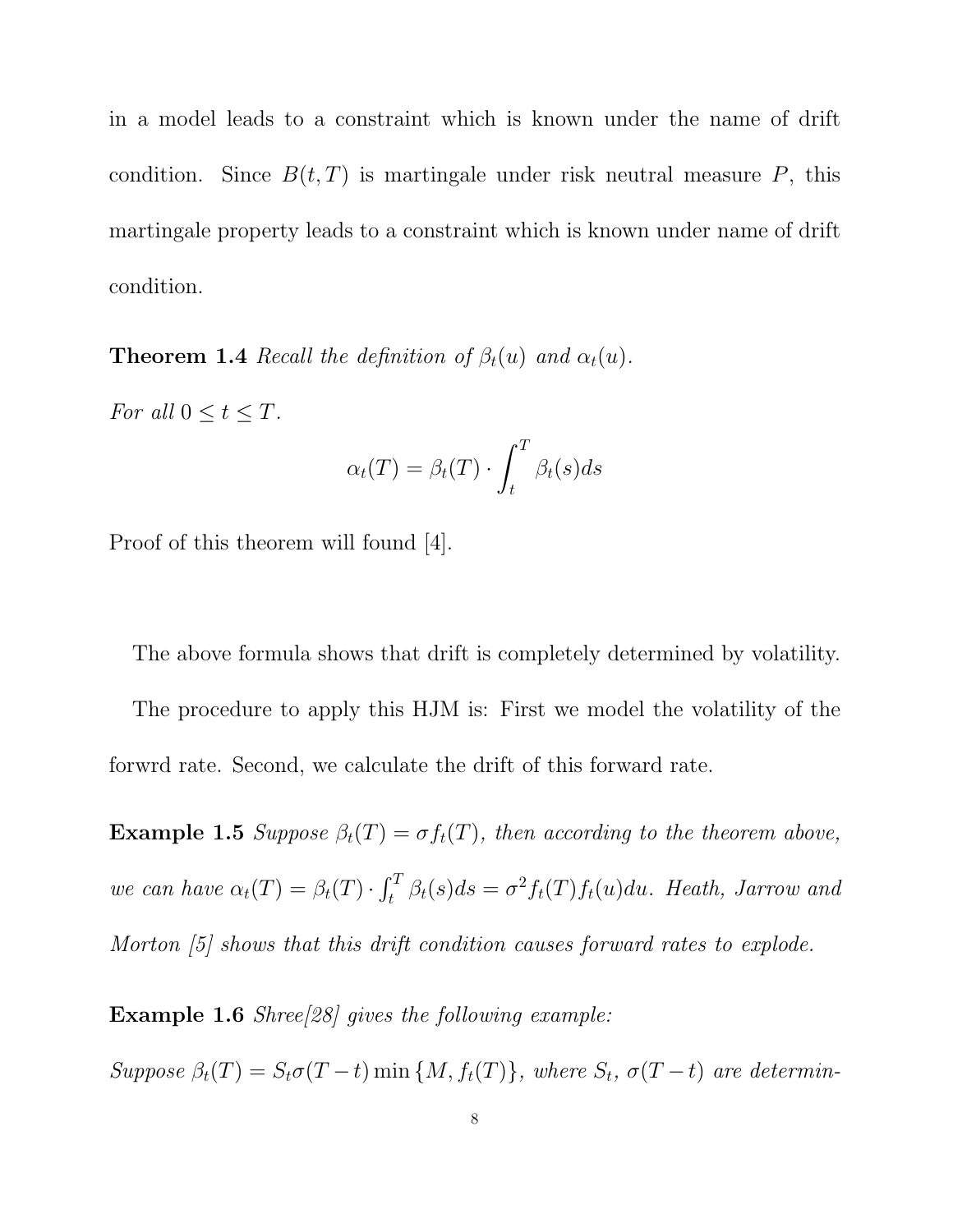istic function and M is a constant number.

then they got:

$$
\alpha_t(T) = \beta_t(T) \cdot \int_t^T \beta_t(u) du
$$
  
=  $S_t^2 \sigma(T - t) \min \{M, f_t(T)\} \int_t^T \sigma(u - t) \min \{M, f_u(T)\} du$ 

Given forward rate model  $f_t(u)$ , we can get  $r_t = f_t(t)$ . On the other hand, given spot rate model  $r_t$ , calculating the  $f_t(T)$  is not very easy. Normally, we have to first calculate  $B(0,T) = \mathbb{E}e^{-\int_0^T r_s ds}$  and then  $f_0(T) = -\frac{\partial}{\partial T}log B(0,T)$ . Therefore, we can have the analytic solution of  $f_0(T)$  only if analytic solution of  $B(0,T)$  is available.

Example 1.7 Recall Vasicek modelL

$$
dr_t = (\alpha - \beta r_t)dt + \sigma dW_t
$$

where  $\alpha$  and  $\sigma$  are constants. For , they got:

(3) 
$$
B(0,T) = e^{A(T) + B(T)r_0}
$$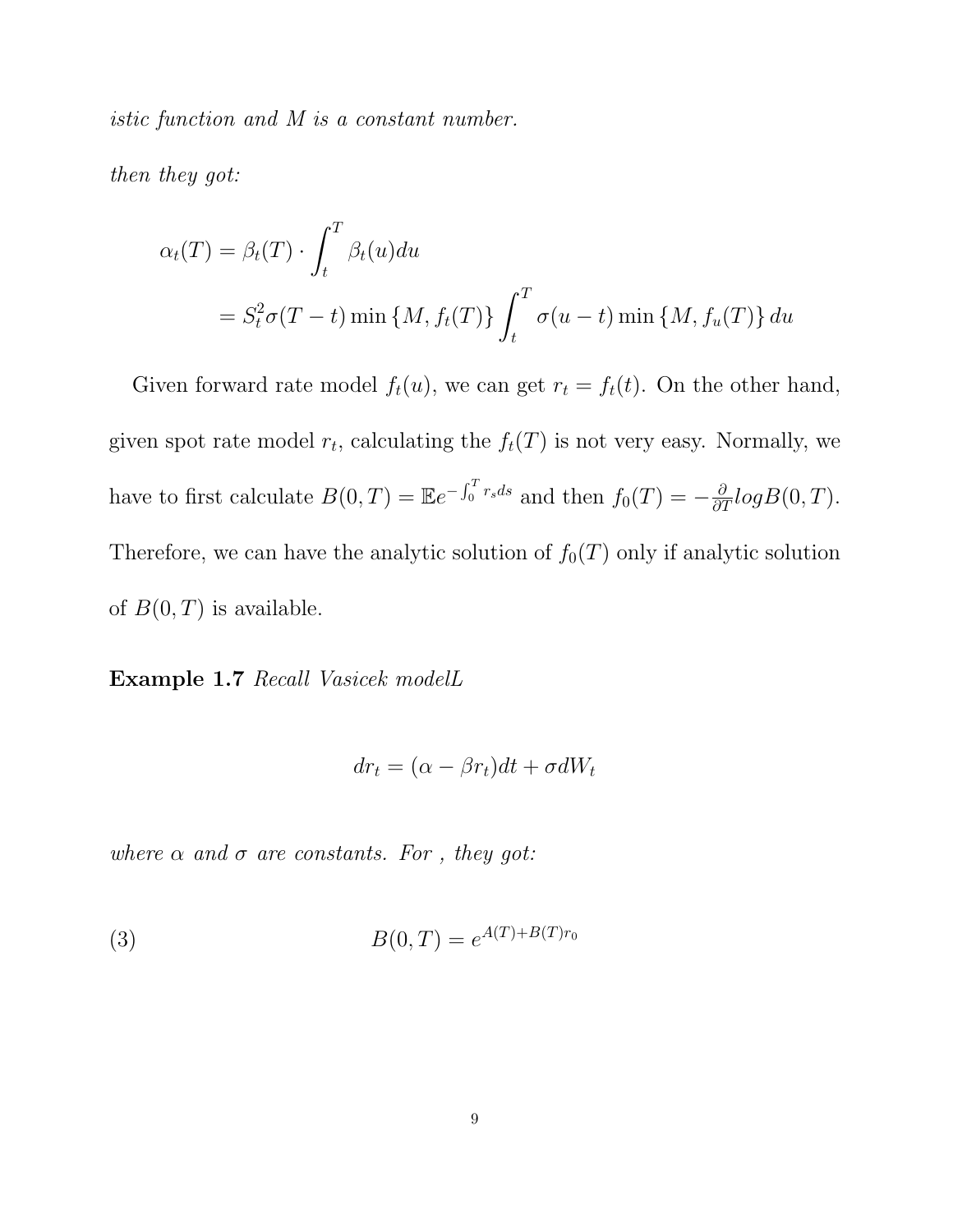where

$$
A(T) = \frac{4\alpha\beta - 3\sigma^2}{4\beta^2} + \frac{\sigma^2 - 2\alpha\beta}{2\beta^2}T + \frac{\sigma^2 - \alpha\beta}{\beta^3}e^{-\beta T} - \frac{\sigma^2}{4\beta^3}e^{-2\beta T}
$$

and

$$
B(T) = -\frac{1}{\beta}(1 - e^{-\beta T})
$$

In addition, we can get:

(4) 
$$
f_t(T) = r_t e^{-\beta(T-t)} + \frac{\alpha}{\beta} (1 - e^{-\beta(T-t)}) - (1 - e^{-\beta(T-t)}) \frac{\sigma^2}{2\beta^2}
$$

In practise, factor models are very popular. we discuss factor models in using Nelson and Siegel model as an example. Just liket HJM appraoch, local martinagle property is used to give no-arbitrage conditions.

A Factor model starts from a function G from  $\Theta \times [0,\infty)$  into  $[0,\infty)$  where Θ is an open set in  $\mathbb{R}^d$  which we interpret as the set of possible values of a vector of parameters  $\theta^1, \theta^2, ... \theta^d$ . Then  $G(\theta,.) : \tau \to G(\theta, \tau)$  can be viewed as a possible candidate for the forward curve. Nelson and Siegel has three parameters as

$$
G(\theta, \tau) = \theta^1 + (\theta^2 + \theta^3 \tau) e^{-\theta^4 \tau}, \tau \ge 0
$$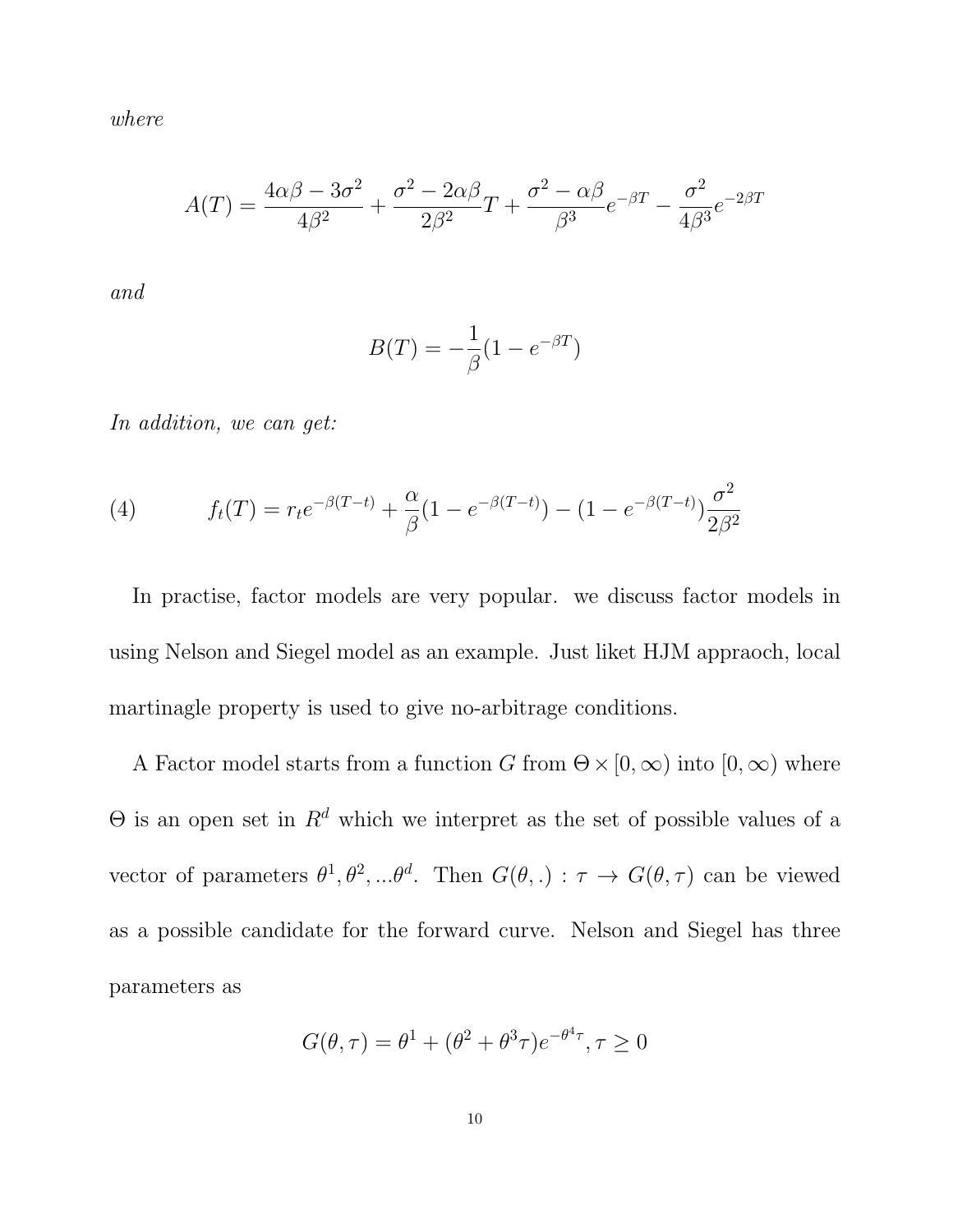and

$$
d\theta^i_t=b^i_t\cdot dt+\sum_{j=1}^D\sigma\cdot dW^j_t
$$

with initial value  $\theta_0^i$  $_{0}^{i}.$ 

Here  $\theta_0^i$  $\tilde{b}_0$  is  $\mathcal{F}_0$ -measurable, and b and  $\sigma$  are progressively measurable process with values in  $R^4$  and  $R^{4*D}$  respectively, such that  $\int_0^t (|b_s| + |\sigma_s|)^2 ds < \infty$ , P-almost surely for all finite t. Assuming further that  $G$  is twice continuously differentiable in the variables  $\theta^j$ , we can use Ito's formula and derive the dynamics of  $f_t(\tau)$ . The parameters  $\theta_1$  and  $\theta_4$  are assumed to be positive.  $\theta_1$ represents the asymptotic (long) forward rate,  $\theta_1 + \theta_2$  gives the left end point of the curve, namely the shor rate, while  $\theta_4$  gives an asymptotic rate of decay. The set  $\Theta$  of parameters is the subset of  $R^4$  determined by  $\theta_1 > 0, \theta_4 > 0$  and  $\theta_1 + \theta_2 > 0$  since the short rate should not be negative. The parameter  $\theta_3$  is responsible for a hump when  $\theta_3 > 0$  or a dip with  $\theta_3 < 0$ .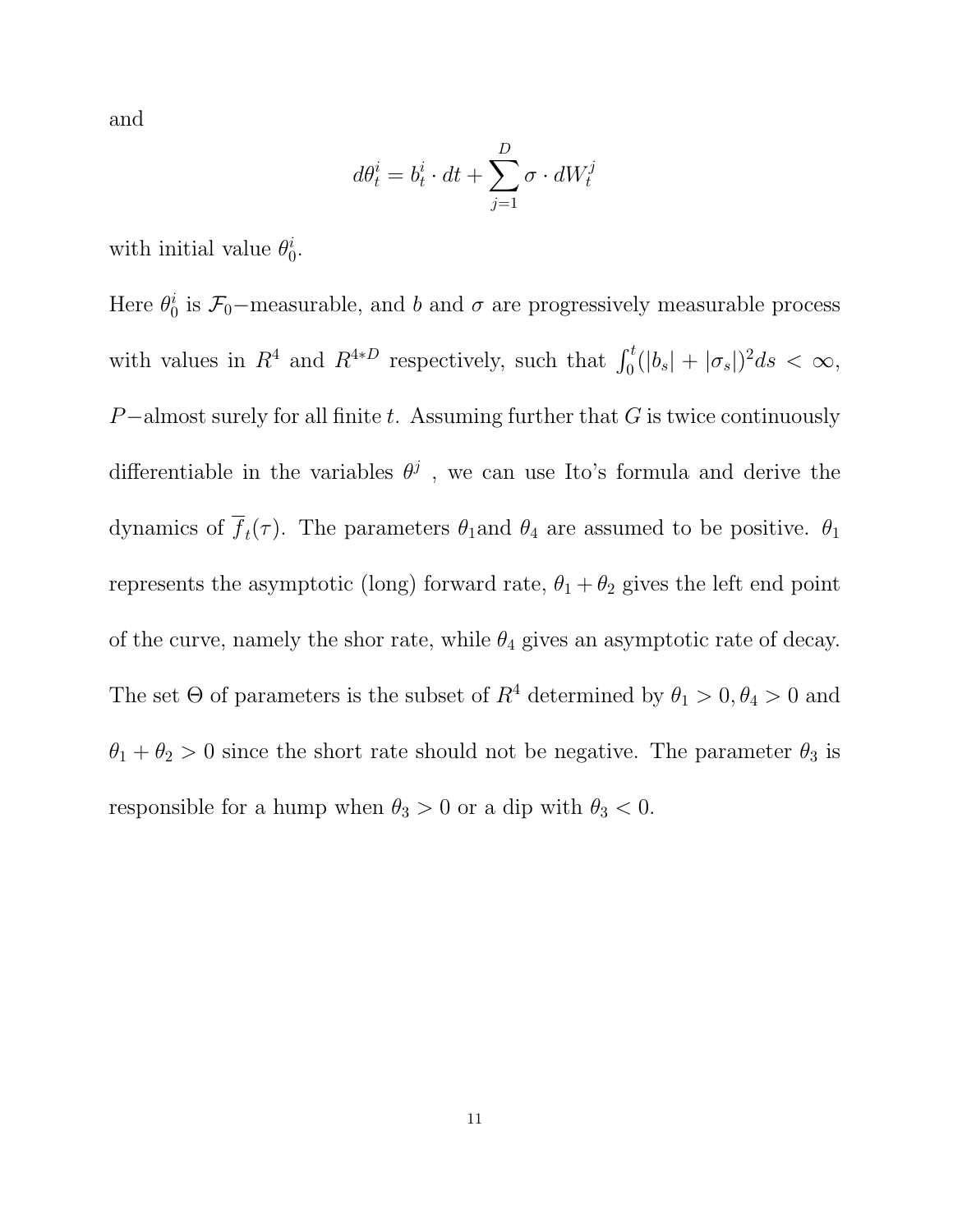#### 1.2 European Option Market

Given Probabiltiy space  $(\Omega,(\mathcal{F})_{t\geq0},\mathcal{F},P)$  where  $(\mathcal{F}_{t\geq0})$  satisfies the usual condition and P is the risk-netrual measure.

As well know, Black Scholes model is used to model the underlying asset to price the European option. However, volatility is assumed to be a constant number in the model which is totallty different from the observation from the market. In fact, implied volatility is a function of both time to maturity and strike price. Many approaches have been created to solve this problem for example implied volatility model and local volatility model. In this part, we summarize two famous model: implied forward volatility model by Schweizer, Wissel(2008) and local volatility dynamic model by Carmona, Sergey (2008)

### 1.2.1 Implied Forward Volatility

The spot volatility model is

$$
dS_t = \mu_t S_t dt +_t S_t dW_t
$$

where  $\{\mu_t\}_{t\geq 0}$  and  $\{\sigma_t\}_{t\geq 0}$  are adapted stochastic processes to be specified. In addition,  $W = \{W_t\}_{t \geq 0}$  is d–dimensional Wiener process.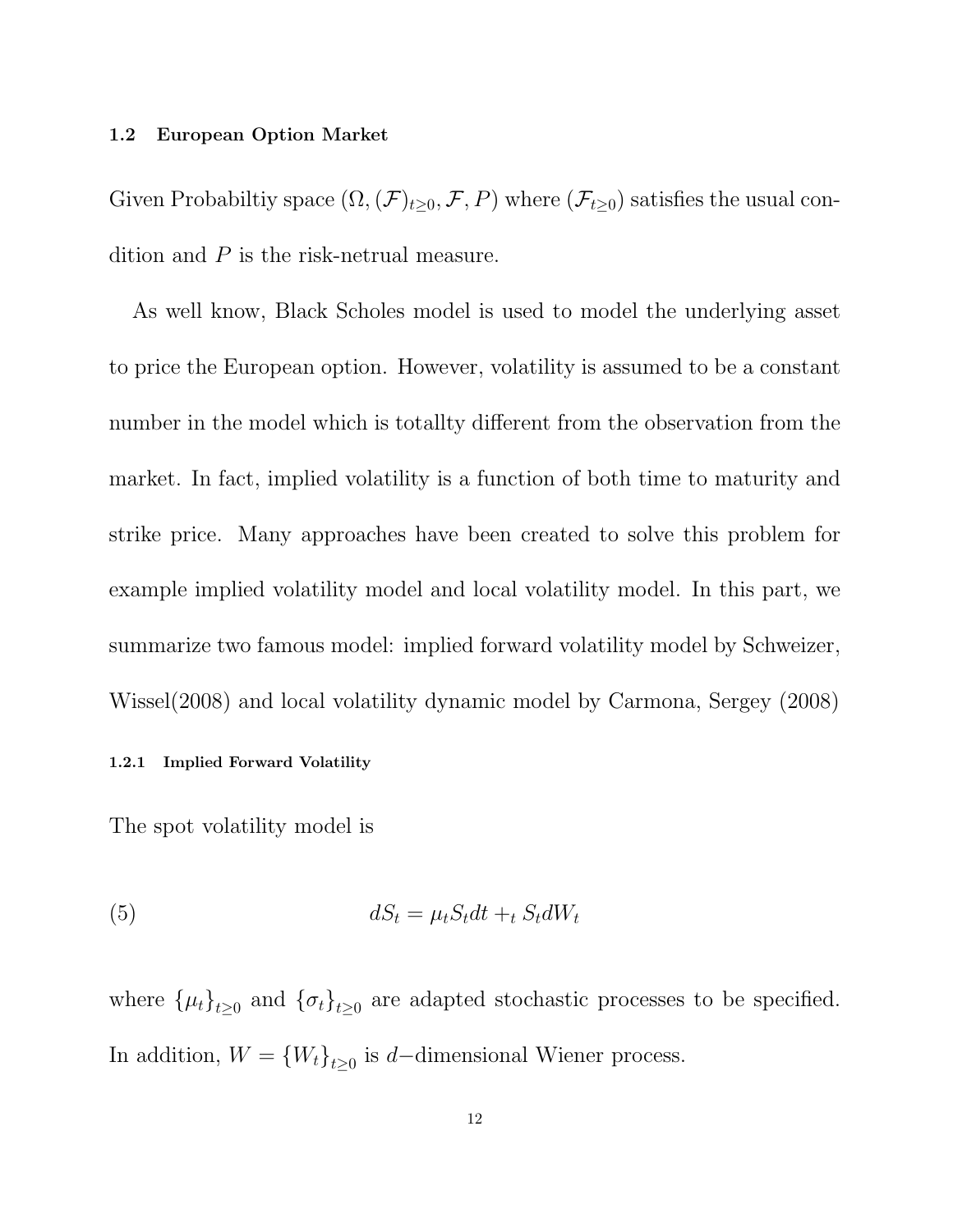Schweizer, Wissel $(2008)$  introduced forward implied variances  $X(t, T)$  defined by

$$
X(t,T) = \frac{\partial}{\partial T}((T-t)\Sigma_t(T)^2)
$$

where  $\Sigma_t(T)$  is the implied volatility at time t for maturity T which can be recoved from the Black Scholes forumula.

The implied forward volatility model is:

$$
dS_t = \begin{cases} \mu_t S_t dt + \sigma_t S_t dW_t, & S_0 \\ X_t(t) = \sigma_t, & \text{for} \qquad t \ge 0 \end{cases}
$$

$$
dX_t(u) = \alpha_t(u) dt + \beta_t(u) dW_t, X_0(u)
$$

Then they proved the spot consistency  $X_t(t) = \sigma_t$  for  $t \geq 0$  and Drift Condition in proposition 2.2 and theorem 2.1 in their paper.

#### 1.2.2 Local Volatility Model

The spot volatility model is

$$
dS_t = \sigma_t S_t dW_t
$$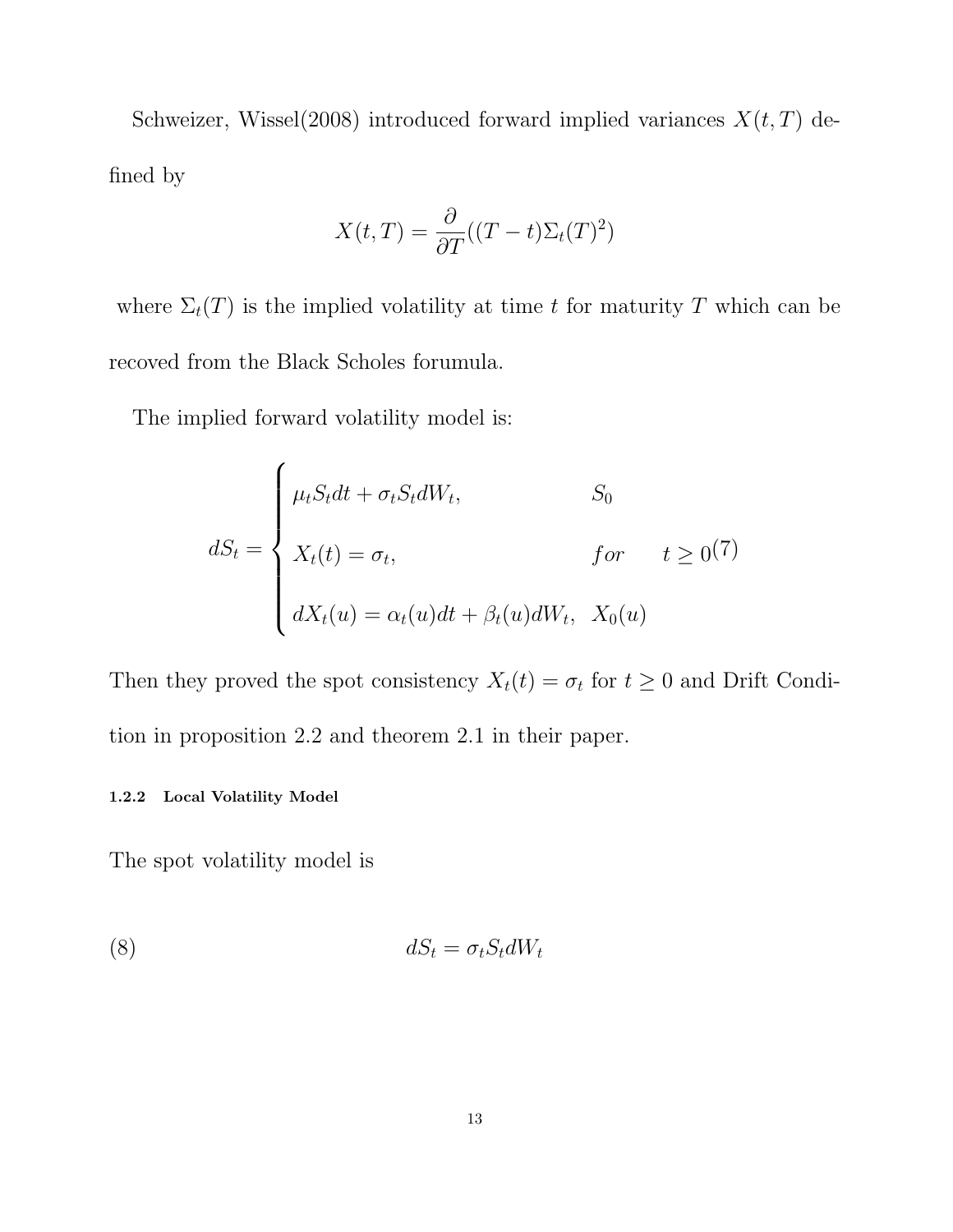where  $\{\mu_t\}_{t\geq 0}$  and  $\{\sigma_t\}_{t\geq 0}$  are adapted stochastic processes to be specified. In addition,  $W = \{W_t\}_{t \geq 0}$  is d–dimensional Wiener process.

Carmona, Sergey (2008) used local volatility which was introduced by Dupire (1994):

$$
a_t^2(\tau, K) = \frac{2\partial C_t(\tau, K)}{K^2 \partial_{KK}^2 C_t(\tau, K)}
$$

for  $\tau > 0$  and  $K > 0$ . where  $C_t(\tau, K)$  is the value of call option at time t for the maturity  $t + \tau$ .

The implied forward volatility model is:

$$
dS_t = \begin{cases} \sigma_t S_t dW_t, & S_0 \\ a_t(0) = \sigma_t, & \text{for} \qquad t \ge 0 \end{cases}
$$

$$
d\alpha_t^2(\tau, x) = a_t^2(u) [\alpha_t(\tau, x) dt + \beta_t(\tau, x) dW_t], \quad a_0^2(\tau, x)
$$

Carmona, Sergey (2008) gave the drift condition in theorem 4.1 in their paper.

**Example 1.8** Suppose  $\beta_t(\tau, x) = 0$  for all  $\tau > 0$  and  $x > 0$ . According to the drift condition, we can get:  $a_t(\tau, x) = a_0(\tau + t, x)$ . Therefore

$$
\sigma_t = a_0(t, log S_t)
$$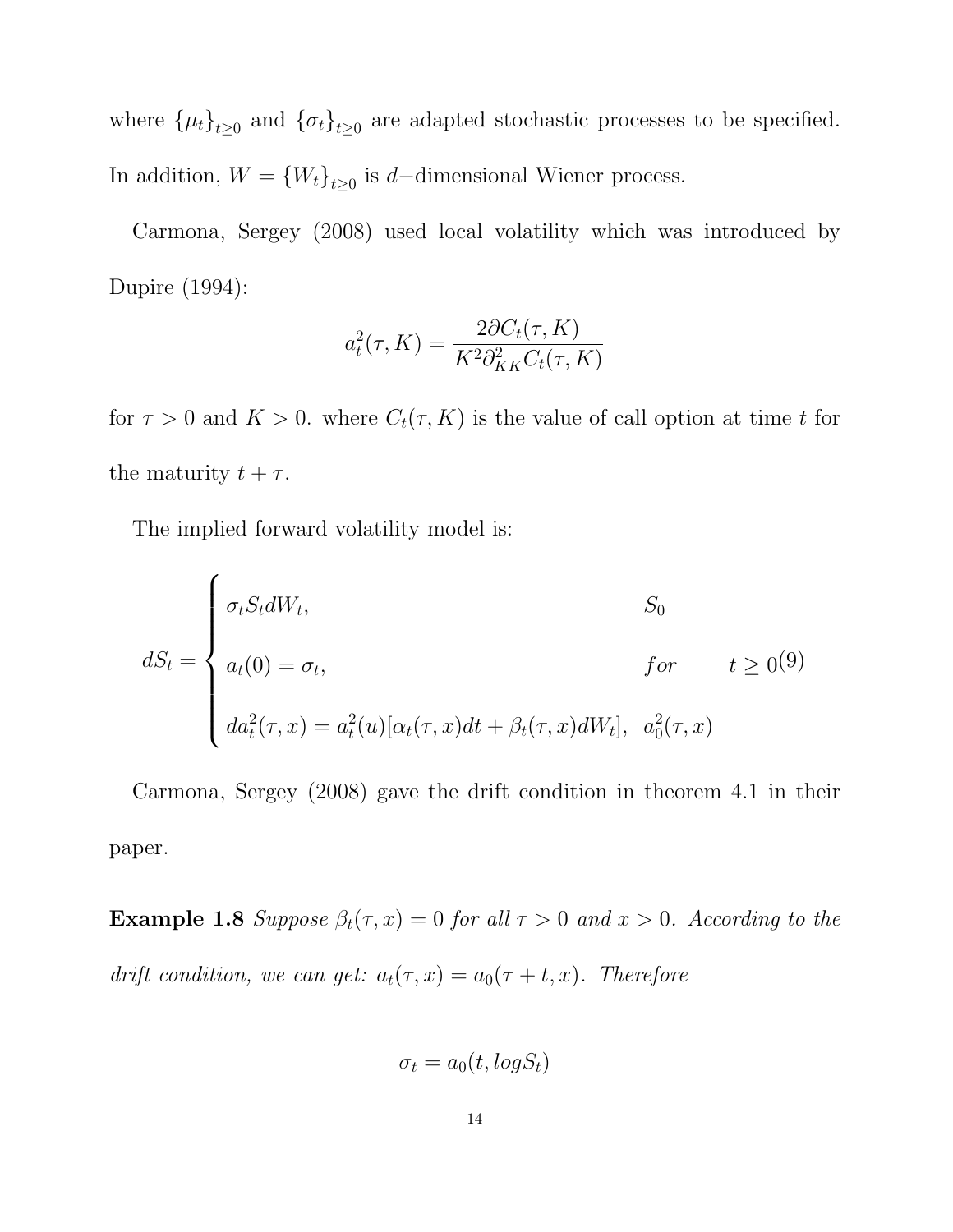Example 1.9

$$
dS_t = \begin{cases} S_t r dt + S_t \sigma_t (\sqrt{1 - \rho^2} dB_t^1 + \rho dB_t^{t}), & S_0 \\ d\sigma_t = f(t, \sigma_t) dt + g(t, \sigma_t) dB_t^2, & \sigma_0 \end{cases}
$$

where  $B_t^1$  and  $B_t^2$  are independent Brownian motions,  $\rho \in [-1,1]$   $f(t,x)$  and  $g(t, x)$  satisfy the usual conditions which guarantee the existence and uniqueness of a positive solution to the above system.

Carmona, Sergey (2008)the local volatility surface is given at time  $t = 0$  by the formula

$$
a^{2}(T, K) = \frac{\left[\sigma_{T}^{2} \frac{\overline{S}_{T}}{\overline{\sigma}_{T}} e^{-\frac{d_{1}^{2}(T, K)}{2}}\right]}{E\left[\frac{\overline{S}_{T}}{\overline{\sigma}_{T}} e^{-\frac{d_{1}^{2}(T, K)}{2}}\right]}
$$

Same as the fixed income market, factor models are very popular in practise. Brigo and Mercurio in [7,8] introduced the following factor model.

$$
\Theta = (\sigma, \eta_1, \eta_2, \theta_1, \theta_2, p_1, p_2, s, u)
$$

satisfying condition:  $p_1$ ,  $p_2 > 0$ ,  $p_1 + p_2 \le 1$ ,  $\theta_1$ ,  $\theta_2 \ge 0$ ,  $\sigma > 0$ ,  $\mu \ge 0$  Let

$$
v_i(\tau) = \sqrt{\theta_i + (\sigma^2 - \theta_i) \frac{1 - e^{-\eta_i \tau}}{\eta_i \tau}}
$$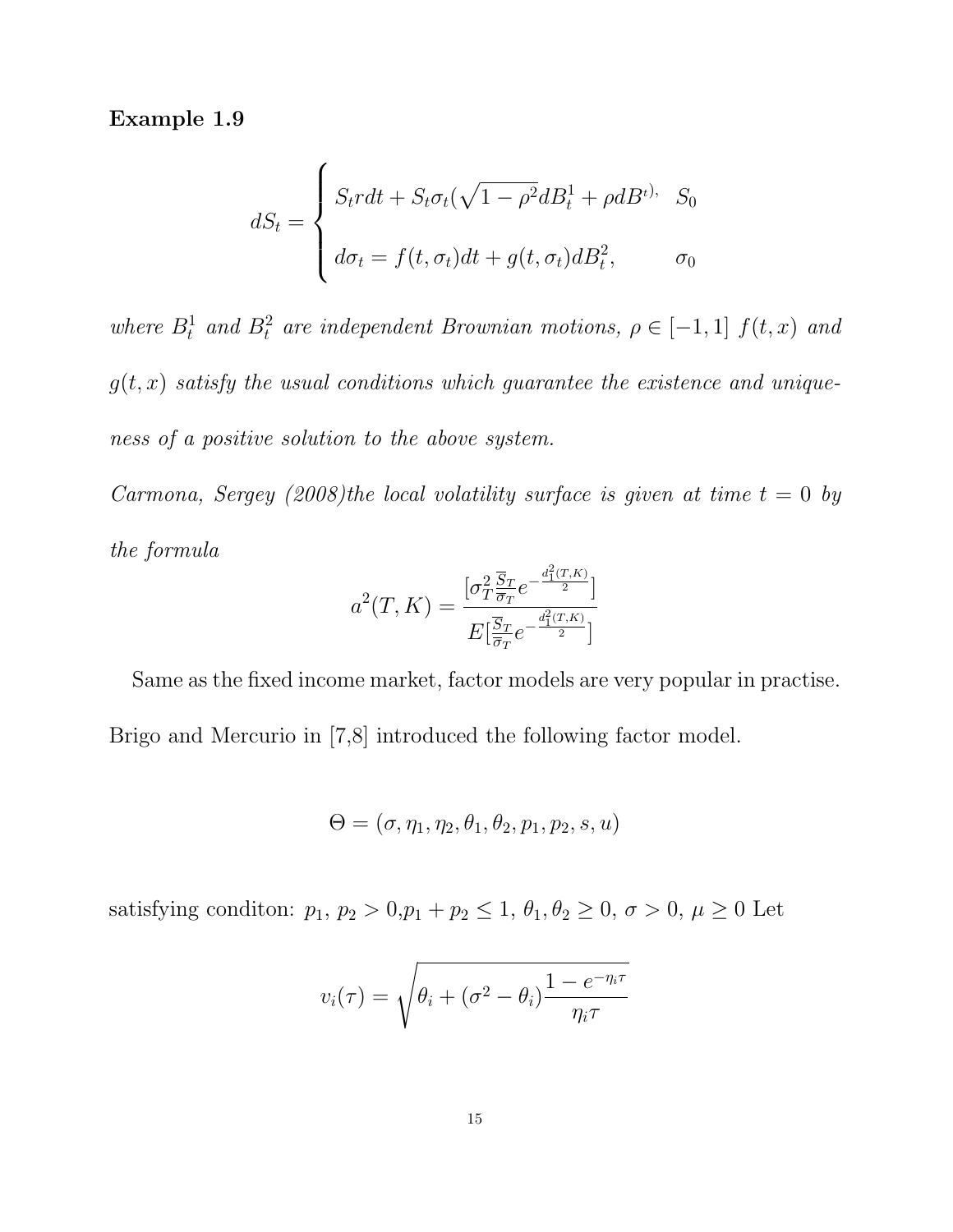and

$$
d_i(\tau, x) = \frac{s - x + (\mu + \frac{1}{2}v_i^2(\tau))\tau}{\sqrt{\tau}v_i(\tau)}
$$

and  $\eta_0 = 0, p_0 = 1 - p_1 - p_2, v_0(\tau) = \sigma, d_0(\tau, x) = \frac{s - x + (\mu + \frac{1}{2}\sigma^2)\tau}{\sqrt{\tau}\sigma}$  Then

$$
a^{2}(\Theta, \tau, x) = \frac{\sum_{i} \frac{\partial^{2} p_{i}(\theta_{i} + (\sigma^{2} - \theta_{i})e^{-\eta_{i}\tau})exp(-\frac{d_{i}^{2}(\tau, x)}{2})}{\mathcal{V}}v_{i}(\tau)}{\sum_{i} \frac{\partial^{2} p_{i}exp(-\frac{d_{i}^{2}(\tau, x)}{2})}{\mathcal{V}}v_{i}(\tau)}
$$

The meaning of each of the parameters is as follows: s is the logarithm of the current stock price.

 $\sigma$  is the spot volatility.

 $\mu$  is the drift of the stock process (most likely, the difference between interest rate and the dividend payment rate).

 $\{\eta_i,\theta_i\}_1^2$  $\frac{1}{1}$  define scenarios for the volatility process.  $p_i$  are the respective probabilities of these scenarios.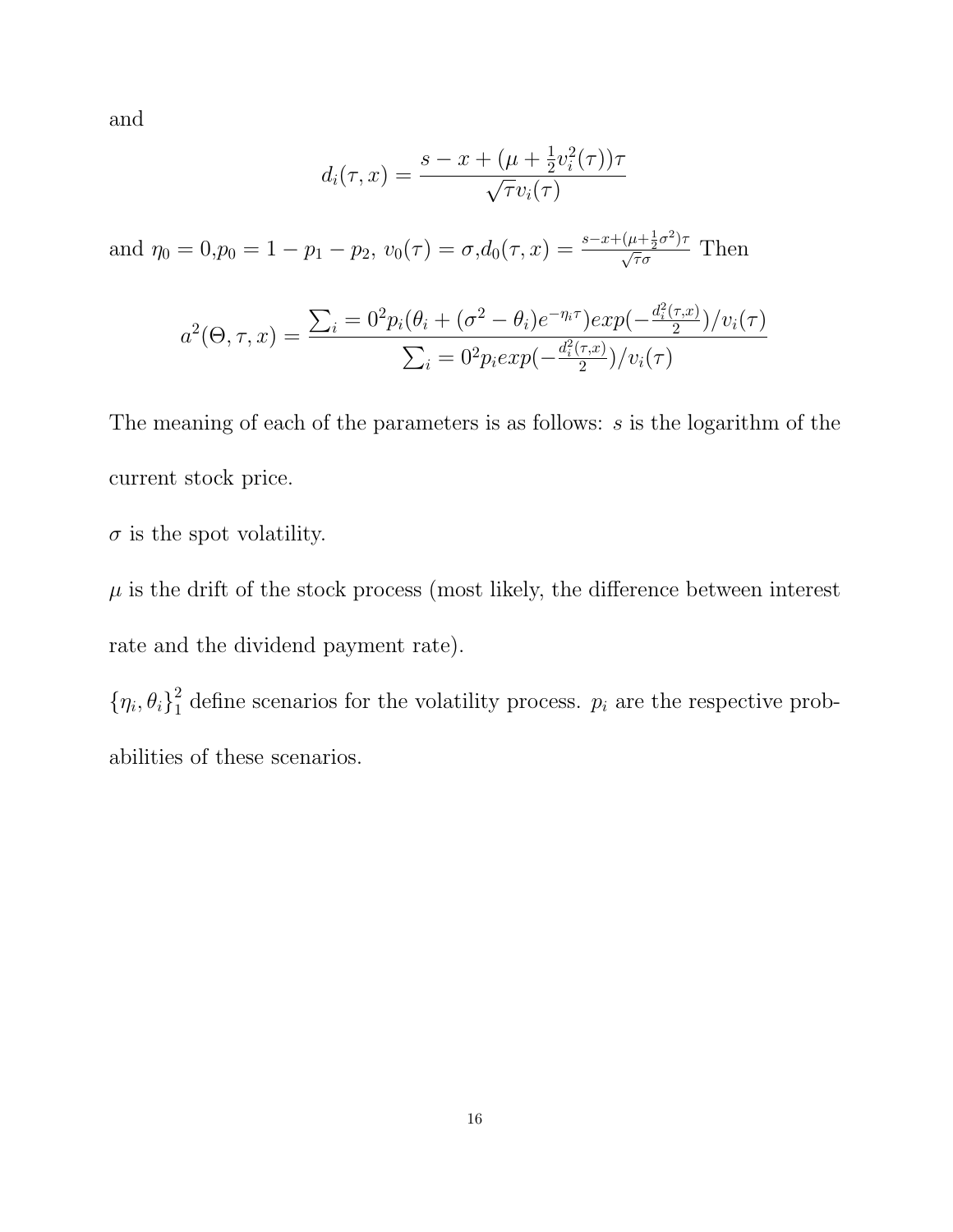# 2 Chapter 2:Optimal Stopping Problem

Classic one optimal stopping problem is well-studied with nice results using martingale or markovian approach. We refer to Oksendal (2004),Peskir, Shiryaev(2006), Villenenve(2007) and Dayanik and Karatzas(2008) for classical accounts of the theory. For the classical problem, philosophy of backward induction is used to solve the optimal stopping time. For discrete case, Wald-Bellman equation is used to find optimal solution. For continuous case, Wald-Bellman equation changes to Snell Envelope.

There are a vast number of literature on application of optimal stopping problem: for example optimal stock selling time by Zhang(2001),Guo and Liu(2005); option pricing problem by Guo and Shepp(2001), Carmona and Touzi (2008); search problems by Nishimura and Ozaki (2004); optimal stopping problem with multiple priors by Riedel (2009).

### 2.1 Discrete Case

Let  $G = (G_n)_{n \geq 0}$  be a sequence of random variables defined on a filtered probability space  $(\Omega, \mathcal{F}, (\mathcal{F}_n)_{n\geq 0}, P)$ . G is adapted to the filtration  $(\mathcal{F}_n)_{n\geq 0}$ ,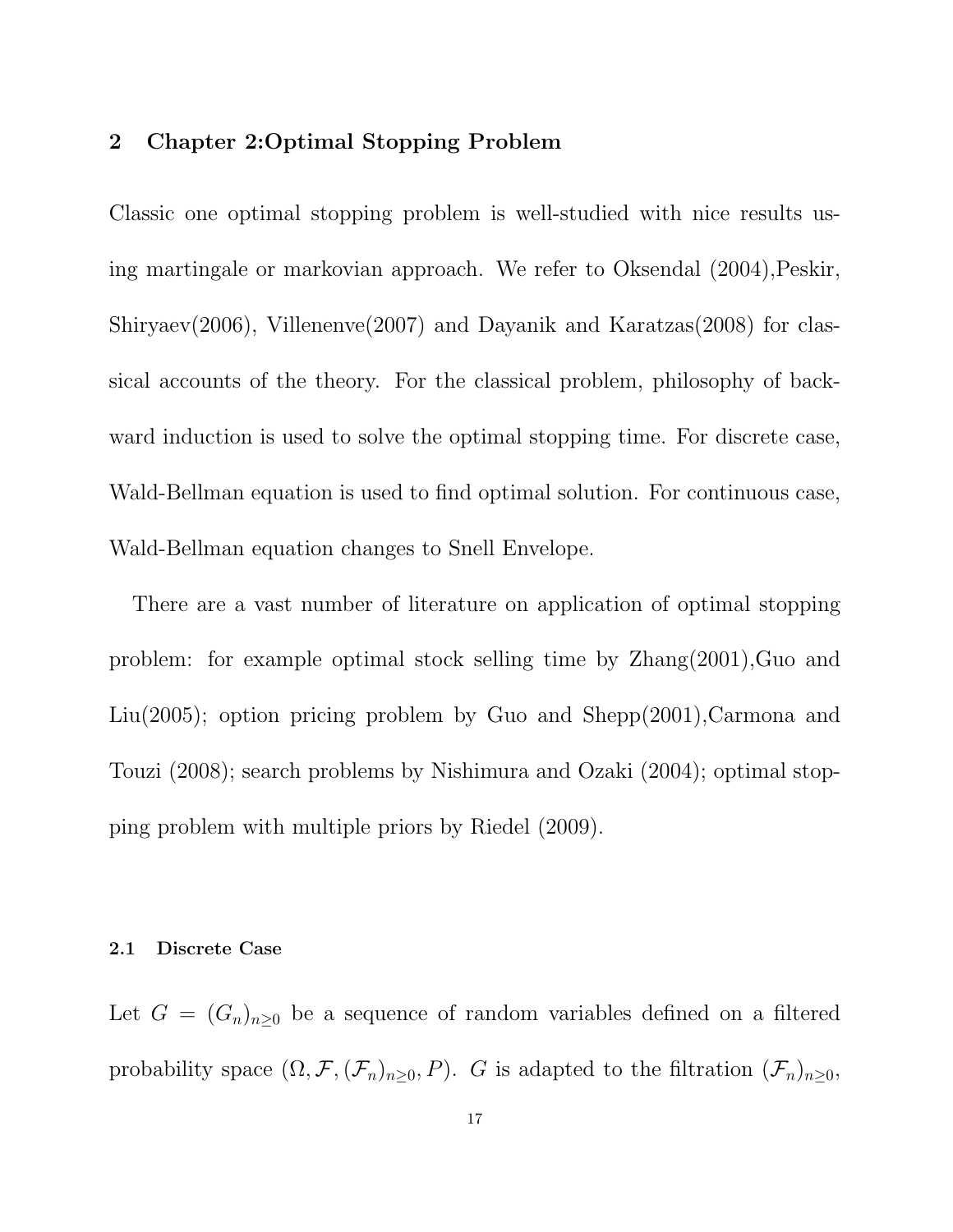in the sense that each  $G_n$  is  $\mathcal{F}_n$ -measurable. Recall that each  $\mathcal{F}_n$  is  $\sigma$  akgebra if subsets of  $\Omega$  such that  $\mathcal{F}_0 \subset \mathcal{F}_1 \subset \ldots \subset \mathcal{F}_1$ . Typically  $(sF_n)_{n\geq 0}$  coincides with the natural filtration  $(\mathcal{F}_n^G)$  $\binom{G}{n}$  $n \geq 0$ 

**Definition 2.1** A random variable  $\tau : \Omega \to \{0, 1, ..., \infty\}$  is called Markov time if  $\{\tau \leq n\} \in \mathcal{F}_n$  for all  $0 \leq n \leq N$ . A Markov time is called a stopping time if  $\tau < \infty$  P.a.s.

The family of all stopping times will be denoted by M.

 $\textbf{Definition 2.2} \ \mathit{M}^N_n = \{ \tau \in M : n \leq \tau \leq N \}$ 

Assumption 2.3

$$
\mathbb{E}(\sup_{0\leq k\leq N}|G_k|)<\infty
$$

for all  $N > 0$  with  $G_N \equiv 0$  when  $N = \infty$ .

Consider the optimal stopping time:

$$
V_N = \sup_{0 \le \tau \le N} \mathbb{E} G_\tau
$$

where  $\tau$  is a stopping time.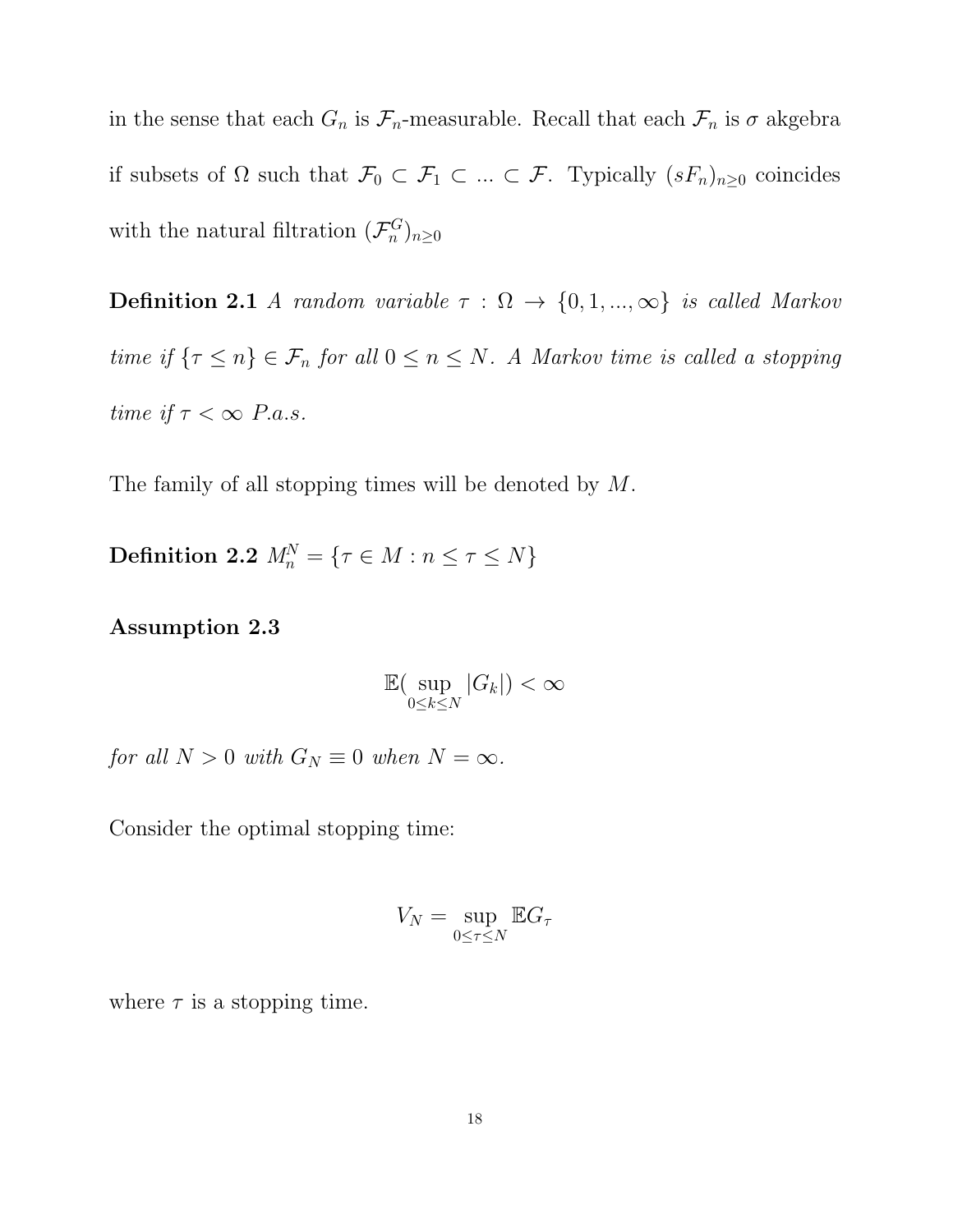Definition 2.4

$$
S_n^N = \begin{cases} G_N, & \text{for} & n = N \\ \max\left[G_n, \mathbb{E}\left[S_{n+1}^N \,|\mathcal{F}_n\right]\right], & \text{for} & n = N - 1, ..., 0. \end{cases}
$$

Definition 2.5

$$
\tau_n^N = \inf \left\{ n \le k \le N : S_k^N = G_k \right\}
$$

for  $0 \leq n \leq N$ .

Note that the infimum above is always attained

# Theorem 2.6 Finite horizon

Consider the optimal stopping problem [1] upon assuming that [1] holds. Then

for  $0 \leq n \leq N$  we have:

$$
(10) \t S_n^N \geq \mathbb{E}(G_\tau | \mathcal{F}_n)
$$

for each  $\tau \in m_n^N$ .

$$
S_n^N \geq \mathbb{E}(G_{\tau_n^N}|\mathcal{F}_n)
$$

Moreover, we can have

1. The stopping time  $\tau_0^N$  $\stackrel{.}{_{0}}^{\,\,N}\,$  is optimal in[1]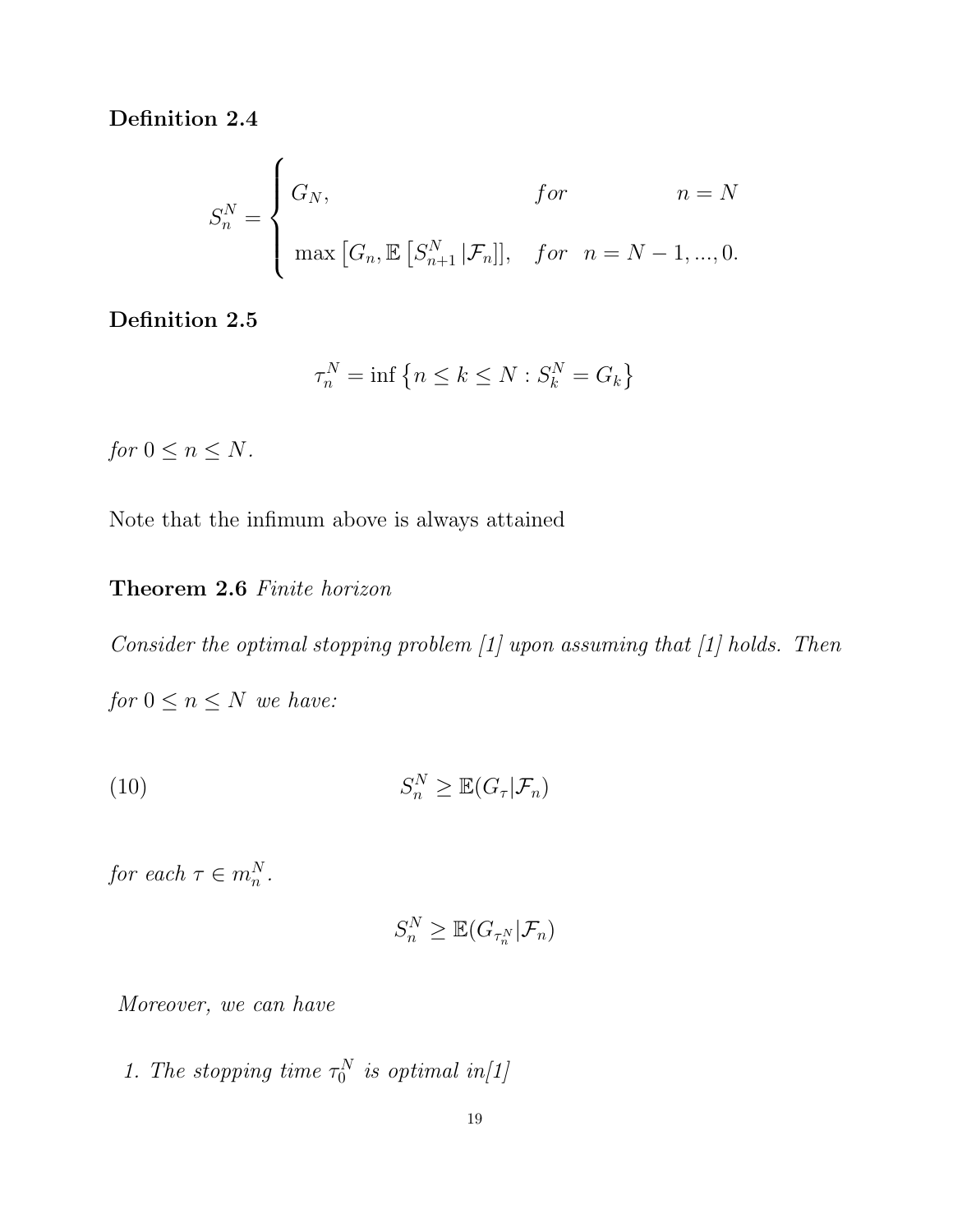- 2. If  $\tau^*$  is an optimal stopping time in [1], then  $\tau_0^N \leq \tau^*$  P.a.s
- 3. The sequence  $(S_k^N)$  $\mathbb{R}^{N}_{k}$ )<sub>0 $\leq$ k $\leq$ N is the smallest supermartingale which dominates</sub>  $(G_k)_{n\leq k\leq N}$ .
- 4. The stopped sequence  $(S_{k}^N)$  $\binom{N}{k\wedge\tau_{n}^{N}}$  is a martingale

Detail proof can be found in [22].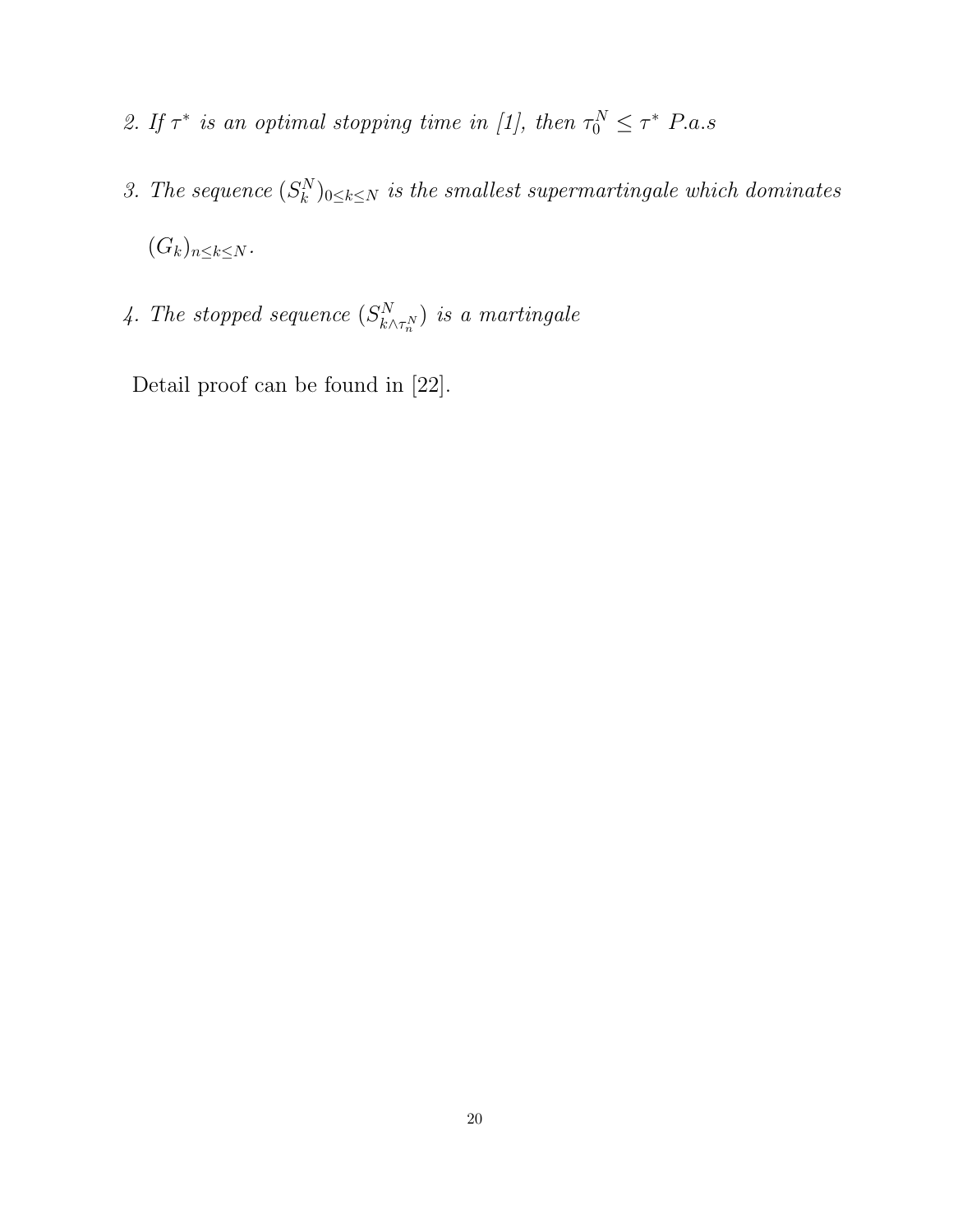# Binominal Tree Example:

Suppose we have a binominal tree for  $G_i$  for  $0 \le i \le 3$ 



Then we can use the Bellman equation to get the value of  $V_i$  for  $0 \le i \le 3$ , which starts  $i = 3$  and let  $V_3 = G_3$ . For  $0 \le i \le 2$ ,  $V_i = \max[G_i, \mathbb{E}_i V_{i+1}]$ .

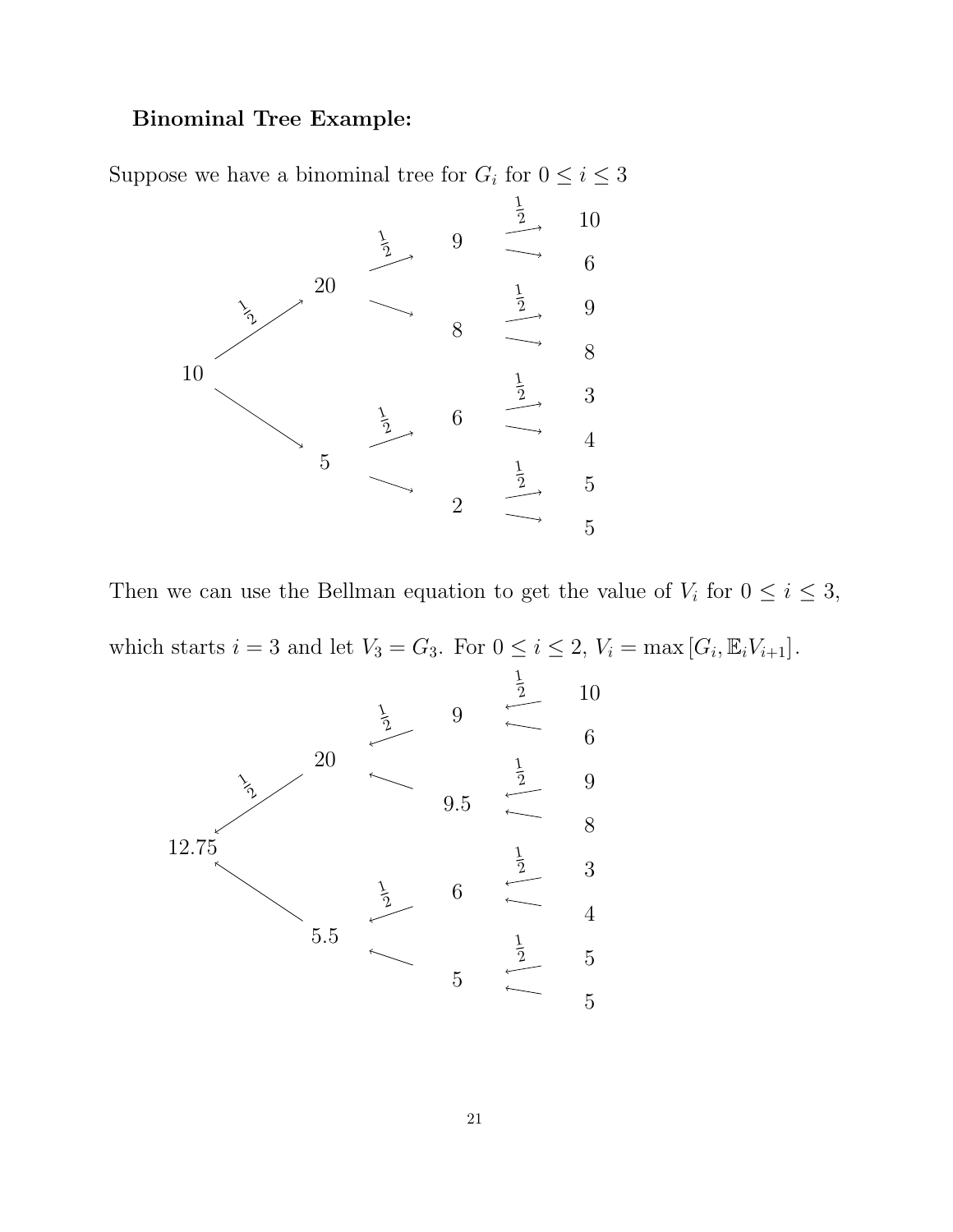After this, we can have the optimal stopping time:

$$
\inf\left\{0 \leq i \leq 3 \left|V_i = G_i\right\}\right\}
$$

The decision tree is as follows:

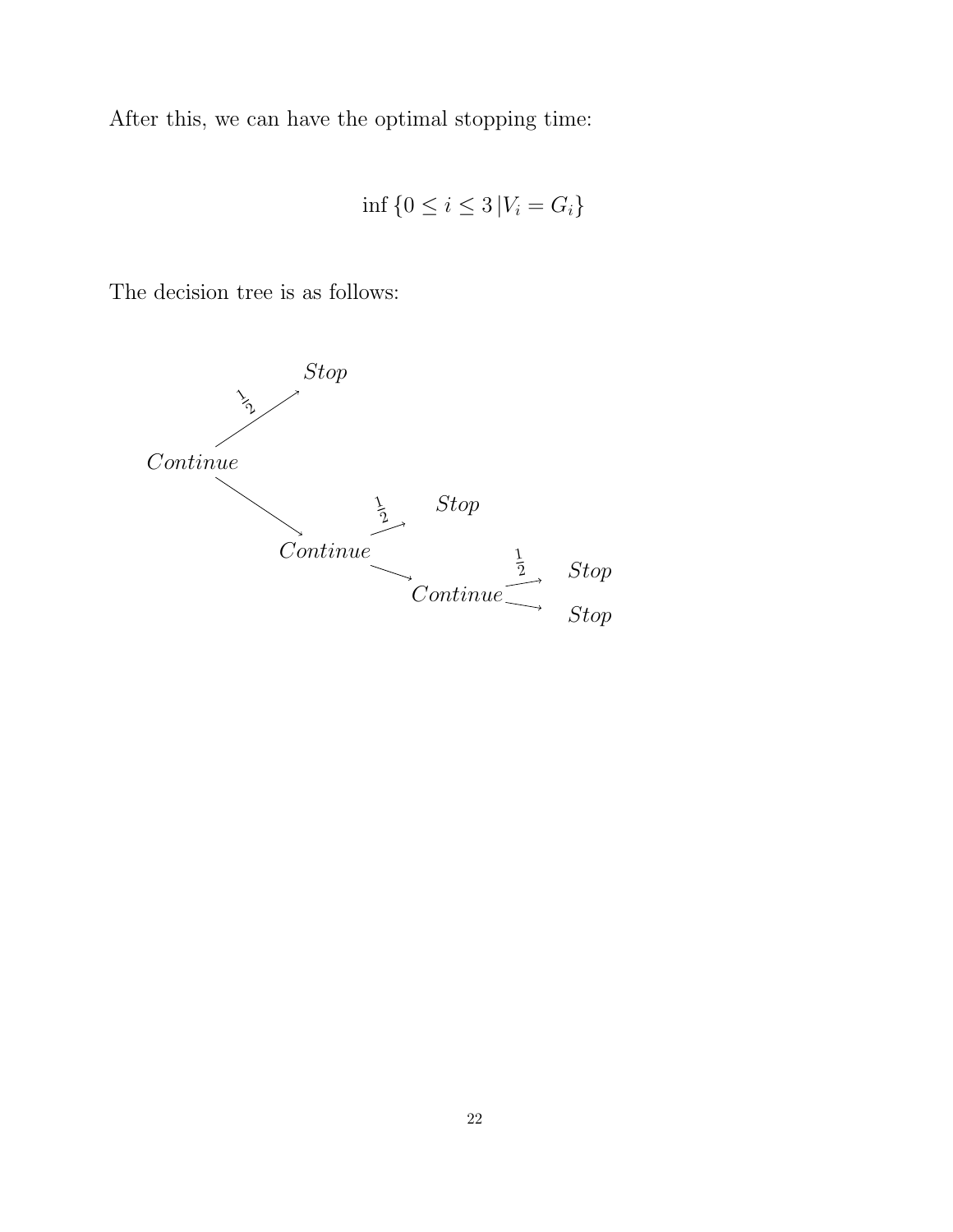#### 2.2 Continuous Case

Suppose  $X = (X)_{0 \leq t < \infty}$  is a strong Markov process with continuous paths in the probability space  $(\Omega, (\mathcal{F})_{t\geq 0}, \mathcal{F}, P_x)$ . Moreover, we assume X takes values in a measurable space  $(R^d, \mathcal{B}(R^d))$  and  $(\mathcal{F}_{t\geq 0})$  satisfies the usual condition.

**Definition 2.7** A random variable  $\tau : \Omega \to [0, \infty]$  is called Markov time if  $\{\tau \leq t\} \in \mathcal{F}_t$  for all  $t \geq 0$ . A Markov time is called a stopping time if  $\tau < \infty$ P.a.s.

The family of all stopping times will be denoted by M.

 $\textbf{Definition 2.8} \,\, M_t^T = \{ \tau \in M : t \leq \tau \leq T \}$ 

Assumption 2.9 Gain function  $G: R^d \to R$  is Borel measurable function satisfying:

$$
E_x(\sup_{0\leq t\leq T}|G(X_t)|) < \infty \text{ and } G(X_\infty) = 0 \text{ P.a.s. for all } x \in R^d.
$$

where, T is a fixed nubmer in  $\overline{R^+}$ .

Based on this assumption, we can get that  $E_x |G(X_\tau)| < \infty$  and  $\liminf_{t\to\infty} E_x I(\tau \geq t) |G(X_\tau)| \leq \infty$  for all  $x \in R^d$  and stopping times  $\tau$ . However, this assumption doesn't hold for some functions and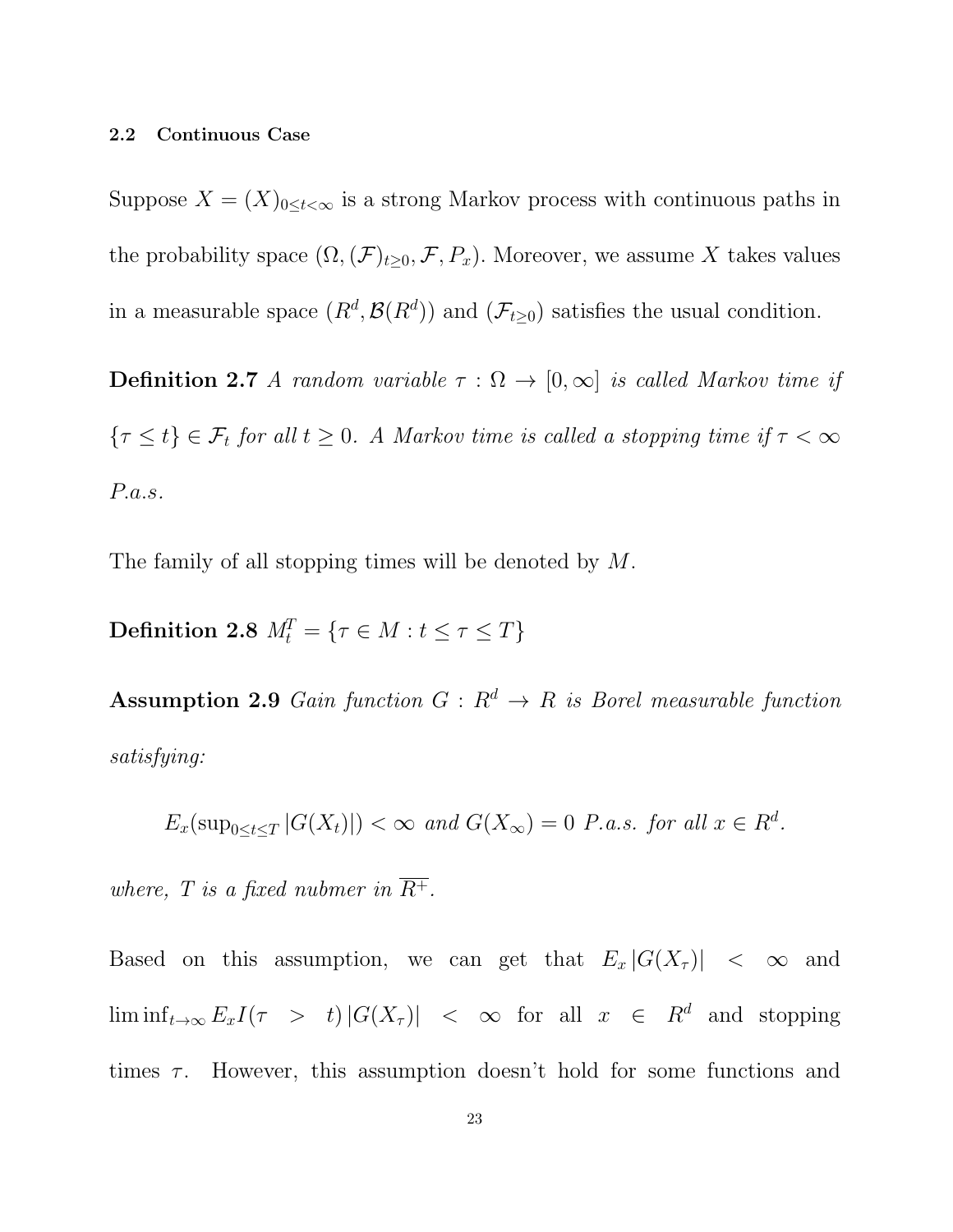processes. If this assumption doesn't hold, we can prove all thoeries are still true as long as the optimal stopping time in the set:  $\Psi =$  $\{\tau : \forall x \in R^d, E_x G(X_\tau) < \infty, \liminf_{t \to \infty} E_x I(\tau > t) |G(X_\tau)| < \infty\}$ 

Consider the (time independent)optimal stopping problem:

(12) 
$$
V(x) = \sup_{0 \le \tau \le T} E_x G(X_\tau)
$$

where  $\tau$  is a stopping time with respect to  $(\mathcal{F}_{t\geq 0}), P_x(X_0 = x) = 1$  for  $x \in \mathbb{R}^d$ and  $T \in \overline{R^+}.$ 

Consider the (time dependent)optimal stopping problem:

(13) 
$$
V(t,x) = ess \sup_{t \leq \tau \leq T} E_x G(X_{\tau})
$$

where  $\tau$  is a stopping time with respect to  $(\mathcal{F}_{t\geq 0})$  and  $T \in \overline{R^+}$ .

It is well know that the above equation is called snell envelope. There are a few natural questions that arise at this point before we are going to solve the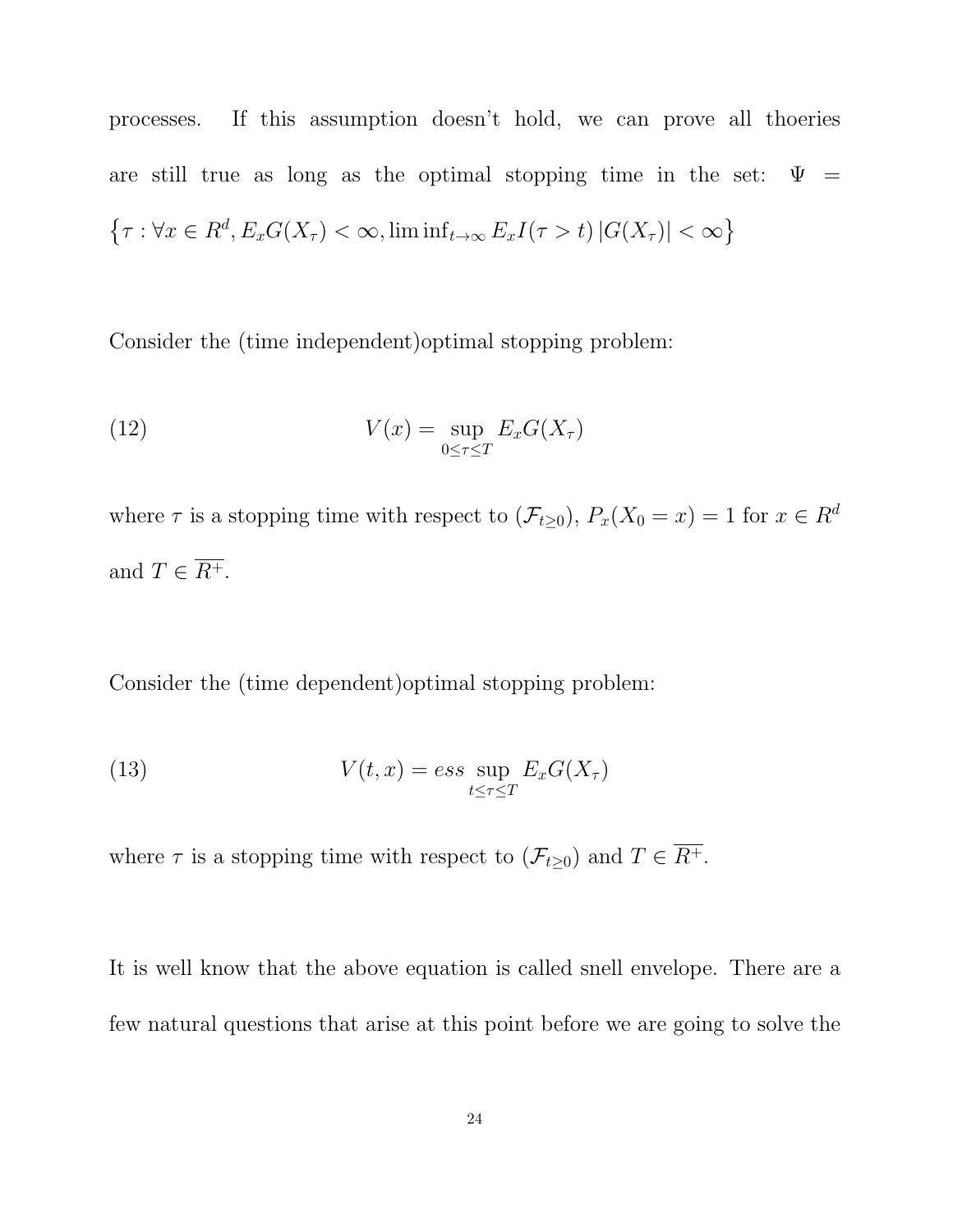main problem:

- 1. Which decision we should make? Stop or continue?
- 2. If we choose to continue, how to find the optimal stopping time?

Let's try to solve the first question. If current value  $G(x) \ge E_x G(X_\tau)$  for all stopping time  $\tau$ , then we should choose to stop. Otherwise we will tend to lose value. On the other hand, if there exists a stopping time  $\alpha$  such that  $G(x) < E_x G(X_\alpha)$ , then we should choose to continue because we can find at least one strategy to get more value.

Now, let's think of the second question. It's not difficult to get the following results. If X is time-homogeneous Markov process and optimal stopping problem is infinite case, then the continuation and stop region if exists doesn't change over time and is independent with the state variable. This is simply because we are actually facing a same question as time goes. Hence, we just need to find the optimal constant boundary in this case. For example, the boundary of the perpetual American put is constant if we assume the underlying asset follows geometric brownian motion. However, if  $X$  is timeinhomogeneous Markov process or optimal stopping problem is finite case,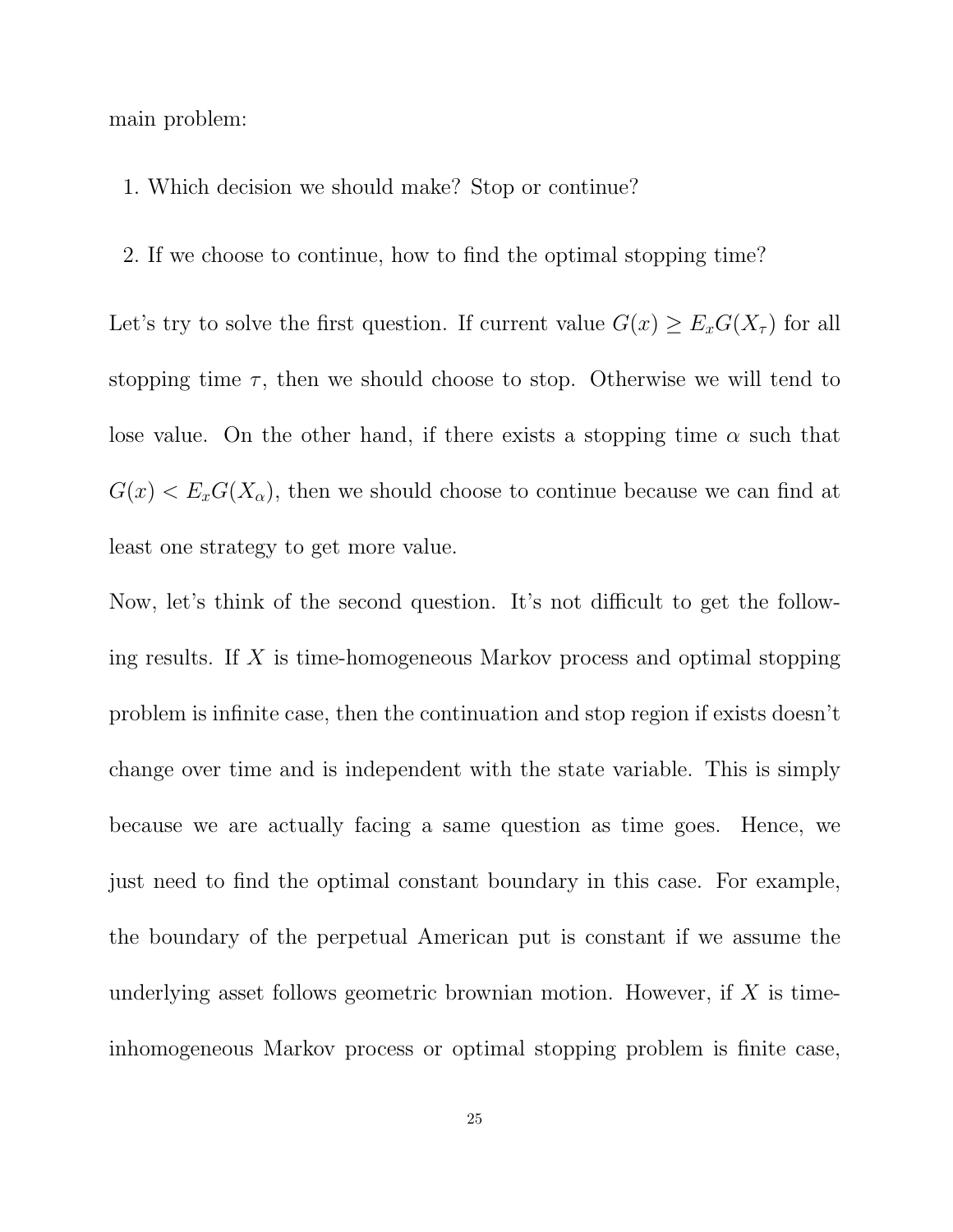then the continuation and stop region change over time or depend on the state variable. For example, the boundary of the finite American put is a function of time if we assume the underlying asset follows geometric brownian motion. If the underlying asset doesn't follow geometric brownian motion, then the boundary may be a function of both time and state variablbe.

Following trivial cases are easy to get by using optional sampling theorem. If  $\{G(X_t)\}_{0\leq t\leq T}$  is submartingale under  $P_x$ , then  $\tau = T$ . If  $\{G(X_t)\}_{0\leq t\leq T}$  is supermartingale under  $P_x$ , then  $\tau = 0$ . However, what's the optimal stopping time if  ${G(X_t)}_{0 \le t \le T}$  is neither submartingale nor supermartingale? Generally, the optimal stopping time should be  $\tau = inf \{ t \ge 0 : X_t \in D \}$ , where  $D = \{x : V(x) = G(x)\}\.$  V(x) represents the maximum possible value given time and state variable  $x$ . (Note: here x includes the time dimension.) Then the key thing is to find  $V(x)$ . Let me use the following example to show the importance of the assumption of uniformly integrability.

Example 2.10 Consider the following optimal stopping problem:

$$
V(x) = \sup_{0 \le \tau \le \infty} E_x(B_\tau - \arctan(\tau))
$$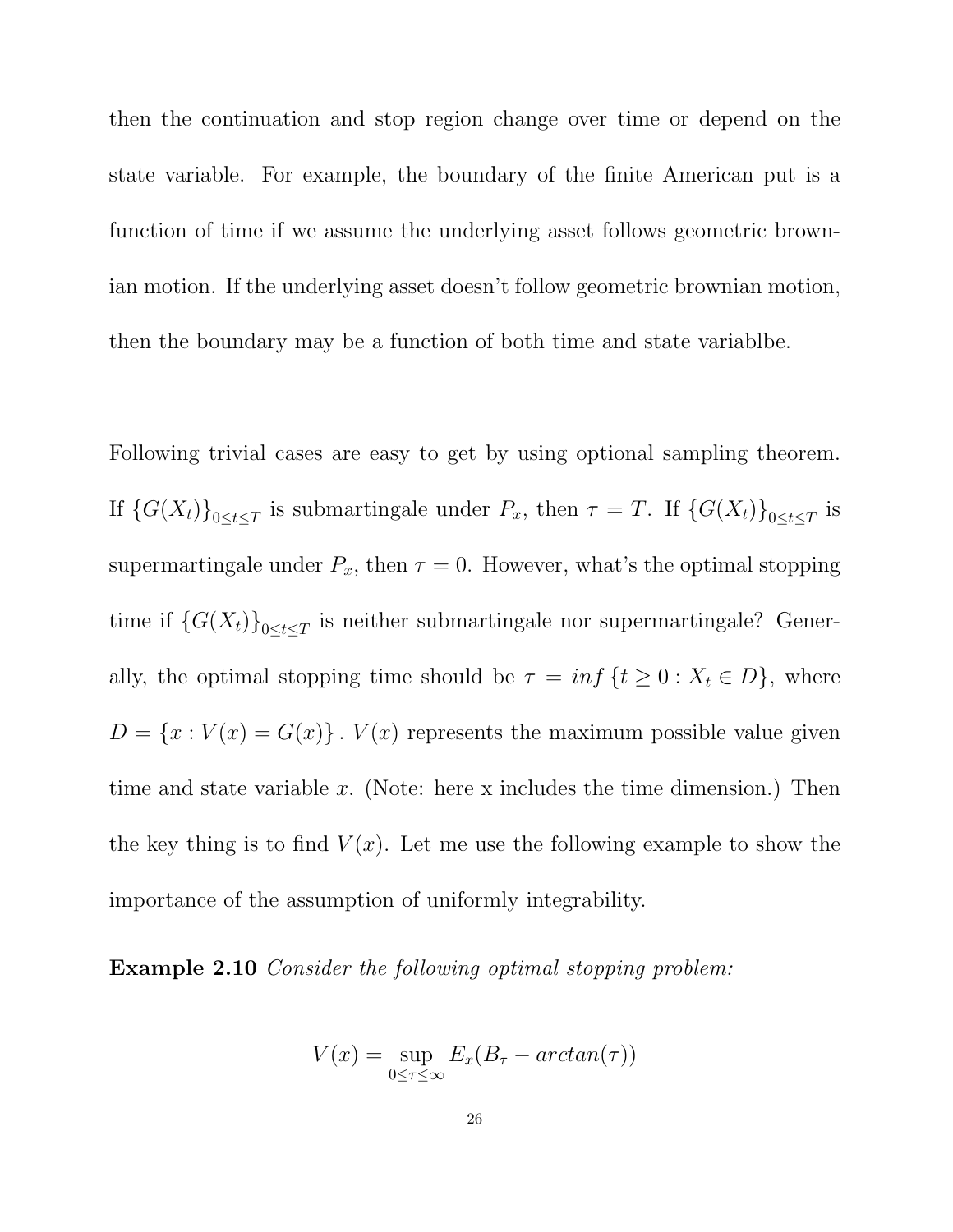It's easy to see the gain function is supermartingale, then optimal stopping time  $\tau = 0$ . Therefore, we can get  $V(x) = x$ . However, define  $\tau^* = \inf \{ t \ge 0 : B_t = 2x + 1 \}, \text{ then } E_x(B_{\tau^*} - \arctan(\tau^*)) \ge 2x. \text{ This means}$  $E_x(B_{\tau^*}-arctan(\tau^*)) > V(x)$ . Contradict with the theorem. The reason is this stopping doesn't satisfy uniformly integrability and is not our stopping time candidates.

**Theorem 2.11** Suppose  $\hat{V}$  is the smallest superharmonic function which dominates the gain function  $G$  on  $\mathbb{R}^d$ . In addition assumming that  $\hat{V}$  is lsc and G is usc. Set  $D = \left\{x \in R^d : \widehat{V} = G(x)\right\}$  and  $\tau_D = inf \left\{t \ge 0 : X_t \in D\right\}$ . Then:

If 
$$
P_x(\tau_D < \infty) = 1
$$
 for all  $x \in R^d$ , then  $\hat{V} = V$  and  $\tau_D$  is optimal.

If  $P_x(\tau_D < \infty) < 1$  for some  $x \in R^d$ , then there is no optimal stopping time.

Detail proof can be found in[22].

### Theorem 2.12 Value Function Independent on Time

Suppose there exists a measurable function  $\widehat{V}(x) : R^d \to R$  satisfying

1.  $\widehat{V}(x) \ge G(x)$  for all  $x \in R^d$ .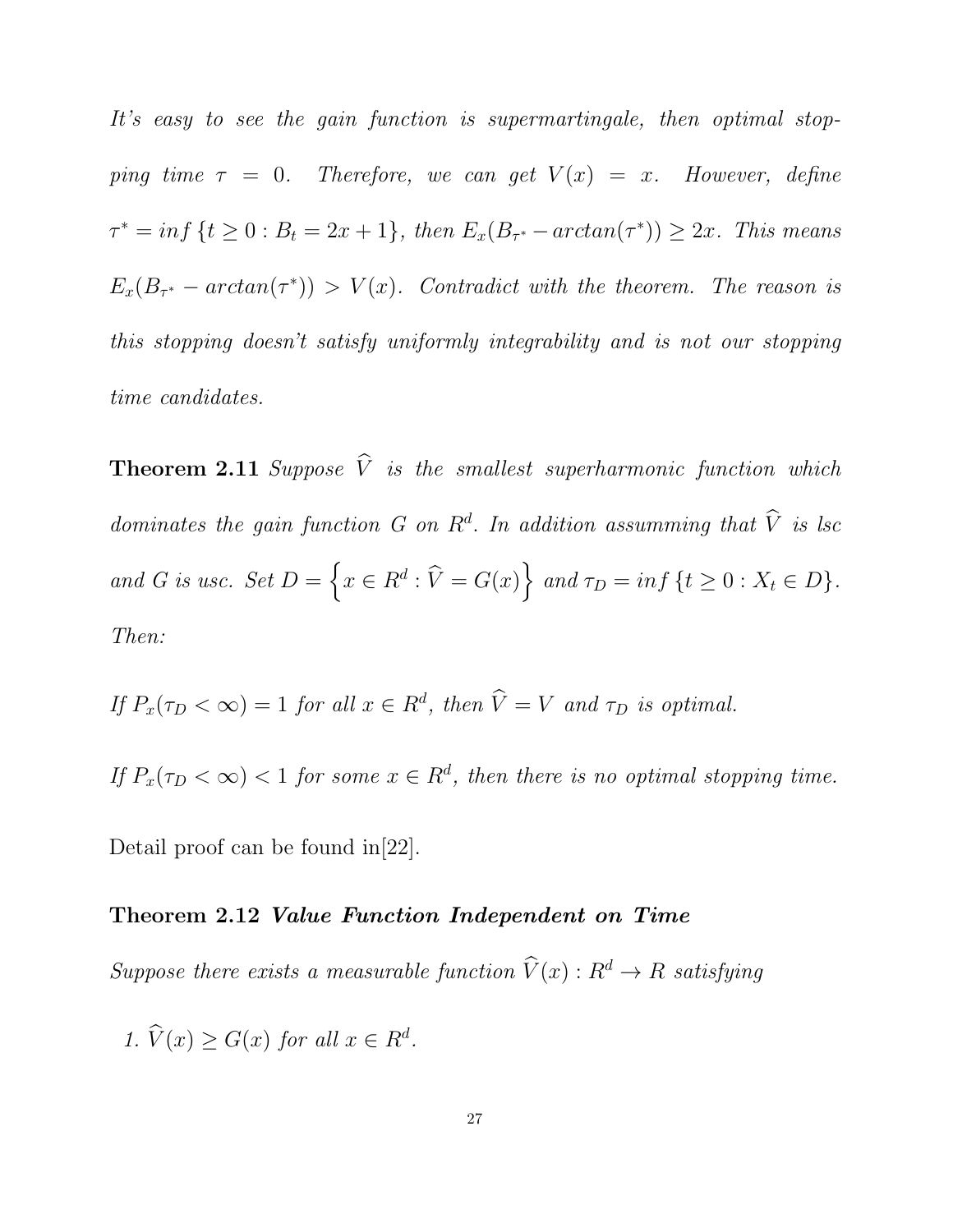- 2.  $\widehat{V}(x)$  is superharmonic function w.r.t  $(X)_{t\geq0}$ .
- 3. There exists a stopping time  $\varsigma \in M_0^T$  such that

$$
\widehat{V}(x) = E_x G(X_{\varsigma})
$$

for all  $x \in R^d$ .

Then we can have:

- 1.  $\widehat{V}(x) = V(x)$  for any  $x \in R^d$ .
- 2. If  $\widehat{V}$  is lsc and  $G(x)$  is usc, then  $\tau^* = \inf \{ t \ge 0 : \widehat{V}(X_t) = G(X_t) \}$  is the smallest optimal stopping time.

Proof: Because  $\hat{V}(x) \ge G(x)$  for all  $x \in R^d$ , it's easy to see that  $E_x G(X_\tau) \le$  $E_x\widehat{V}(X_\tau)$ . By the defiition of superharmonic function in the continuous time, we can conclude that  $E_xG(X_\tau) \leq \hat{V}(x)$  for any stopping time  $\tau$  and  $x \in$  $R^d$ . Therefore  $\sup_{0\leq\tau<\infty}E_xG(X_{\tau})\leq \widehat{V}(x)$  for any  $x\in R^d$ . Because of the third property, we can conclude that  $\hat{V}(x) = V(x)$  when  $t = 0$ . In order to prove  $\tau^*$  is the smallest optimal time, we first claim that For any optimal stopping time  $\tau \widehat{V}(X_{\tau}) = G(X_{\tau})$  P.a.s. This is true otherwise there exists an optimal stopping time such that  $P(\widehat{V}(X_{\tau}) > G(X_{\tau})) > 0$ . Hence,  $E_xG(X_{\tau}) <$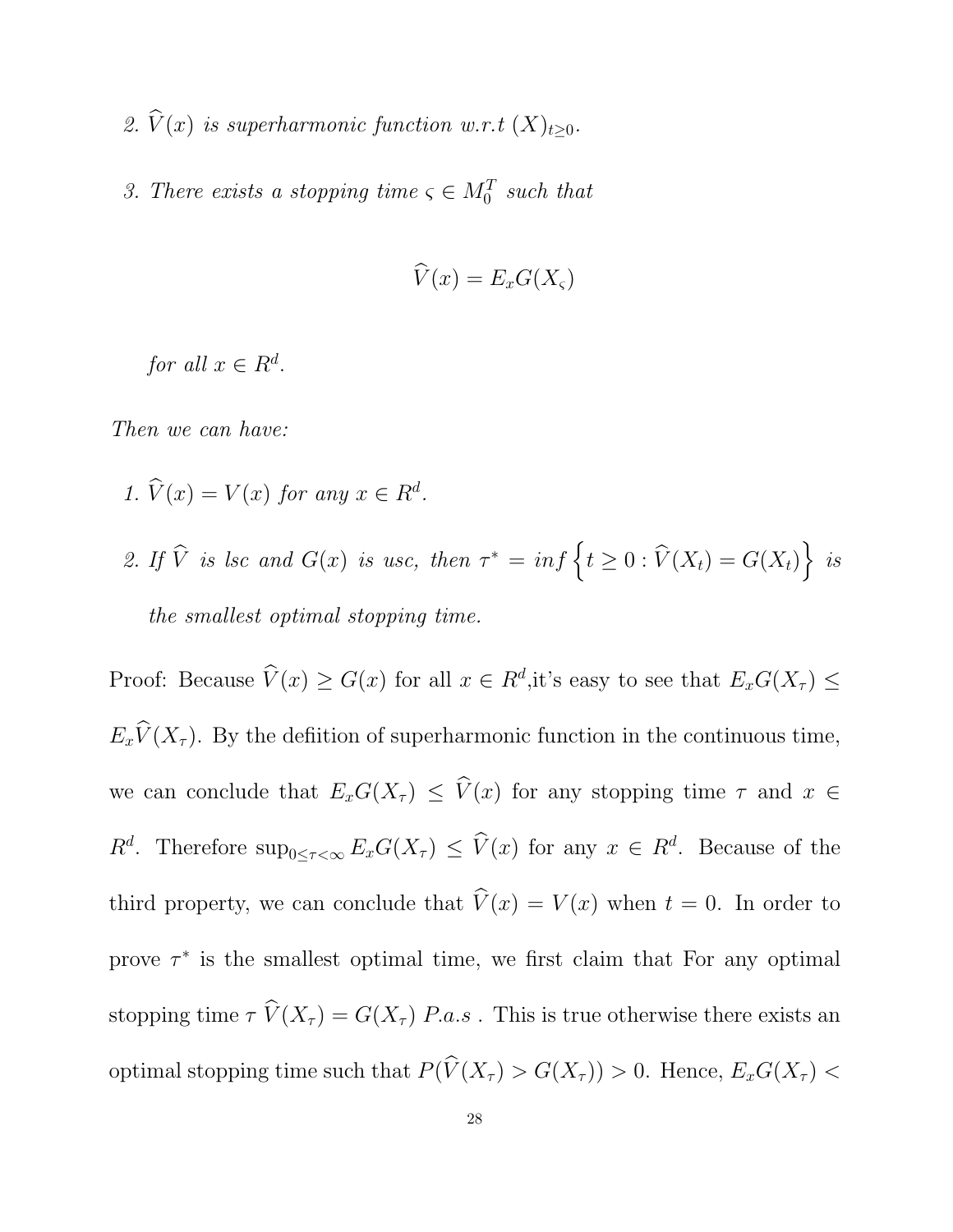$E_x\widehat{V}(X_\tau) \leq \widehat{V}(x)$  which contradicts with the assumption that  $\tau$  is optimal. Moreover, because  $\hat{V}(x)$  is lsc and  $G(x)$  is usc,  $\tau^*$  is a stopping. Hence,  $\tau^*$  is the smallest optimal stopping time.

From the theorem above, we can get the following result: Suppose  $X_t$ be a d-dimensional process satisfying the setup and doesn't include time dimension.(For example, d-dimensional Ito diffusion process). In addition, let the gain function  $G(x)$  satisfy assumption 1.2 w.r.t  $X = (X_t)_{0 \leq t < \infty}$ and x=L is the global maximum point of  $G(x)$ . Then  $\hat{V}(x) = G(L)$  and  $\tau = \inf \{ t \ge 0 : X_t = L \}$  is an optimal stopping time if  $\tau < \infty$  P.a.s.

### Theorem 2.13 Value Function Dependent on Time

Suppose there exists a measurable function  $\widehat{V}(t, x) : R^+ \otimes R^d \to R$  satisfying

- 1.  $\widehat{V}(t,x) \ge G(t,x)$  for all  $(t,x) \in R^+ \otimes \in R^d$ .
- 2.  $\widehat{V}(t, x)$  is superharmonic function w.r.t  $(t, X_t)_{t\geq0}$ .
- 3. For any  $t \geq 0$ , there exists stopping times  $\varsigma_t \in M_t^T$  such that

$$
\dot{V}(t,x) = E_{(t,x)}G(\varsigma_t,X_{\varsigma_t})
$$

for all  $(t, x) \in R^+ \otimes R^d$ .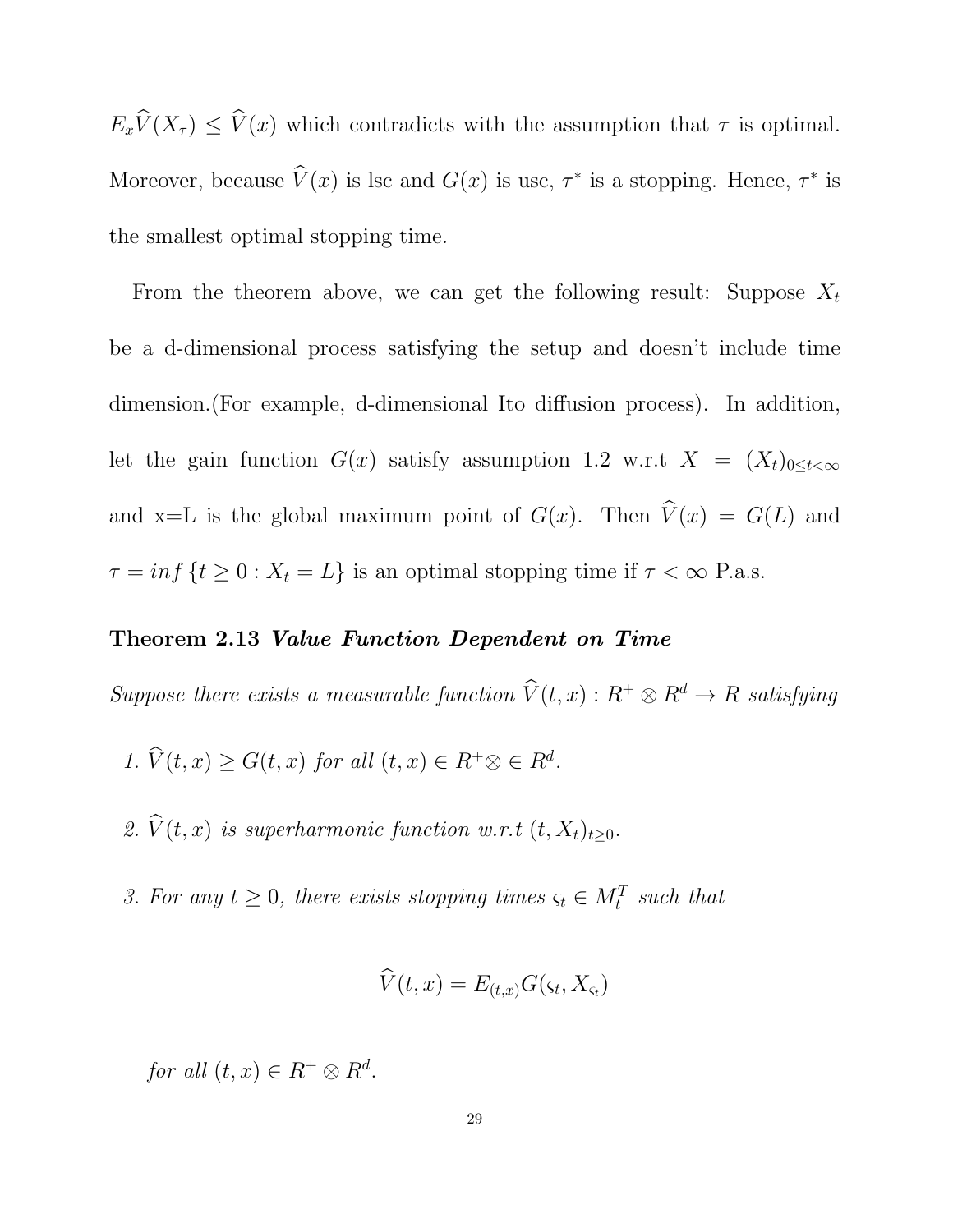Then we can have:

1.  $\widehat{V}(t,x) = V(t,x)$  for  $(t,x) \in R^+ \otimes R^d$ .

2. If  $\widehat{V}$  is lsc and  $G(x)$  is usc, then  $\tau^* = \inf \{ t \geq 0 : \widehat{V}(t, X_t) = G(t, X_t) \}$ is the smallest optimal stopping time.

Proof: Because  $\hat{V}(t, x) \ge G(t, x)$  for all  $(t, x) \in R^+ \otimes \in R^d$ , it's easy to see that  $E(t, x)G(\tau, X_{\tau}) \leq E(t, x)\hat{V}(\tau, X_{\tau})$ . By the defiition of superharmonic function in the continuous time, we can conclude that  $E(t, x)G(\tau, X_{\tau}) \leq$  $\widehat{V}(t,x)$  for any stopping time  $\tau \in M_t^T$  and  $(t,x) \in R^+ \otimes \in R^d$ . Therefore  $\sup_{t \leq \tau \leq T} E(t, x) G(\tau, X_{\tau}) \leq \widehat{V}(t, x)$  for any  $(t, x) \in R^+ \otimes \in R^d$ . Because of the third property, we can conclude that  $\hat{V}(t, x) = V(t, x)$  for all  $(t, x) \in R^+ \otimes \in R^d$ . In order to prove  $\tau^*$  is the smallest optimal time, we first claim that  $\widehat{V}(\tau, X_{\tau}) = G(\tau, X_{\tau})$  P.a.s for any optimal stopping time  $\tau$ . If it's not ture, then  $P(\widehat{V}(\tau, X_{\tau}) > G(\tau, X_{\tau})) > 0$ . Hence,  $E_xG(\tau, X_{\tau}) \le E_x\widehat{V}(\tau, X_{\tau}) \le \widehat{V}(x)$  which contradicts with the assumption that  $\tau$  is an optimal stopping time. Moreover, because  $\widehat{V}(x)$  is lsc and  $G(x)$ is usc,  $\tau^*$  is a stopping. Hence,  $\tau^*$  is the smallest optimal stopping time.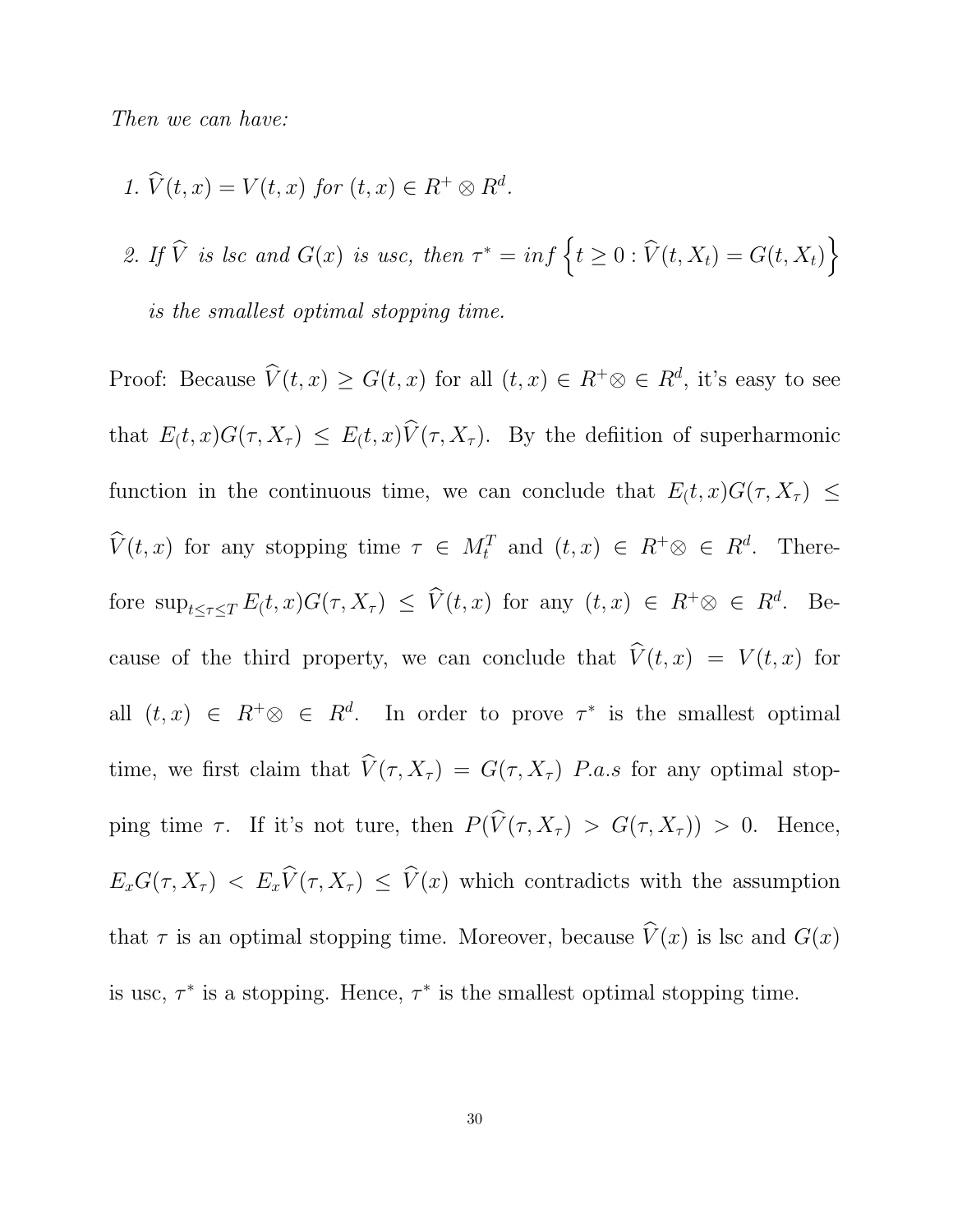The procedure to apply this theorem is first to guess the stopping time  $\varsigma_t$  (For example, the first hitting time to the constant bound). Then calculate  $V(t, x) = E(t, x)G(\varsigma_t, X_{\varsigma_t})$ . If the function  $V(t, x)$  satisfies the first two properties in the above theorem, then we can conclude that  $\varsigma_t$  is optimal stopping times and  $\widehat{V}(t,x) = V(t,x)$  for all  $(t,x) \in R^+ \otimes R^d$ . As we said before, bound is constant for infinite time horizon and time-homogeneous Markov process but it will depend on time for finite time horizon and timehomogeneous Markov process. Therefore, we will assume bound is  $b(t, x)$ instead of constant b. The most difficult part for the above procedure is to calculate  $\widehat{V}(x) = E_xG(X_\varsigma)$  for a very complexed function  $G(x)$ . In order to calculate the expected value, one way is to transform the problem to the boundary value problems. We give lots of examples in the appendix for drifted brownian motion with both one stopping time and two stopping times for both discounted function and integral functions.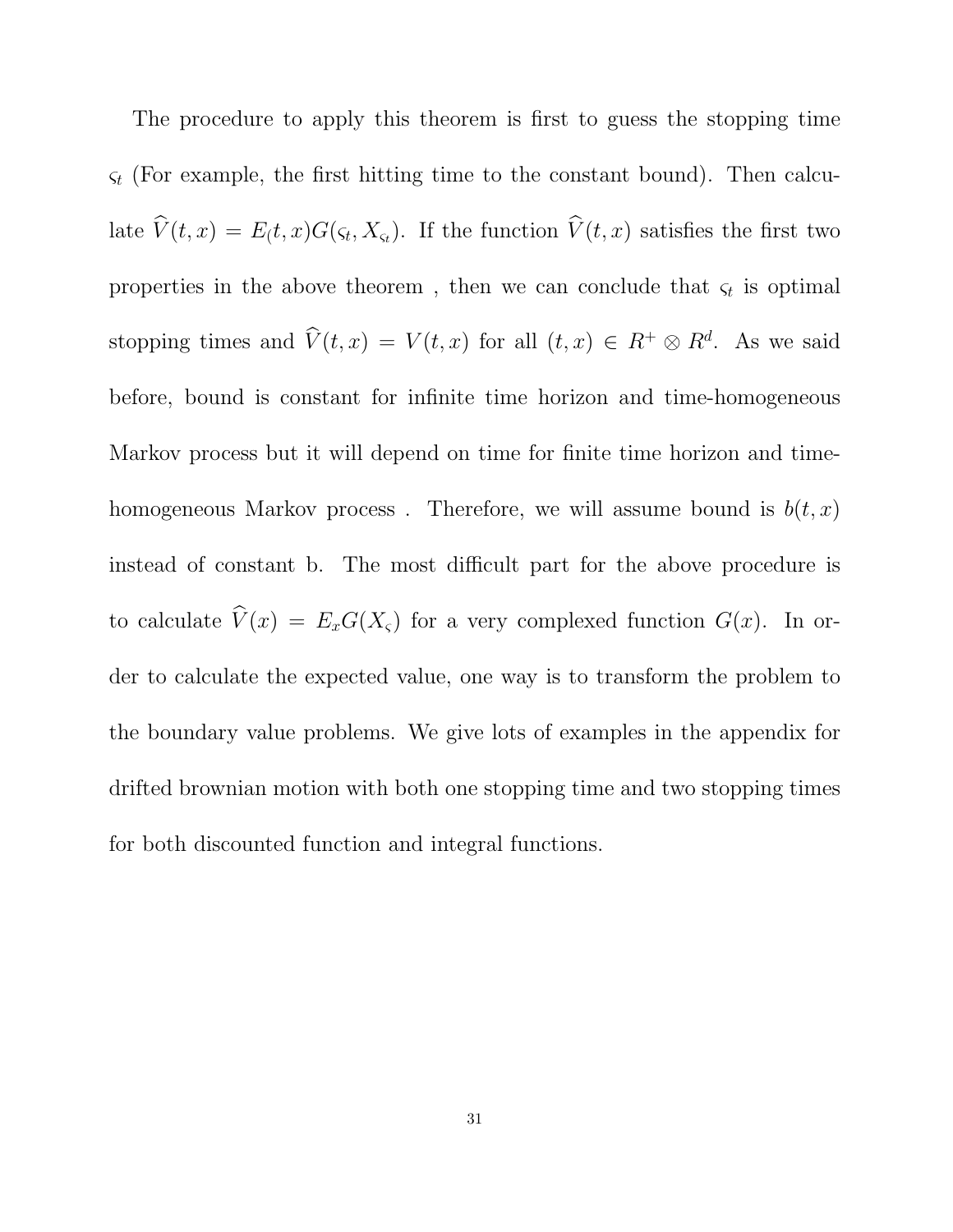#### 2.3 Boundary Value Problem

For the boudary value problem, we refer Oksendal [23].Our goal in this subsection is to calculate  $V(x) = E_x G(X_\tau)$  by using PDE method. We will first give the the PDE, which  $V(x)$  should satisfy. Then we give the uniqueness theorems to prove the solution of the PDE  $w(x)$  is also the solution of this expectation, i.e  $w(x) = V(x)$ . Now we assume D is a Borel set,  $\tau_D$  is the first hitting time to D, i.e  $\tau_D = inf \{ t \ge 0 : X_t \in D \}$ ,  $G : R^d \to R$  is a measurable function and  $\lambda = (\lambda_t)_{t \geq 0}$  is given by  $\lambda_t = \int_0^t \lambda(X_s) ds$  for a measurable continuous function  $\lambda: R^d \to R$  and  $L: R^d \to R$  is a continuous function. Then we have the following results:

1. Dirichlet Problem: If  $V(x) = E_x G(X_{\tau_D})$  for  $x \in R^d$ , then the function V satisfies:

$$
\mathcal{A}_X V = 0
$$

for all  $x \in C$ .

2. Killed Dirichlet Problem: If  $V(x)=E_xe^{-\lambda_{\tau_D}}G(X_{\tau_D})$  for  $x \in R^d$ , then the fuction V satisfies:

$$
\mathcal{A}_X V = \lambda V
$$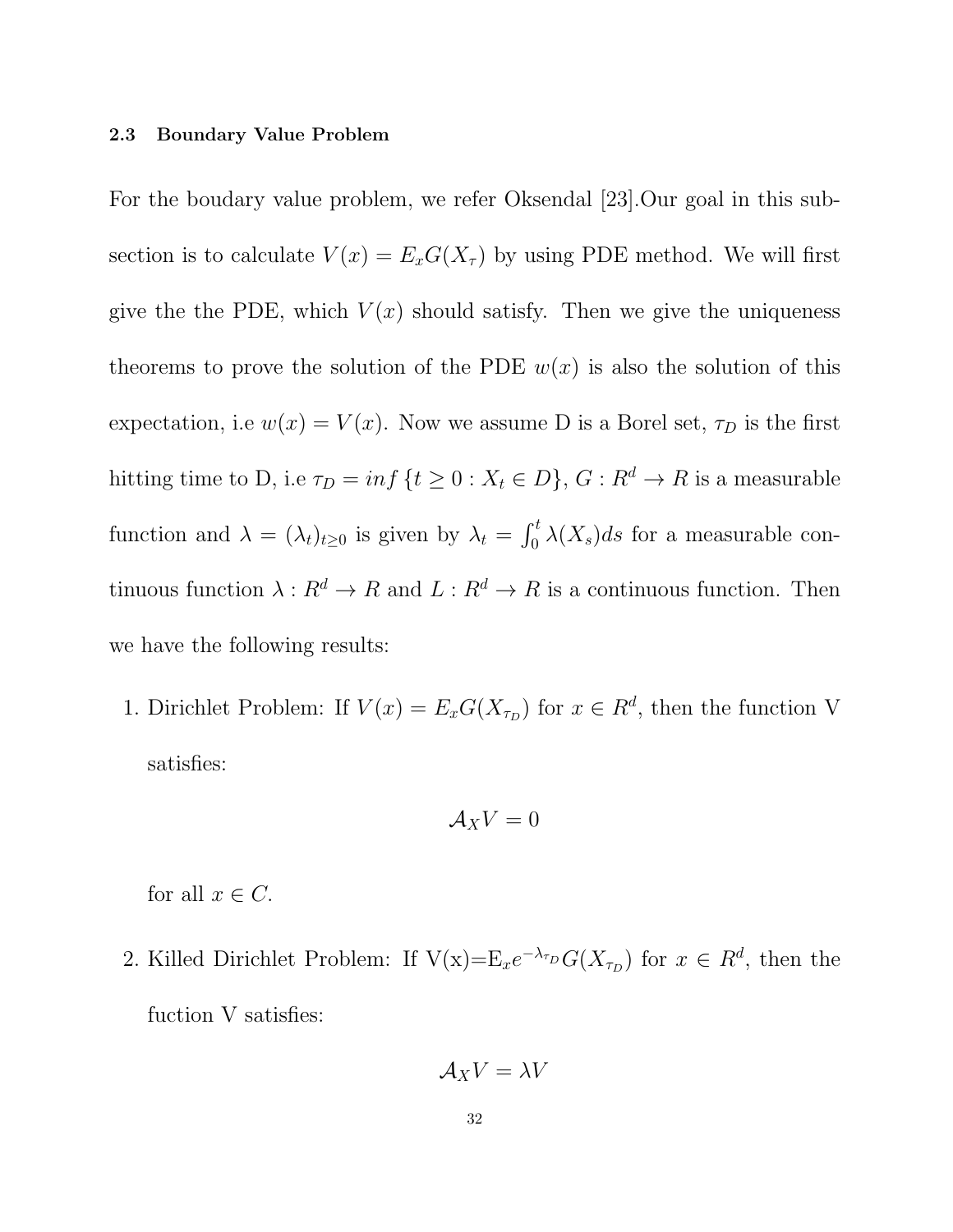for all  $x \in C$ .

3. Poisson Problem: If  $V(x) = E_x \int_0^{\tau_D} L(X_t) dt$  for  $x \in R^d$ , then the fuction V satisfies:

$$
\mathcal{A}_X V = -L
$$

for all  $x \in C$ .

4. Killed Poisson Problem: If  $V(x) = E_x \int_0^{\tau_D} e^{-\lambda_t} L(X_t) dt$  for  $x \in R^d$ , then the fuction V satisfies:

$$
\mathcal{A}_X V = \lambda V - L
$$

for all  $x \in C$ .

### Lemma 2.14 Define:

$$
V(x) = E_x \left[ \int_0^{\tau_D} e^{-rt} L(X_t) dt + e^{-r\tau_D} M(X_{\tau_D}) \right]
$$

where  $\tau_D$  is the first hitting time to a Borel set D, X satisfies the setup. L is a continuous measurable function and M is measurable function. Then if characteristic operator exists for  $V(x)$ , then the following is true.

$$
(\mathcal{A}_X - r)V(x) = -L(x)
$$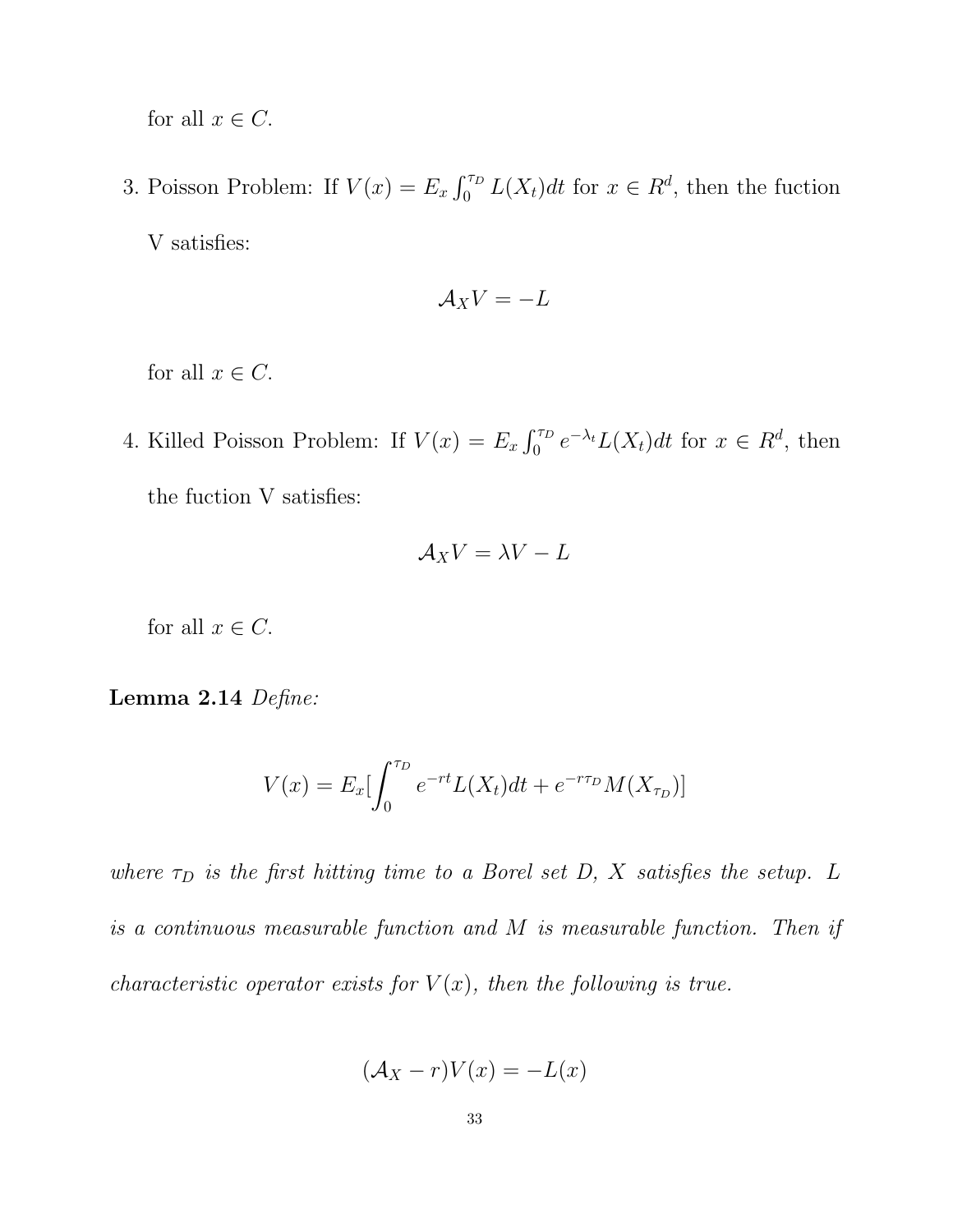# for  $x \in C$ .

Proof will be found in the Appedix.

In fact, the Dirichlet problem already gives the PDE which the value function should satisfy if there exists an optimal stopping time. In general, if  $X$  is d dimension Markove process, we will get a d dimension PDE. However, if  $G(x)$ has some speical form, we may have PDE with lower dimensions because of the property of the function. For example, if  $Y_t = (t, X_t)$ , the PDE should have form  $L_Y = \frac{\partial}{\partial t} + L_X$ . This is true for all  $V(t, x)$  satisfying  $V(0, x) =$  $E_{(0,x)}G(\tau_D, X_{\tau_D})$ . If we consider  $G(t,x) = e^{-rt}G(x)$ , then  $L_Y = L_X - \lambda$ . We will give the unique theorem below. Let C be a open connected set in  $R^d$ ,  $M \in C(\partial C)$  and  $L \in C(C)$ .  $L_X$  is the generator of Ito diffusion process. i.e  $dX_t = \mu(X_t)dt + \sigma(X_t)dB_t$ , where  $B_t$  is d dimensional Brownian motion. Moreover, we assume  $\mu(x)$  and  $\sigma(x)$  are continuous functions satisfying the existence of the SDE. Then the combined Dirichlet-Posisson problem is:

$$
(14) \t\t\t L_X w = -L
$$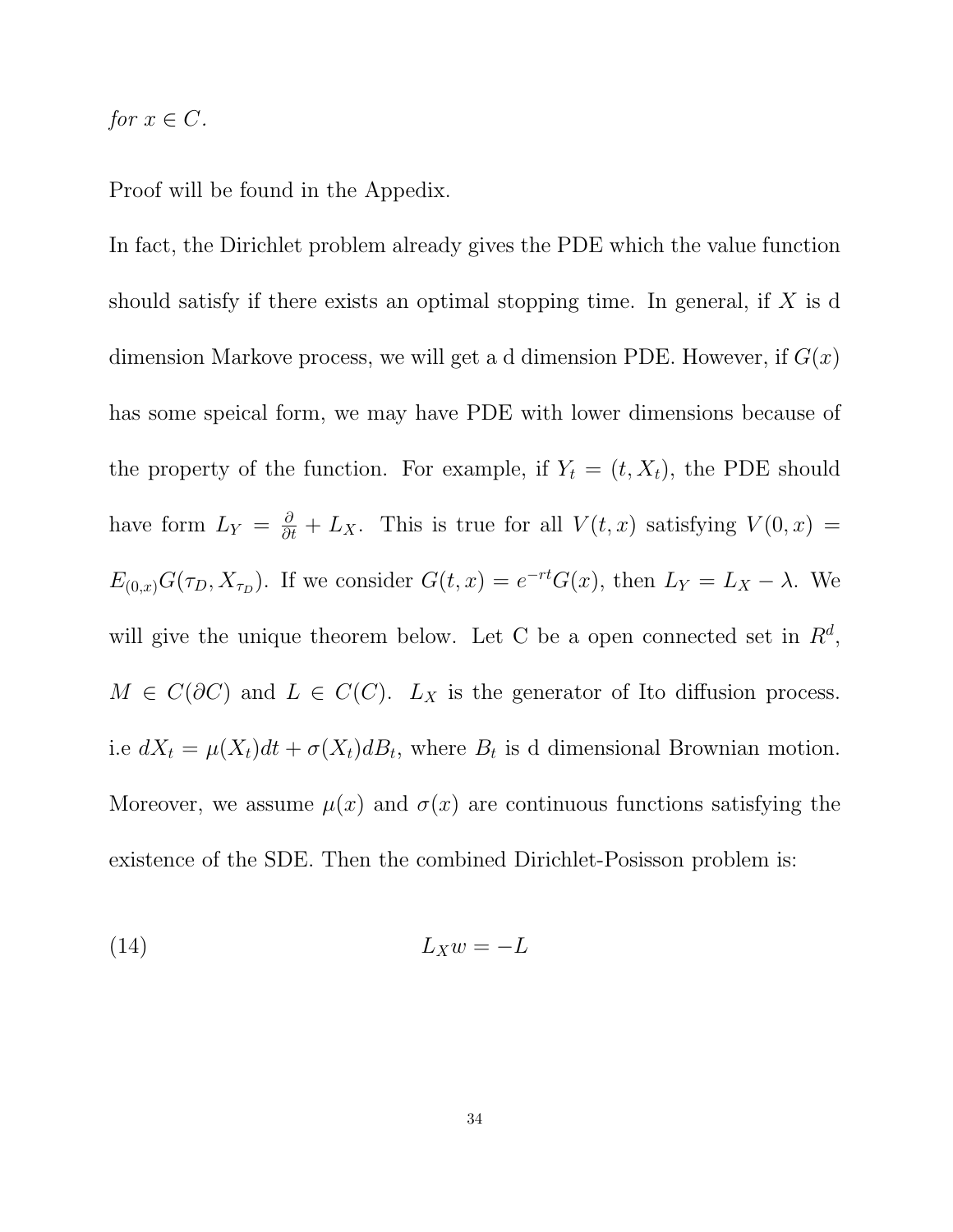for  $x \in C$  and

(15) 
$$
\lim_{x \to y, x \in C} w(x) = M(x)
$$

for  $y \in \partial C$ .  $L_X$  is the generator of Ito diffusion process. i.e  $dX_t = \mu(X_t)dt +$  $\sigma(X_t)dB_t$ , where  $B_t$  is d dimensional Brownian motion. Moreover, we assume  $\mu(x)$  and  $\sigma(x)$  are continuous functions satisfying the existence of the SDE.

# Theorem 2.15 (Uniqueness theorem)

Suppose the following statements are true:

- 1. M is bouded.
- 2. L satisfies  $E_x[\int_0^{\tau_D} |L(X_t)| dt] < \infty$ .
- 3.  $\tau_D < \infty$  P<sup>x</sup> a.s. for all x.

Then if  $w \in C^2(C)$  is a bounded solution of the combined Dirichlet-Poisson problem above, we have

$$
w(x) = E^{x}[M(X_{\tau_D})] + E^{x}[\int_0^{\tau_D} L(X_t)dt]
$$

Proof can be found in [22].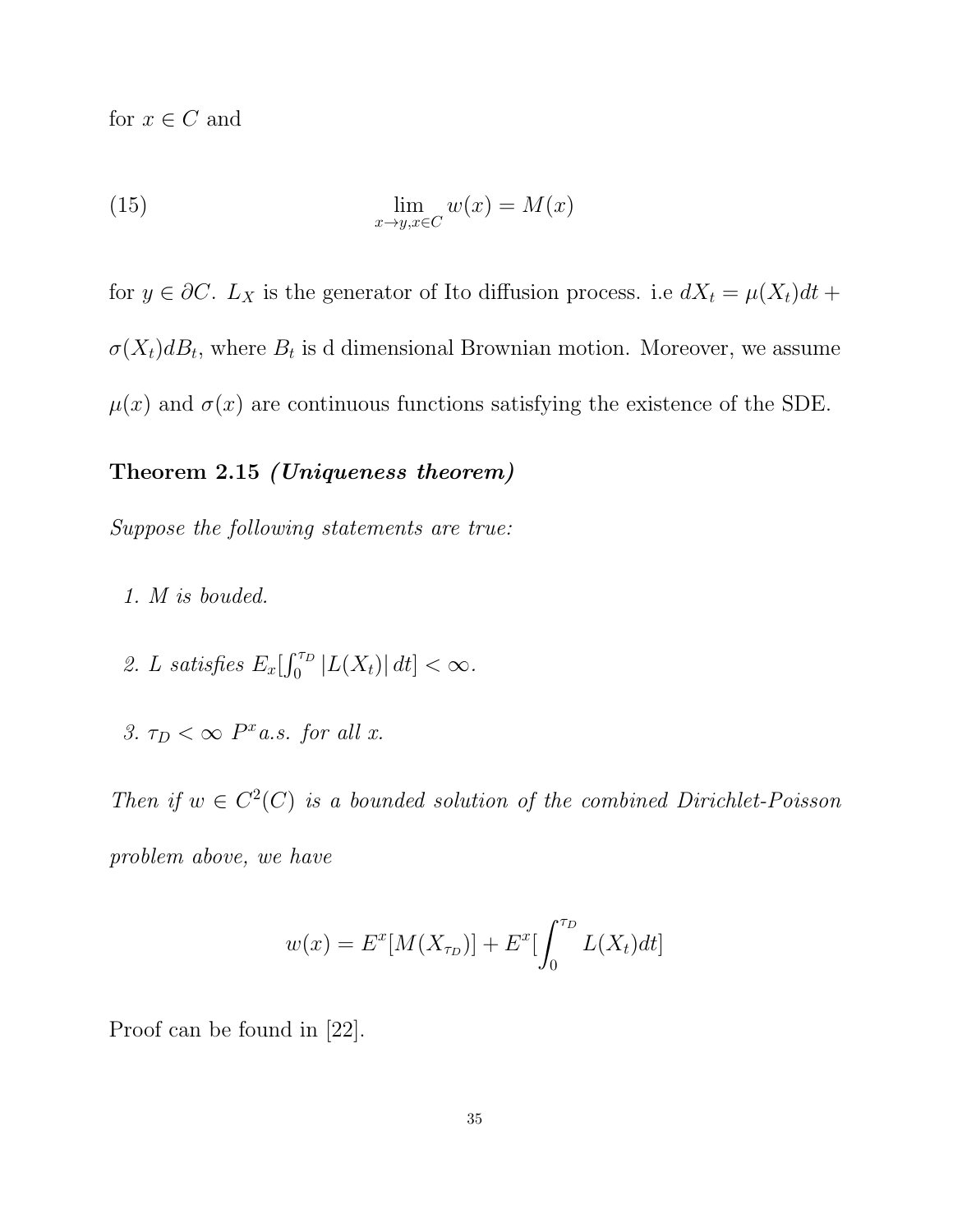# 3 Chapter 3: American Option Market

In this chapter, we will extend HJM approach to American option market by using theorems in the optimal stopping problems. As we will see later, there are a number of differences between European option and American option. First, there is no optimal stopping time in European option market but it is a very important concept for American option. Second, how to model volatility is the key issue for the European option. However, we will show how to model drift is the key issue for American option. Our focus will be about how to build a arbitrage free model for the drift.

In this part, we will give the HJM drift condition. In addition, as counterpart to the forward rates for bond market, the forward implied volatilities for European option market, here we introduce the forward drift for American option. Also, we introduce forward optimal stopping rule as counterpart to the classic stopping rule.

Given probability space  $(\Omega, P, (\mathcal{F}_t)_{t \geq 0}, \mathcal{F})$ , where  $\mathcal{F}_t$  is the natural filtration for Brownian motion  $W_t$ .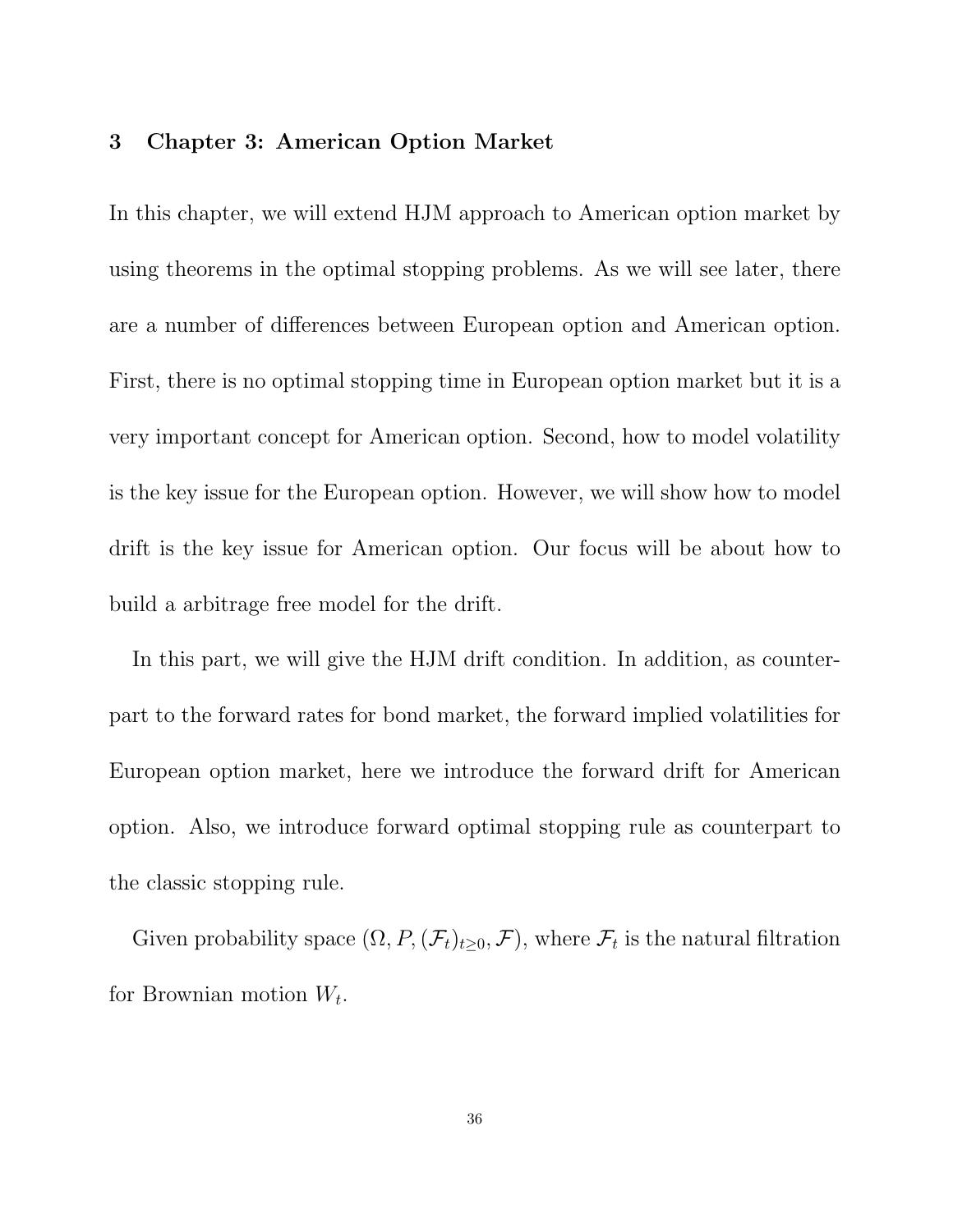Let's consider the following problem. For a fix finite number  $T$ , we define  $G_t$ :

$$
dG_t = \mu_t dt + \sigma_t dW_t
$$

with initial value  $G(0)$ , where W is a multi-dimensional Brownian motion,  $\mu_t$ and  $\sigma_t$  are adapted processes satisfying codintion that  $G_t$  has unique strong solution.

 $\textbf{Assumption 3.1} \,\, E(\text{sup}_{0 \leq \tau \leq T} \left | G_\tau \right |) < \infty$ 

Recall from the previous chapter, if we can find stopping times  $\tau_t \in M_t^T$ for  $t \geq 0$  such that  $\widehat{V}(t, x) = \mathbb{E}_{(t, x)} G_{\tau_t}$  satisfying it's a superharmonic function dominating  $G_t$ . Then we proved that  $V(t, x)$  is the snell envelop for  $G_t$ .

Since for any  $\{\tau_t\}_{0\leq t\leq T}$  be stopping times such that  $\tau_t \in M_t^T$ . According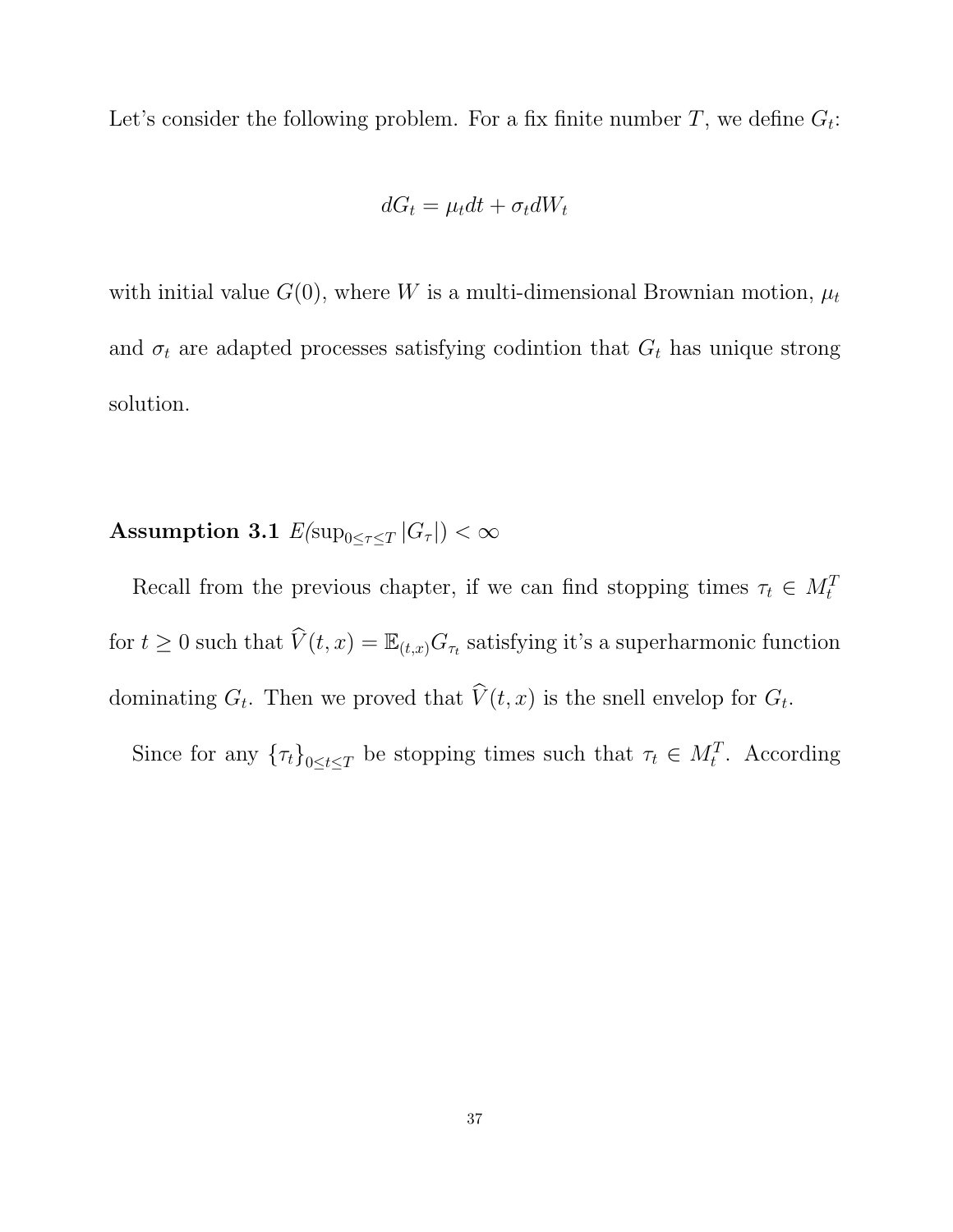to Hunt's stopping time theorem, we can get:

$$
\mathbb{E}_t G_{\tau_t} = G_t + \mathbb{E}_t \int_t^{\tau_t} \mu_u du + \mathbb{E}_t \int_t^{\tau_t} \sigma_u dW_u
$$
  
=  $G_t + \mathbb{E}_t \int_t^{\tau_t} \mu_u du$   
=  $G_t + \mathbb{E}_t \int_t^T \mu_u 1(\tau_t \ge u) du$   
=  $G_t + \int_t^T \mathbb{E}_t [\mu_u 1(\tau_t \ge u)] du$ 

Here, we can see the value  $\mathbb{E}_t G_{\tau_t}$  doesn't depend on the volatility of the uderlying asset. In order to find  $\mathbb{E}_t G_{\tau_t}$ , we can assume the  $\sigma_u = 0$  for  $0 \le u \le \tau$  $T$ , and  $G(t)$  satisfies:

$$
dG_t = \mu_t dt
$$

with initial value  $G_0$ . As we can see from the result above, from the point of view of the optimal stopping problem,  $\mu_t$  plays a very important role here.

## 3.1 Model Setup

**Definition 3.2** Recall the definition of  $G_t$  with no volatility part.

Notation:

1.  $V(0,T) = \sup_{0 \leq \tau \leq T} \mathbb{E} G_{\tau}$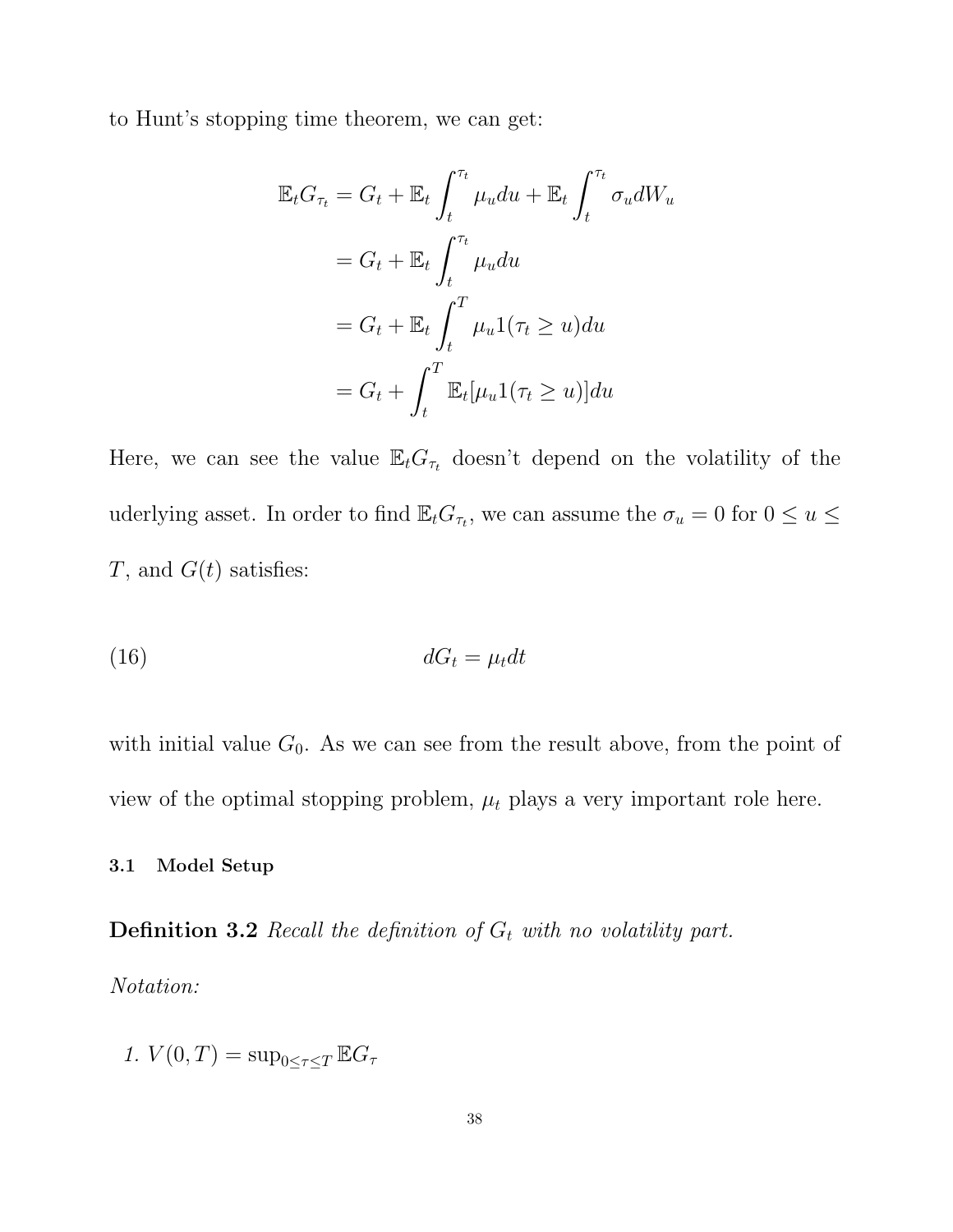2. 
$$
V(t,T) = ess \sup_{t \leq \tau \leq T} \mathbb{E}_t G_\tau
$$

$$
\mathcal{S}.\ \tau_t = \inf\left\{t \le s \le T | V^G(s,T) = G(s)\right\}
$$

As counterpart to the forward rate or forward implied volatility, here we introduce forward drift:

(17) 
$$
f_t(u) = \mathbb{E}_t[\mu_u 1(\tau_t \ge u)]
$$

then for all  $0\leq t\leq T$ 

$$
f_t(t) = \mu_t
$$

This is the spot condition for forward drift. Recall spot condition for forward rate is short rate for the fixed income market and for implied forward voltility is spot volatility for European option. Here we can see spot condition for forward drift is spot drift for American option market. In addition, recall the definition of  $\tau_0$ , we have  $\tau^{0}$ <sup>=inf</sup>{ $0 \le t \le T | \int_t^T t f(u) du \le 0$ }. Here the problem for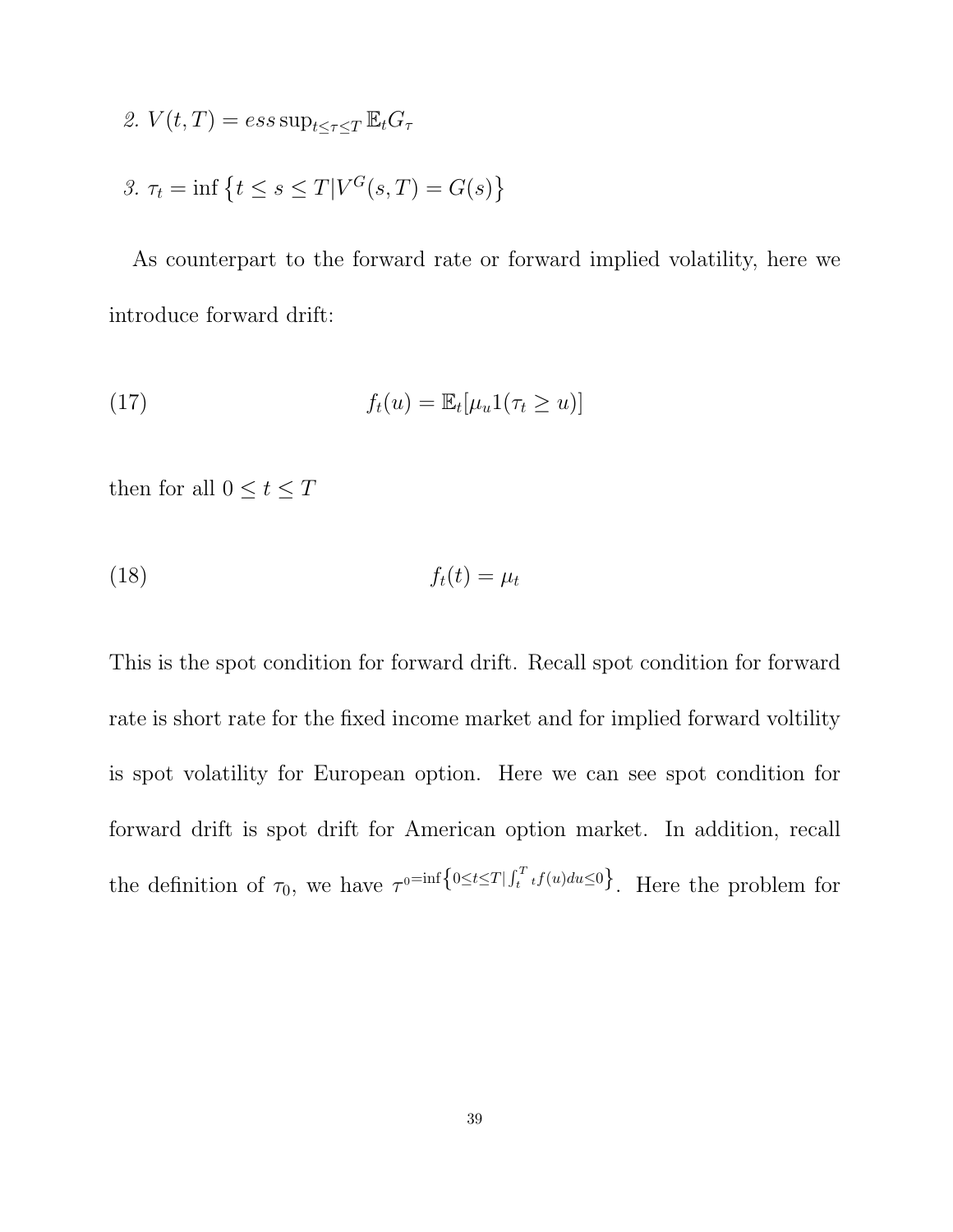American option market is:

$$
dG_t = \begin{cases} \mu_t dt, & G_0 \\ \mu_t = f_t(t), & \text{for} \quad 0 \le t \le T \\ df_t(u) = \alpha_t(u)dt + \beta_t(u)dW_t, & f_0(u) \end{cases}
$$

Then question is what is the drift condition given the initial observation  $V(0,T)$ ,  $G(0)$  and  $f_0(T)$  for all T. We will show later that the Drift Condition here is described by admissible drift surface  $\alpha_t^{\beta}$  $t<sub>t</sub>(u)$  given the volatility surface  $\beta_t(u)$ .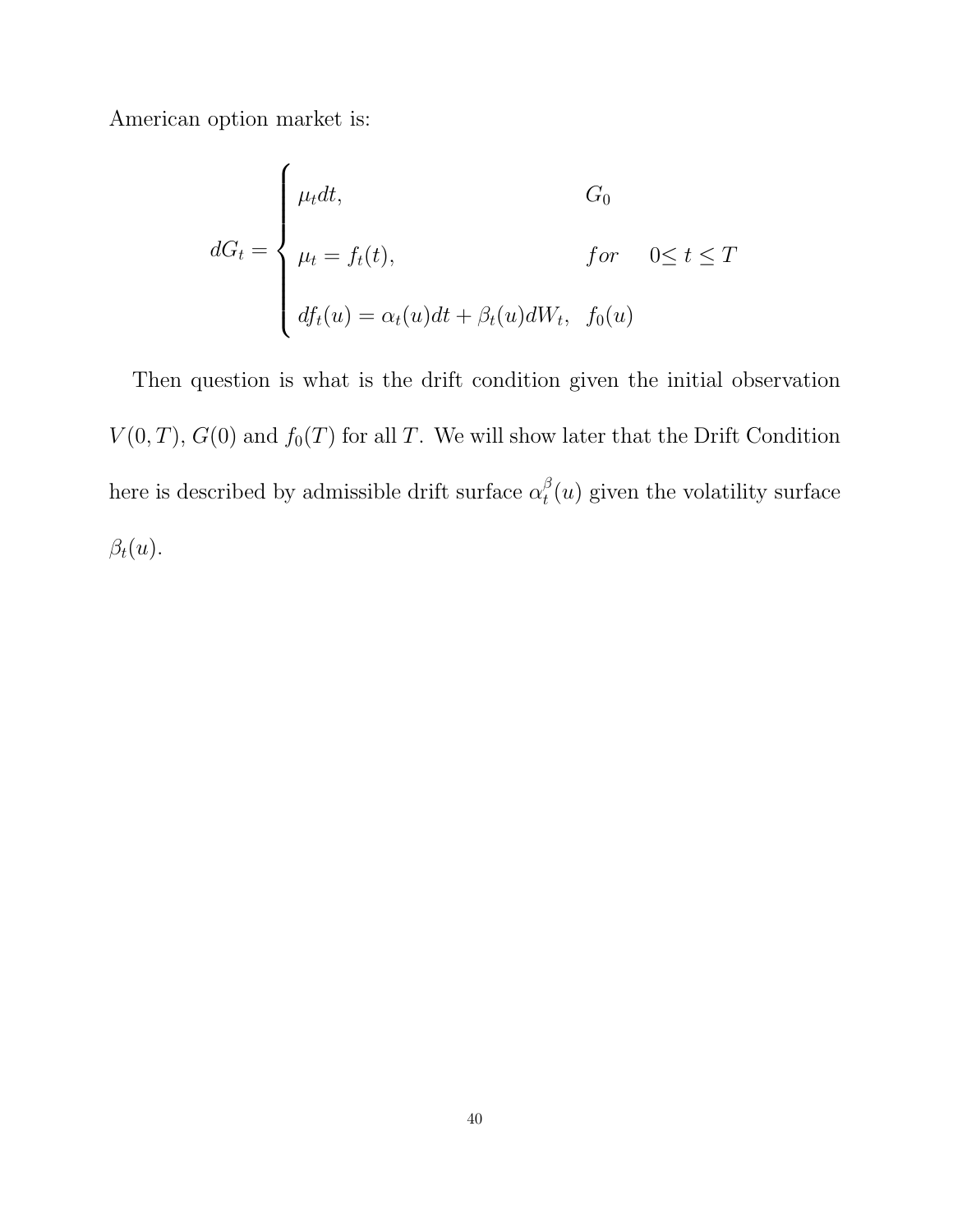# 3.2 Necessary Drift Condition

As we know  $V(t,T)$  is martingale in the continuous region  $t \leq \tau_0$ . Then we will use this property to derive the relation between  $\alpha_t$  and  $\beta_t$ .

**Theorem 3.3** Recall  $f_0(u)$  and the definition of  $\tau_0$  we can prove: for  $0 \le t \le$ 

 $\tau_0$ ,

$$
\int_t^T \alpha_t(u) du = 0
$$

Proof:

Let  $z(t,T) = \int_t^T f_t(u) du$ 

$$
dz(t,T) = \int_t^T df_t(u)du - f_t(t)dt
$$
  
= 
$$
\int_t^T [\alpha_t(u)dt + \beta_t(u)dW_t]du - f_t(t)dt
$$
  
= 
$$
[\int_t^T \alpha_t(u)du - f_t(t)]dt + \int_t^T \beta_t(u)dudW_t
$$

Therefore

$$
dV(t,T) = dG_t + dz(t,T)
$$
  
= 
$$
[\mu_t + \int_t^T \alpha_t(u)du - f_t(t)]dt + \int_t^T \beta_t(u)dudW_t
$$
  
= 
$$
\int_t^T \alpha_t(u)dudt + \int_t^T \beta_t(u)dudW_t
$$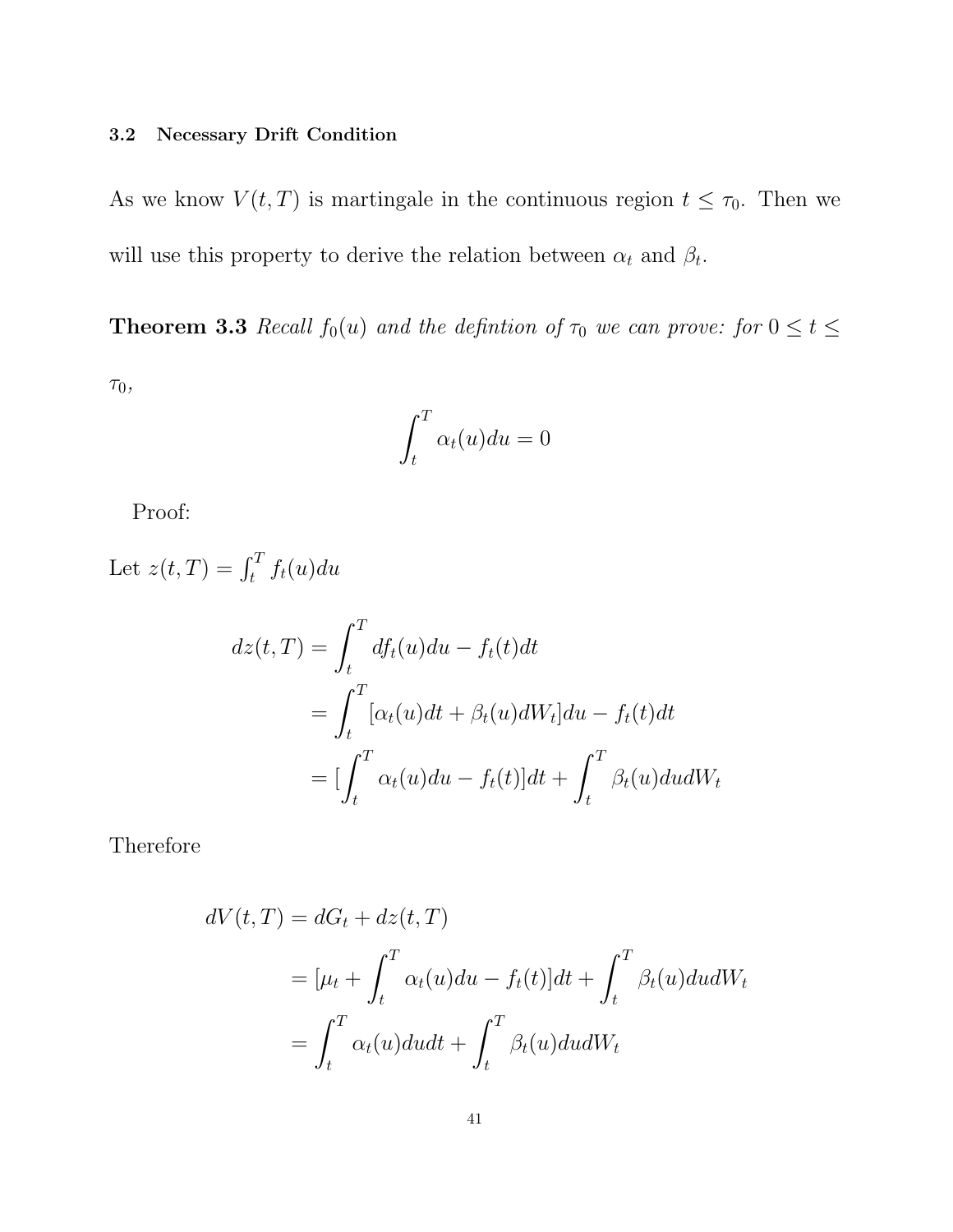Thus for  $0 \le t \le \tau_0$ , we have

$$
\int_t^T \alpha_t(u) du = 0
$$

 $\Diamond$ 

The theorem above give us the necessary condition for  $\alpha_t(u)$  for  $0\leq t\leq \tau_0$ and  $t \le u \le T$ . There are two problem we haven't solved here. First  $\tau_0$  is still unknown so far. Second problem is we haven't given any condition for  $\beta_t(u)$  for  $t \le u \le T$ . We will give the result in the follwing subsection.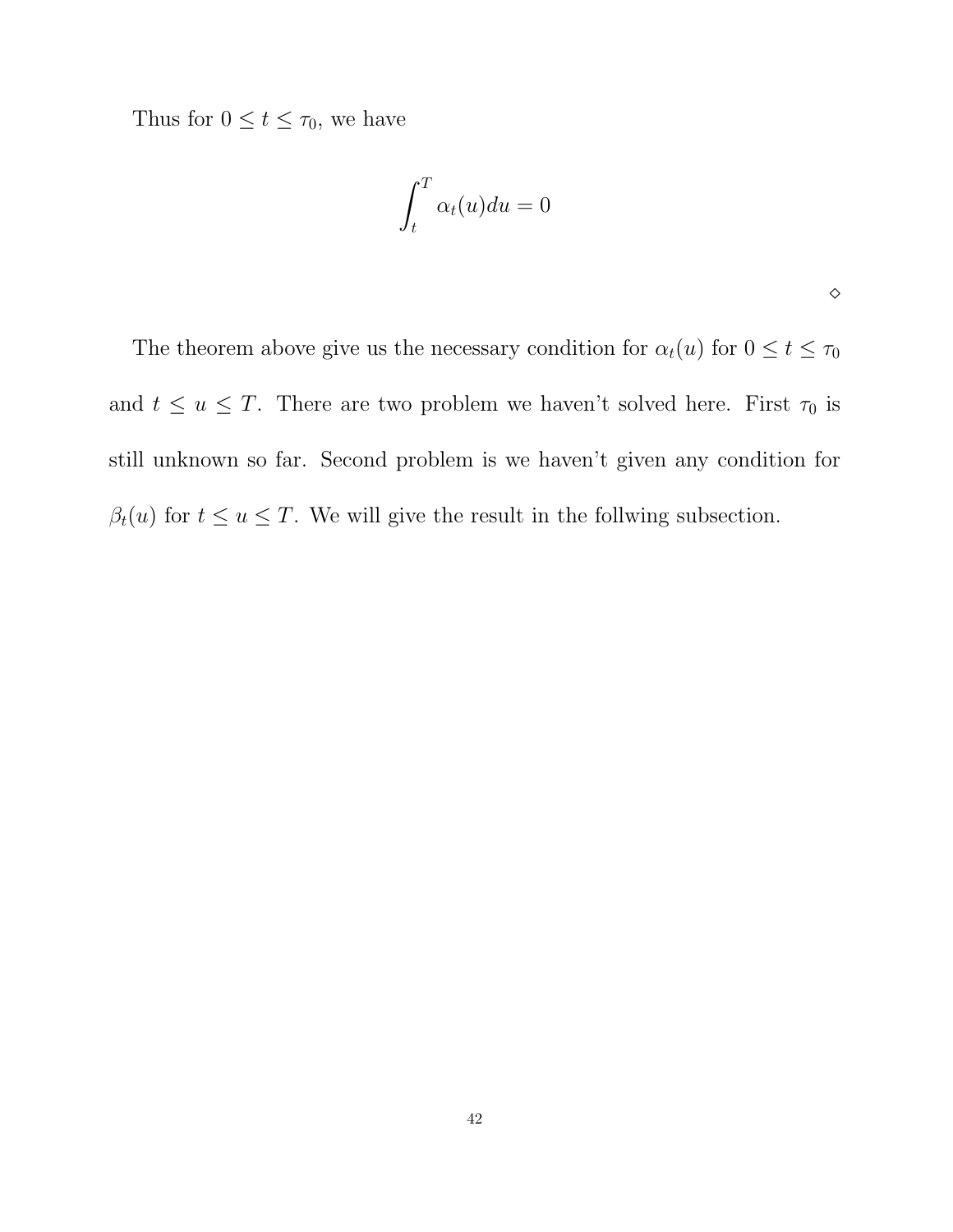### 3.3 Forward Stopping Rule

In this section, we will introduce a forward approach to solve the classic optimal stopping problem. We will use this approach to find the optimal stopping time  $\tau_0$  and the value  $V(t,T)$  before the stopping time for American option. We won't focus on the value after the optimal stopping time.

**Definition 3.4** Recall  $f_0(u)$ . Given adapted stochastic process  $\alpha_t(u)$  and  $\beta_t(u)$  for  $t \leq u \leq T$ , define

$$
\overline{f}_t(u) = f_0(u) + \int_0^t \alpha_s(u)ds + \int_0^t \beta_s(u)dW_s
$$

where  $\alpha_t(u)$  and  $\beta_t(u)$  satisfies regular condition.

**Definition 3.5** 
$$
\tilde{\tau}^* = \inf \left\{ 0 \le t \le T | \int_t^T f_t(u) du \le 0 \right\}
$$

In order to explain forward stopping rule more clearly, we use following binominal tree as an example to compare with the classic approach backward induction.

# Forward Stopping Rule

In stead of Modelling  $G_t$ , we model  $f_t(u)$ . Note  $f_0(u)$  is observable in the market.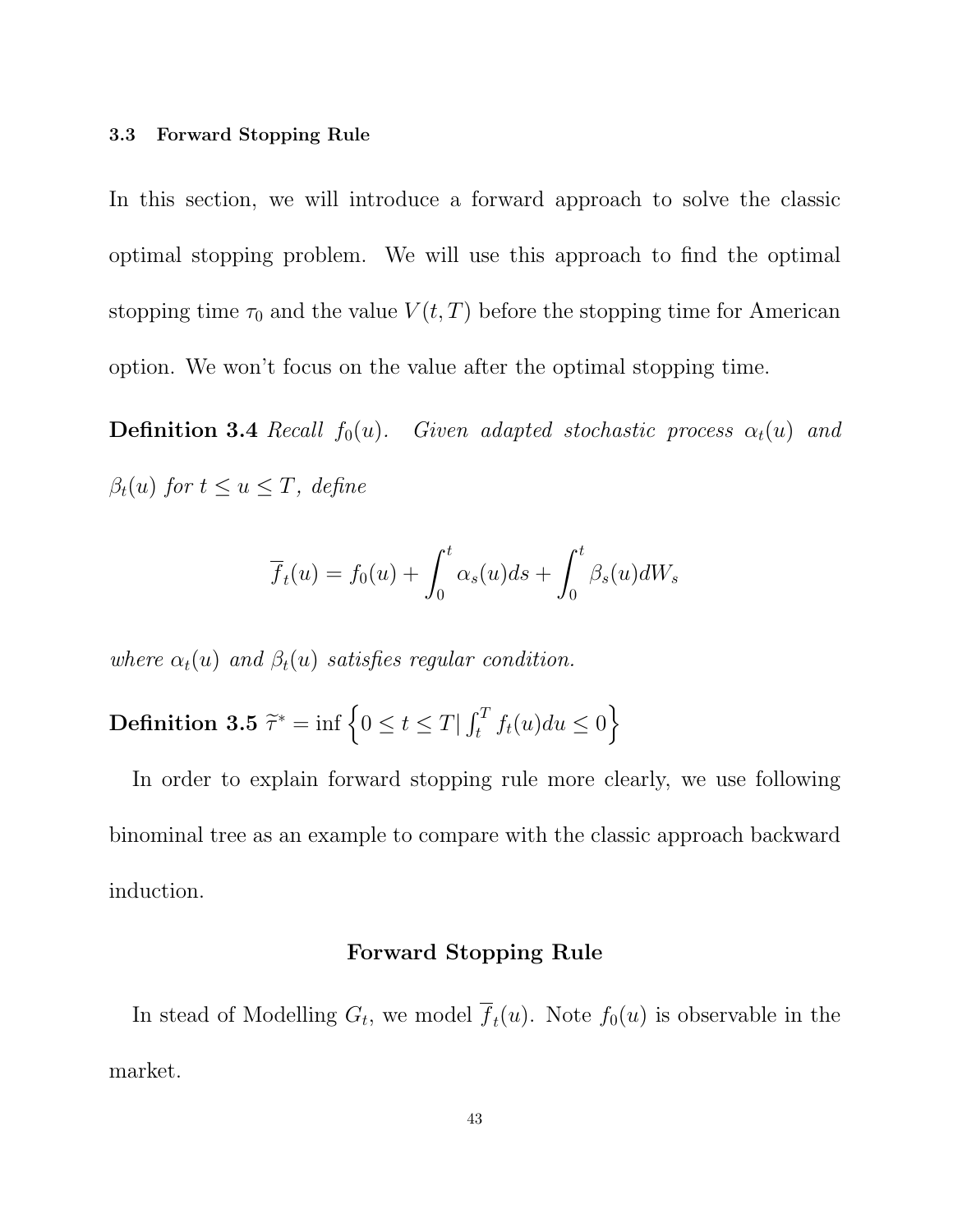$f_0(1)$ 



Then they will calculate the value of  $U(i)$  for  $0 \le i \le 3$ , which starts  $i = 0$ and let  $U(0) = \sum_{i=1}^{3} f_0(i)$ . If  $U(0) \leq 0$ , we stop. Otherwise, we will continuse and calculate  $U(1) = \sum_{i=2}^{3} \overline{f}_1(i)$ . If  $U(1) \leq 0$ , we stop. Otherwise, we will continuse and calculate  $U(2) = f_2(3)$ . The will have the decision tree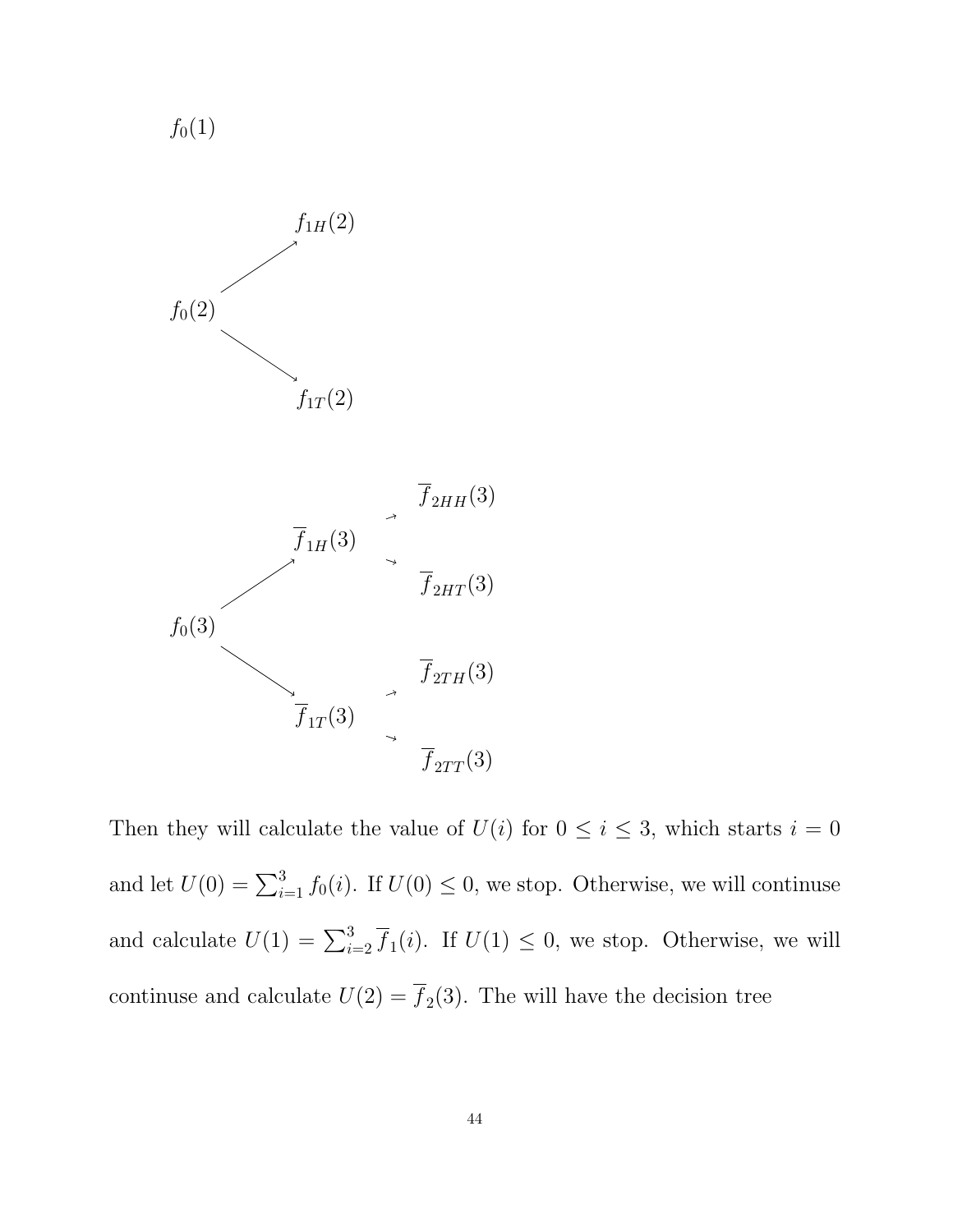

**Example 3.6** In stead of Modelling  $G_t$ , we model  $f_t(u)$ . Note  $f_0(u)$  is observable in the market.

2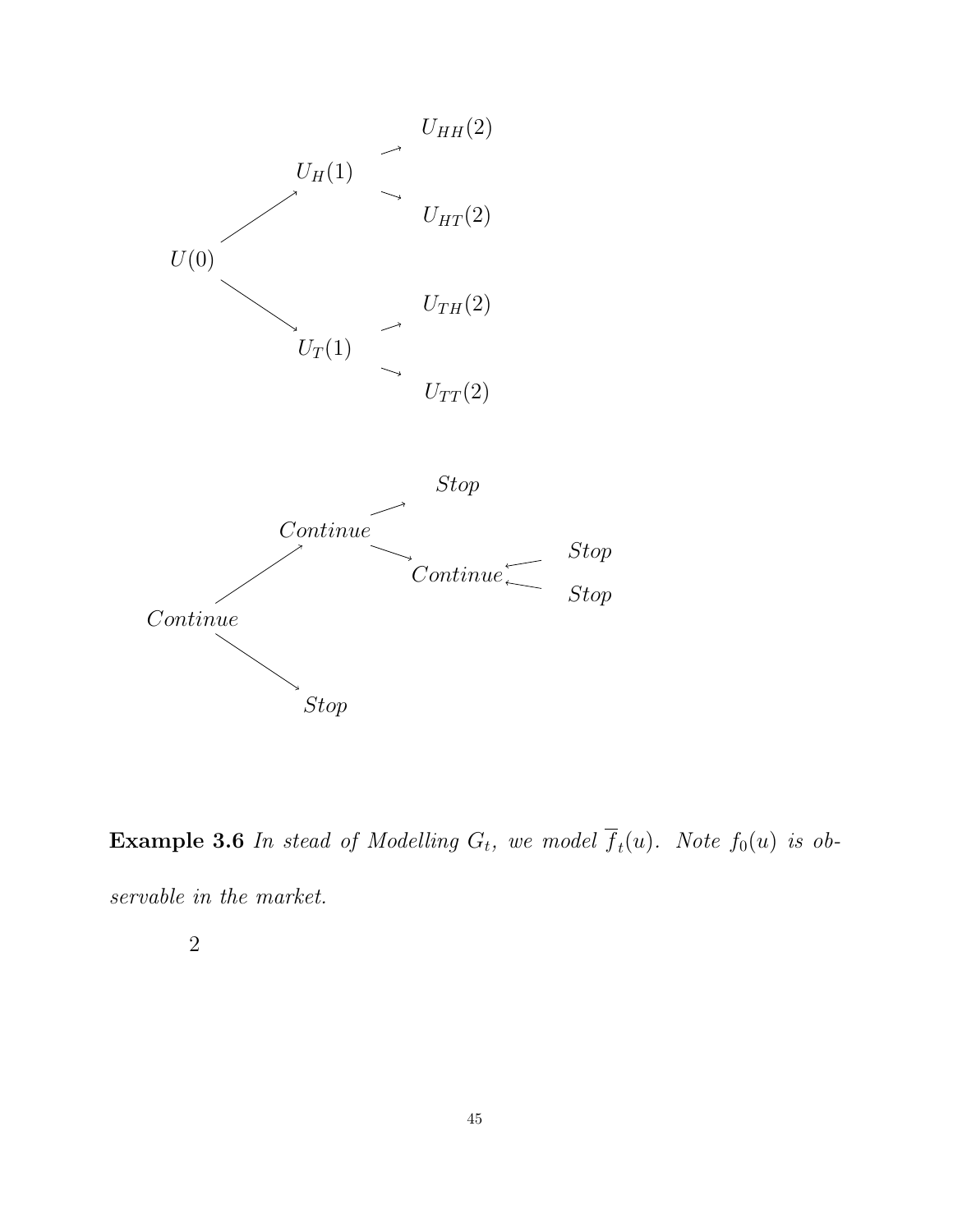



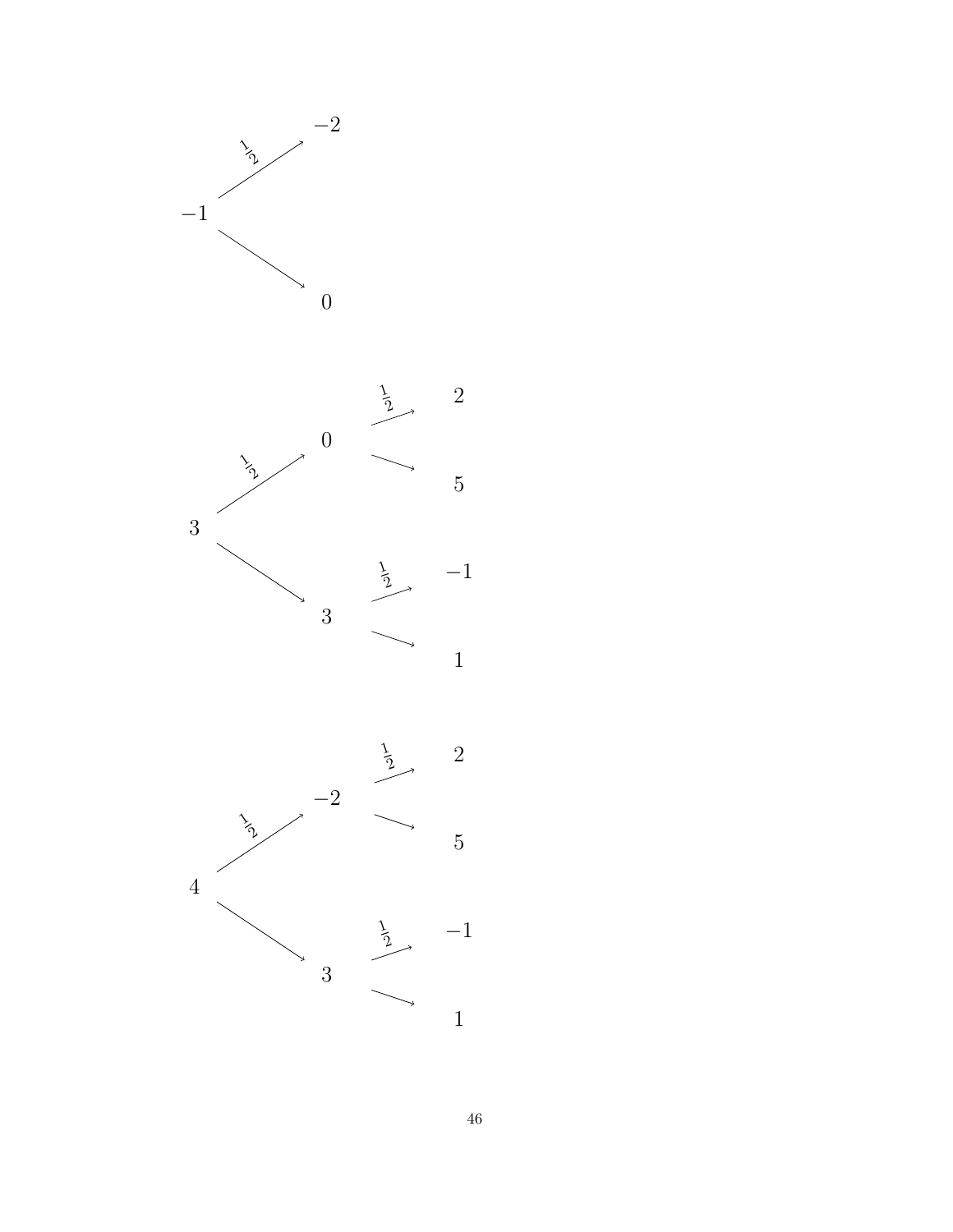

Using the backward induction approach, you have to calculate the whole tree starting from the end period. However, using forward decision approach, you don't need to calculate the whole tree. In addition, the decision you make will depend on the more recent data not the data far away.

**Definition 3.7** Recall the definition of  $\tilde{\tau}^*$ . Given adapted process (volatility surface)  $\{\beta_t(u)\}_{0 \le t \le u \le T}$  We call  $\{\alpha_t(u)\}_{0 \le t \le u \le T}$  is addmisable drift surface if for  $0 \le t \le \widetilde{\tau}^*$ 

$$
\int_t^T \alpha_t(u) du = 0
$$

Then we use  $\big\{\alpha_t^{\beta}$  $_{t}^{\beta}(u)\Big\}$  $\left\{ \log_{t\leq u\leq T}\right. \; to\;\; represent\; \left\{ \beta_{t}(u)\right\} _{0\leq t\leq u\leq T}\;\; addmissable\;\; drift$ surface.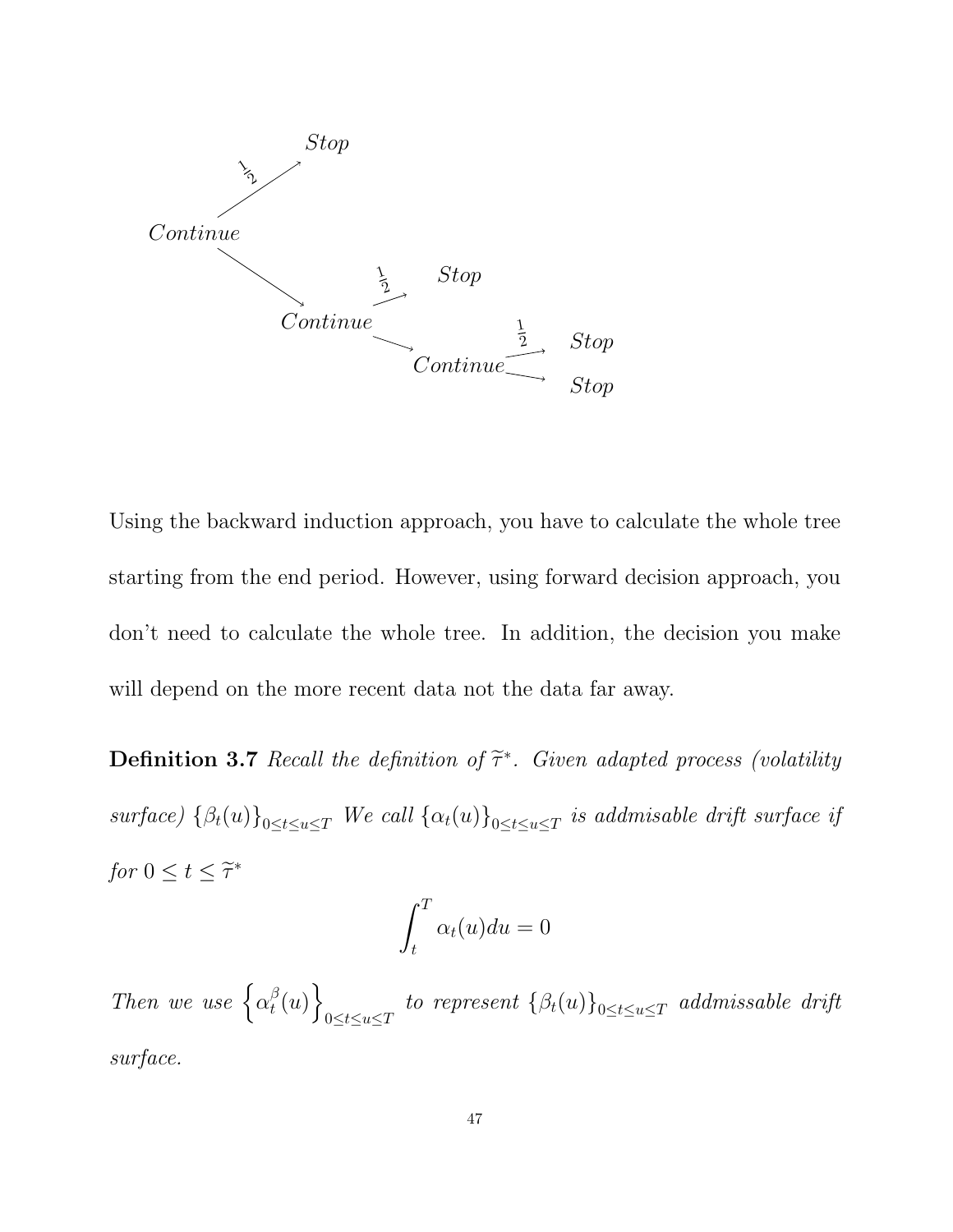It's easy to see that if  $\alpha_t(u) = 0$  for all  $0 \le t \le u \le T$  is admissible drift surface for any volatility surface  $\beta_t(u)$ . For the discrete case, it's not difficult to check wether the drift surface is admissible given the volatility surface.

**Example 3.8** Given  $\beta_t(u)$  is a constant  $\sigma$ , we want to check wether  $\alpha_t(u) = \mu$ is  $\beta_t(u)$  addmssible or not. First, we need to calculate  $f_t(u)$ . According to the definition above, we know

$$
\overline{f}_t(u) = f_0(u) + \mu t + \sigma B_t
$$

Then we have

$$
\int_t^T \overline{f}_t(u) du = \int_t^T f_0(u) du + [\mu t + \sigma B_t](T - t)
$$

and

$$
\begin{aligned}\n\widetilde{\tau}^* &= \inf \left\{ 0 \le t \le T \middle| \int_t^T \overline{f}_t(u) du \le 0 \right\} \\
&= \inf \left\{ 0 \le t \le T \middle| \int_t^T f_0(u) du + [\mu t + \sigma B_t](T - t) \le 0 \right\} \\
&= \inf \left\{ 0 \le t \le T \middle| B_t \le -\frac{\int_t^T f_0(u) du}{\sigma(T - t)} - \frac{\mu t}{\sigma} \right\}\n\end{aligned}
$$

In this case it's very easy to chech that  $\alpha_t(u) = \mu$  is not  $\beta_t(u)$  admissible.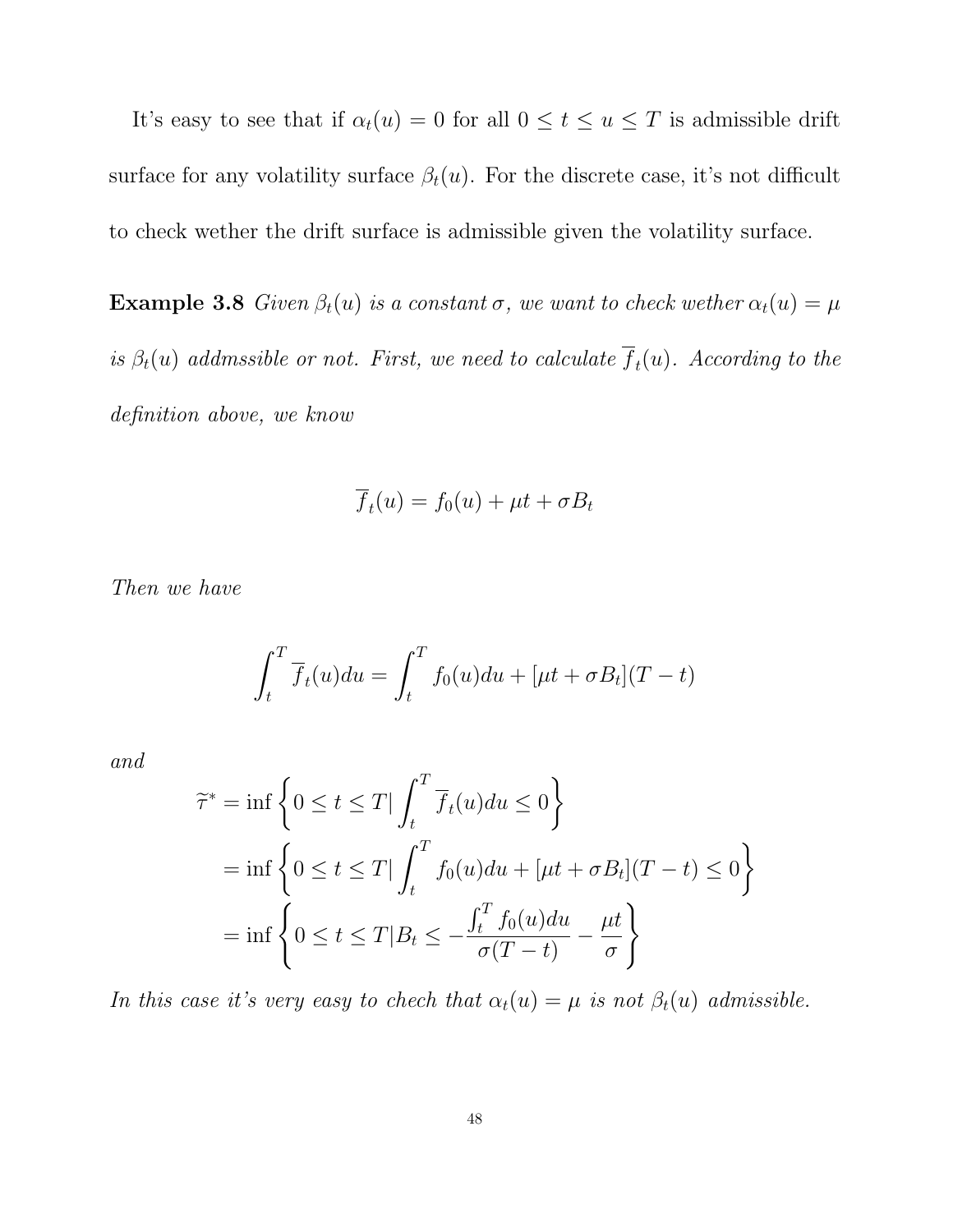#### 3.4 Sufficient Drift Condition

**Definition 3.9** Suppose  $dX_t = \mu_t^x dt + \sigma_t^x dW_t$ , if there exists a stopping time  $\overline{\tau} \geq 0$  such that

$$
\mu_t^x \leq 0
$$

for  $t \geq \overline{\tau}$ . Then we call process  $X_t$  is a forward starting supermartingale and  $\bar{\tau}$  is called the changing point for this process.

For any initial obersvation  $V(0,T)$ ,  $G(0)$  and  $f_0(T)$ , we can always construct infinite many of forward starting supermartinagle such that it's consistent with the initial observations. These forward starting supermartingale will give us arbitrage free model.

**Theorem 3.10** Given  $V(0,T)$ ,  $G(0)$  and  $f_0(u)$ . Recall the definition of (volatility surface)  $\beta_t(u)$ , its admissible (drift surface)  $\alpha_t^{\beta}$  $t(t(u)$ ,  $\overline{f}_t(u)$  and  $\widetilde{\tau}^*$ . Then choose (volatility surface)  $\beta_t(u)$ , Construct a forward supermartingale

$$
dX_t = \mu_t^x dt + \sigma_t^x dW_t
$$

satisfying: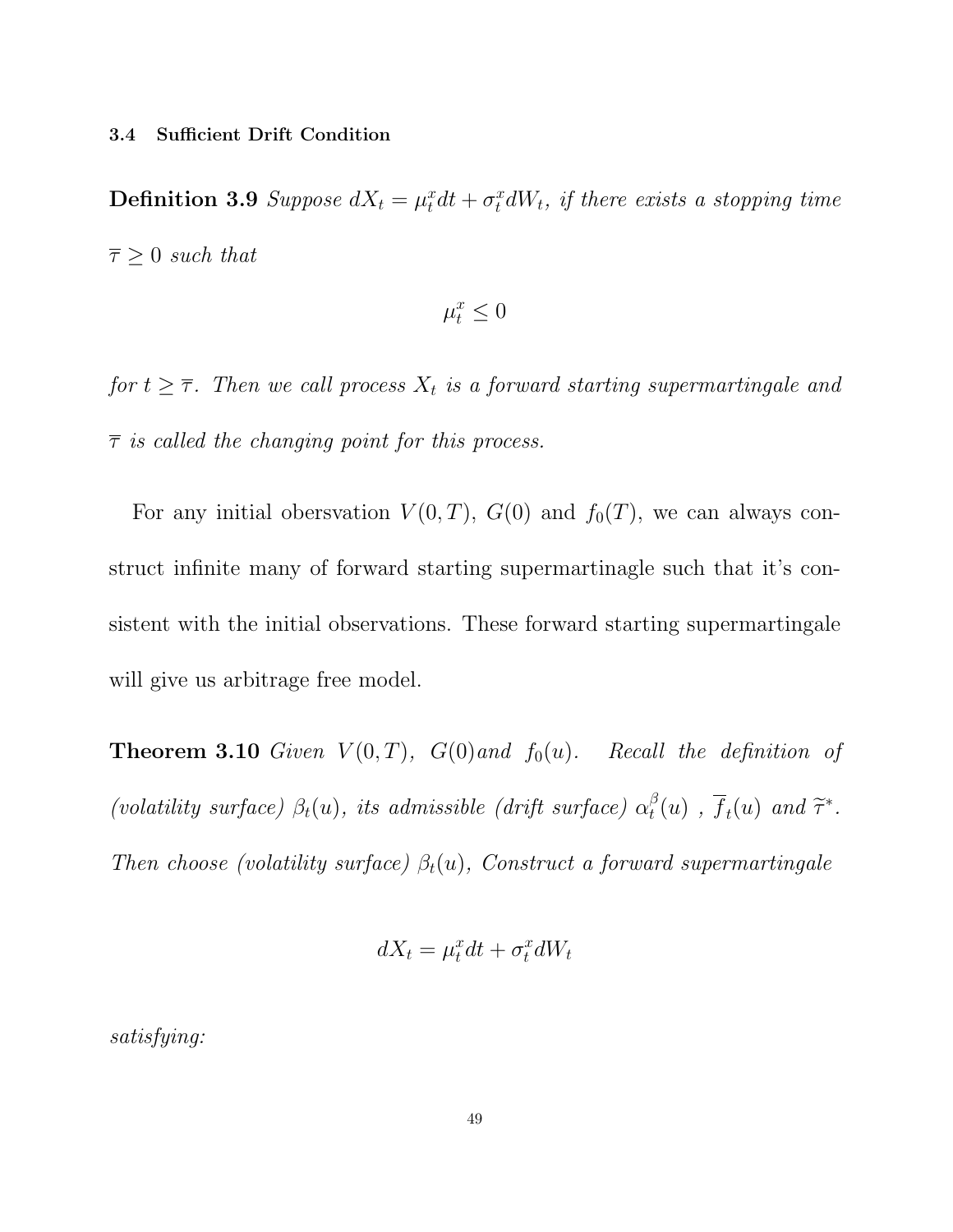- 1.  $X(0) = G(0)$ .
- 2.  $\overline{\tau}$  is the changing point for  $X_t$  such that  $\overline{\tau} \leq \widetilde{\tau}^*$ .

3. 
$$
\mu_t^x = \overline{f}_t(t)
$$
 for  $0 \le t \le \overline{\tau}$ .

Recall the definition of  $\tau^*$ . In this case, it's the optimal stopping time for  $X_t$ 

*i.e* sup<sub>0≤ $\tau \leq T \mathbb{E} X_{\tau} = \mathbb{E} X_{\tau^*}.$ </sub>

Then

$$
1. \tau^* = \widetilde{\tau}^*.
$$

2. For  $0 \le t \le \tilde{\tau}^*$ ,  $V(t,T) = X_t + \int_t^T \overline{f}_t(u) du$ .

3. 
$$
V(0,T) = \sup_{0 \le \tau \le T} \mathbb{E}X_{\tau} = \mathbb{E}X_{\tilde{\tau}^*}.
$$

According to the definition of  $X_t$ , we can get that  $X_t$  is supermartingale after  $\widetilde{\tau}^*$ , then

$$
(19) \t\t\t \tau^* \leq \tilde{\tau}^*
$$

Define

(20) 
$$
\widehat{V}(t,T) = X_t + \int_t^T \overline{f}_t(u) du
$$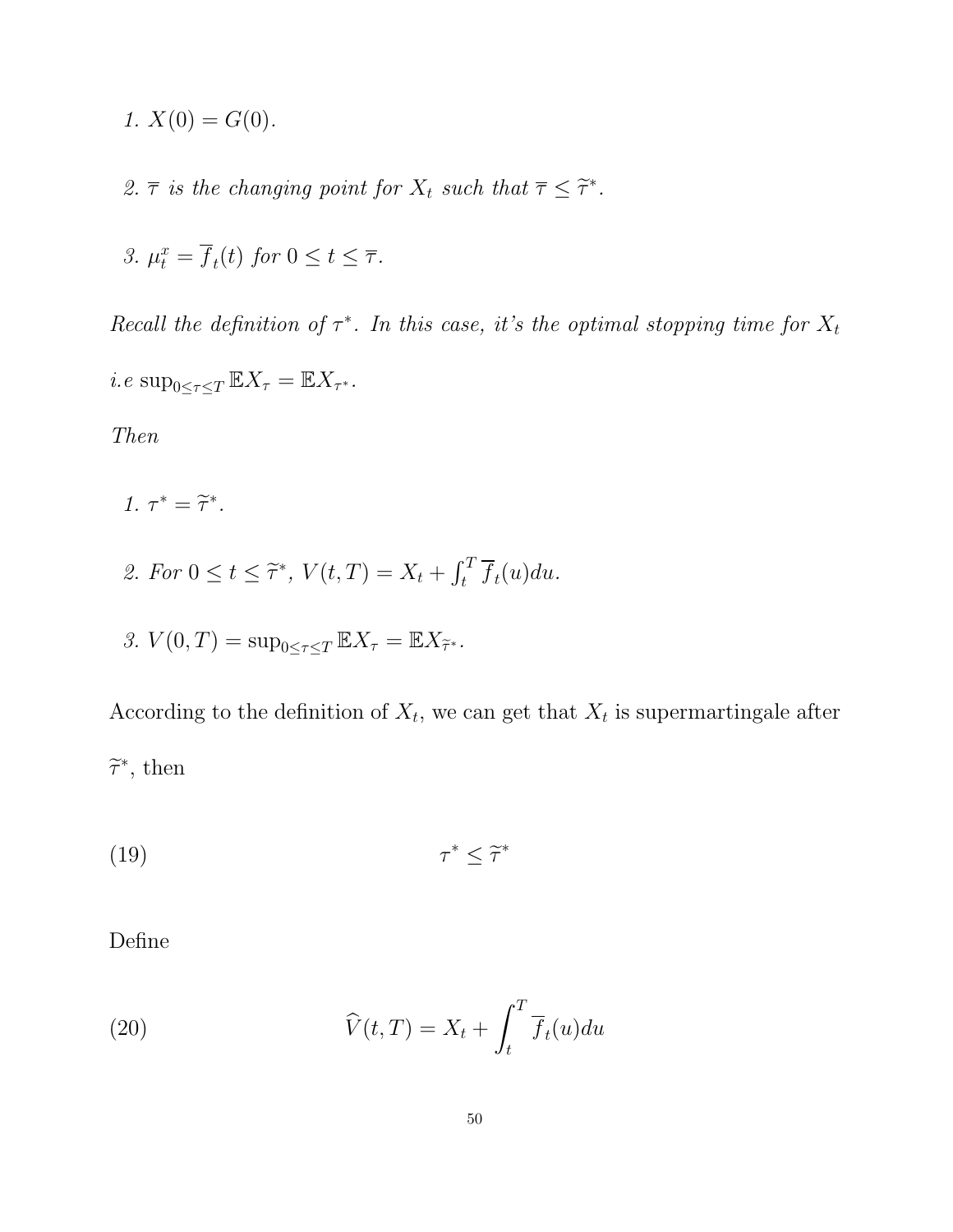and

(21) 
$$
U(t,T) = ess \sup_{t \leq \tau \leq T} \mathbb{E}_t X_{\tau}
$$

Then we can get, for  $0 \le t \le \tilde{\tau}^*$ :

(22) 
$$
d\widehat{V}(t,T) = \left[\sigma_t^x + \int_t^T \beta_t(u) du\right] dW_t
$$

and also

$$
\widehat{V}(t,T) \ge X_t
$$

Then we can have for  $0 \le t \le \tau^*$ 

(24)  
\n
$$
U(t,T) = \mathbb{E}_t X_{\tau^*}
$$
\n
$$
\leq \mathbb{E}_t \widehat{V}(\tau^*, T)
$$
\n
$$
= \widehat{V}(t, T)
$$

On the other hand, since for  $0 \le t \le \tau^*$ 

(25) 
$$
\widehat{V}(t,T) = \mathbb{E}_t X_{\widetilde{\tau}^*}
$$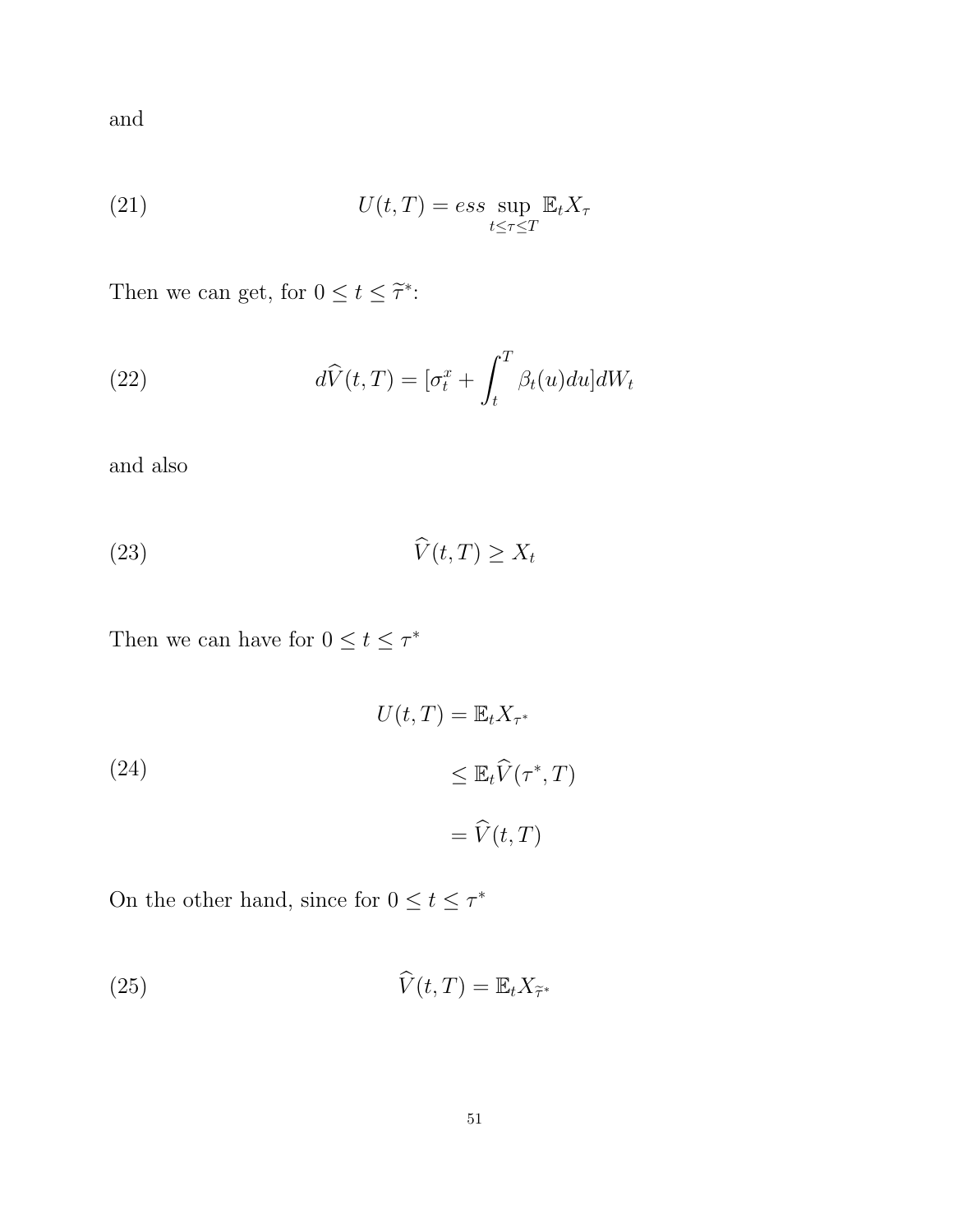According to equation above, we will get for  $0 \le t \le \tau^*$ 

(26) 
$$
U(t,T) = \widehat{V}(t,T)
$$

Moreover, because  $X_t$  is continuous process, then we will have

$$
U(\tau^*,T) = X_{\tau^*}
$$

Then we have

(28) 
$$
\widehat{V}(\tau^*,T) = X_{\tau^*}
$$

Thus

$$
\tau^* = \tilde{\tau}^*
$$

and

(30) 
$$
\sup_{0 \le \tau \le T} \mathbb{E} X_{\tau} = \mathbb{E} X_{\tilde{\tau}^*}
$$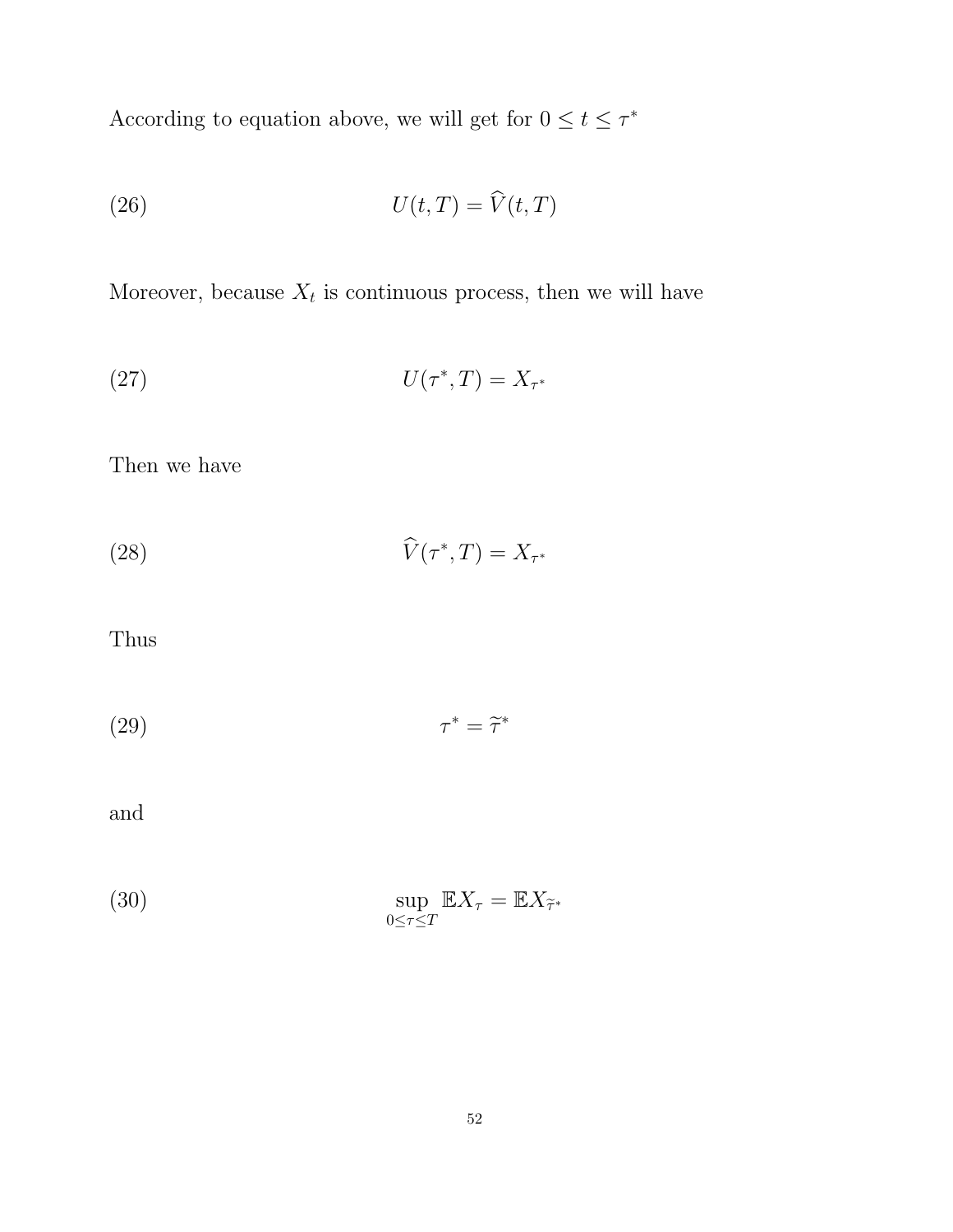According to equation (18), (23) and (28) we have:

(31) 
$$
\mathbb{E}X_{\tilde{\tau}^*} = X(0) + \int_t^T f_0(u)du = V(0,T)
$$

As we already from the previous subsection,  $\alpha_t(u) = 0$  for all  $0 \leq t \leq u \leq T$ is admissible drift surface for any volaility surface  $\beta_t(u)$ , then we can have the following corollary.

 $\Diamond$ 

Corollary 3.11 Give  $V(0,T)$ ,  $G(0)$  and  $f_0(u)$ . Recall the definition of  $f_0(u)$ . Given adapted process (volatility surface)  $\beta_t(u)$ , define:

$$
\overline{f}_t(u) = f_0(u) + \int_0^t \beta_s(u)dW_s
$$

Construct a forward supermartingale  $dX_t = \mu_t^x dt + \sigma_t^x dW_t$  satisfying:

1.  $X(0) = G(0)$ .

2.  $\tilde{\tau}^*$  is the changing point for  $X_t$ .

3. 
$$
\mu_t^x = \overline{f}_t(t)
$$
 for  $0 \le t \le \tilde{\tau}^*$ .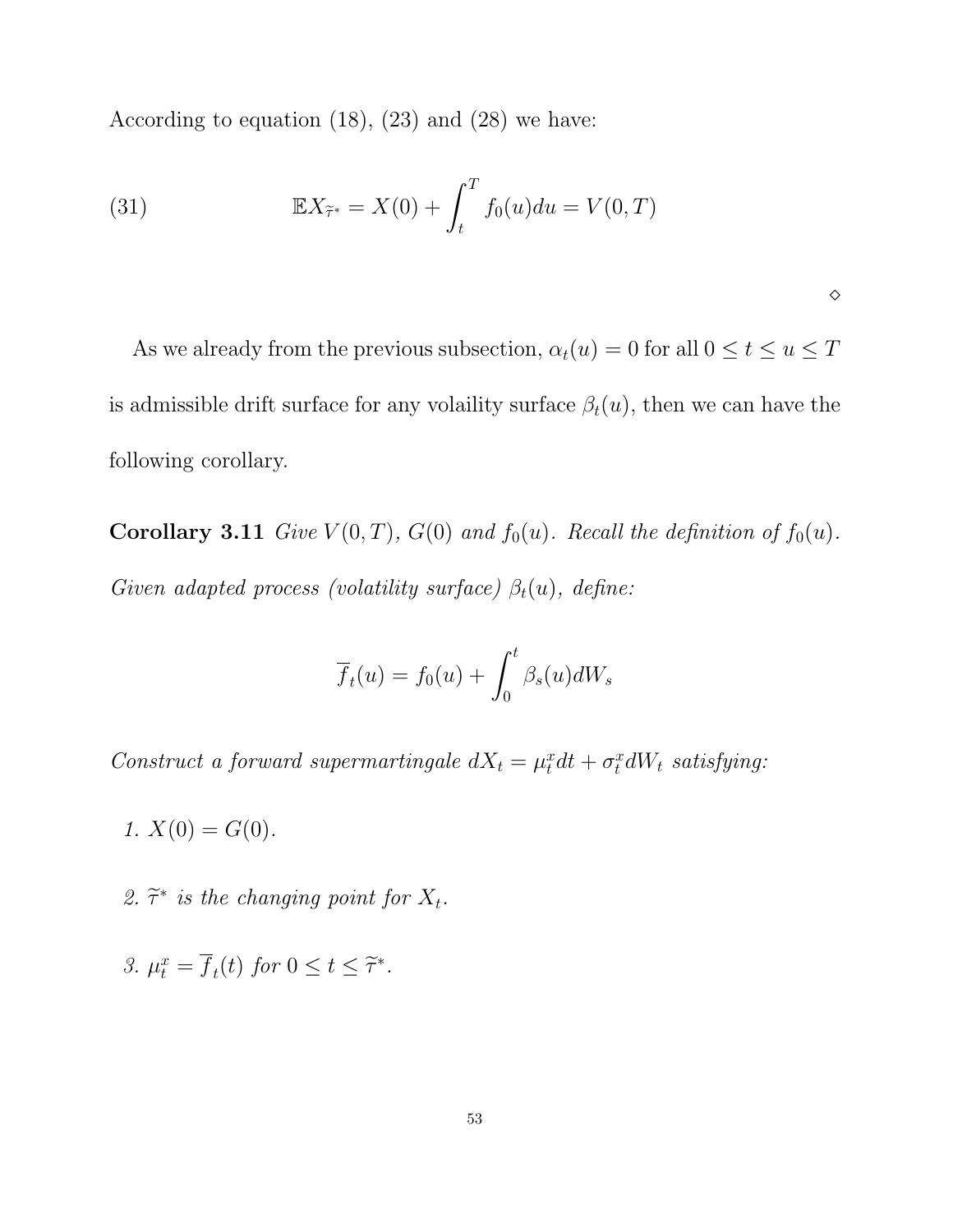Then

$$
V(0,T) = \sup_{0 \le \tau \le T} \mathbb{E}X(\tau) = \mathbb{E}X(\widetilde{\tau}^*)
$$

**Example 3.12** Given initial observation  $V(0,T)$  and  $G(0)$ , Recall the definition of  $f_0(u)$ . According to theorem above, given any volatility surface  $\beta_t(u)$ we can find a class of forward starting supermartingale  $X_t$  with  $X_0 = G(0)$ which satisfies:

$$
V(0,T) = \sup_{0 \le \tau \le T} \mathbb{E}X(\tau)
$$

Here we choose  $\beta_t(u) = \sigma \cdot e^{-rt}$  and  $\alpha_t(u) = 0$ . Then we can get:

$$
f_t(u) = f_0(u) + \sigma \cdot \int_0^t e^{-rs} dW_s
$$

and

$$
\tau^* = \inf \left\{ 0 \le t \le T \mid \int_t^T [f_0(u) + \sigma \cdot \int_0^t e^{-rs} dW_s] du \le 0 \right\}
$$

which is equivalent as

$$
\tau^* = \inf \left\{ 0 \le t \le T \mid \int_0^t e^{-rs} dW_s \le -\frac{\int_t^T f_0(u) du}{\sigma(T-t)} \right\}
$$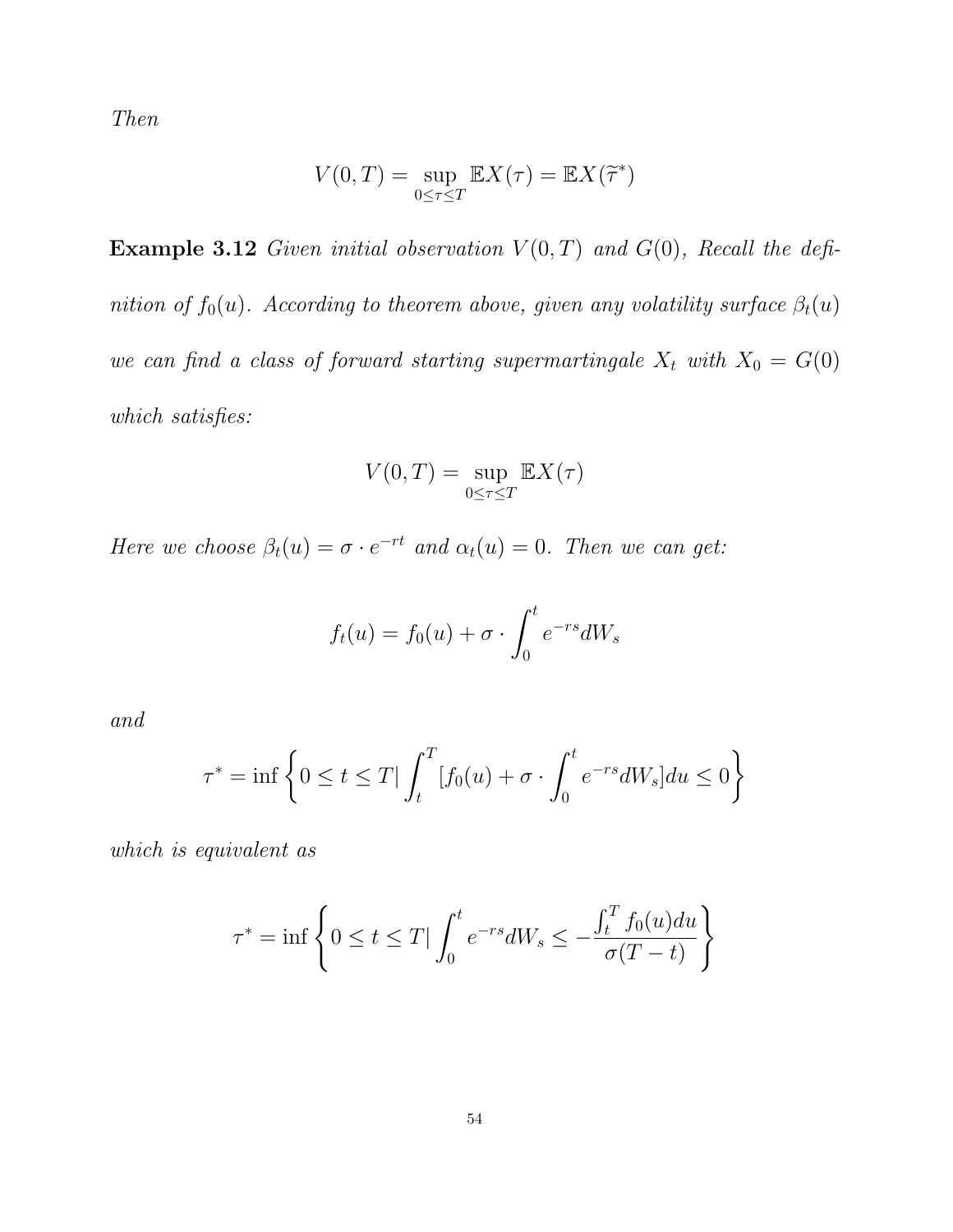Then we can construct  $dX_t = \mu_t^x dt + \sigma_t^x dW_t$  satisfies:

$$
\mu_t^x = \begin{cases} f_0(t) + \sigma \cdot \int_0^t e^{-rs} dW_s, & \text{for } t \le \tau^* \\ & \le 0, & \text{for } t > \tau^* \end{cases}
$$

In this case, the stopping time can be also written as:

$$
\tau^* = \inf \left\{ 0 \le t \le T | \mu_t^x \le f_0(t) - \frac{\int_t^T f_0(u) du}{T - t} \right\}
$$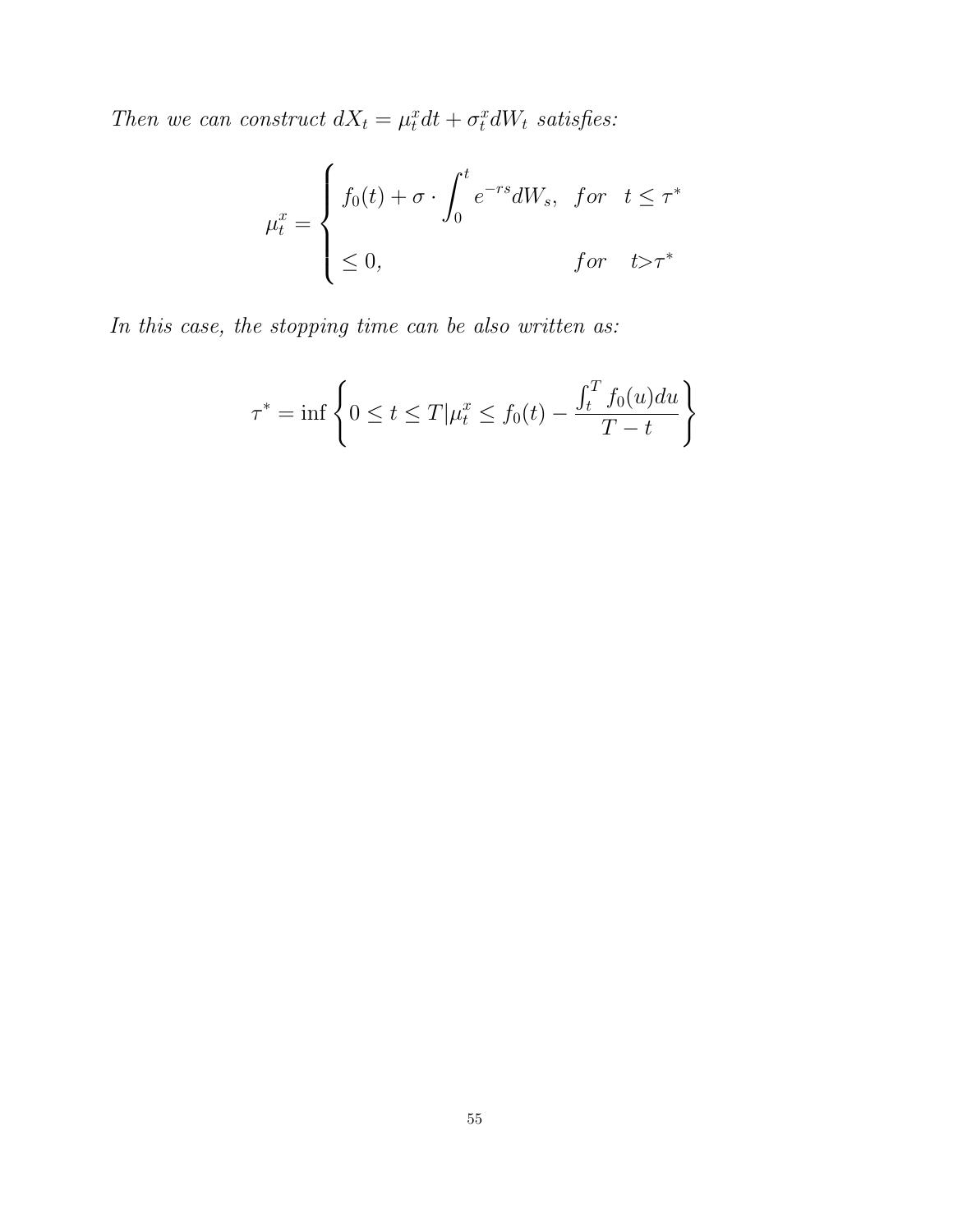#### 3.5 Spot Drift to Forward Drift

In this subsection, given  $dG_t = \mu_t dt + \sigma_t dW_t$  with  $G(0)$ . let's consider the problem :

(32) 
$$
V(0) = \sup_{0 \le \tau \le T} \mathbb{E} G_{\tau}
$$

For the bond market and European market, given spot rate model, they need to calculate  $V(t, T)$  then can get the value of forward rate. For the American option market, it's difficult to compute the value of  $V(t, T)$  given  $G_t$ for most cases. Other cases maybe trivial to calculate for example American Call option.

Example 3.13 Let's consider the stock selling problem in this example. Stock process follows  $dS_t = \rho S_t dt + \sigma S_t dW_t$  with initial value  $S(0)$ . Then the optimal stopping problem is

$$
V(0) = \sup_{\tau \geq 0} \mathbb{E} G_{\tau}
$$

with

$$
G_t = e^{-rt}(S_t - a)
$$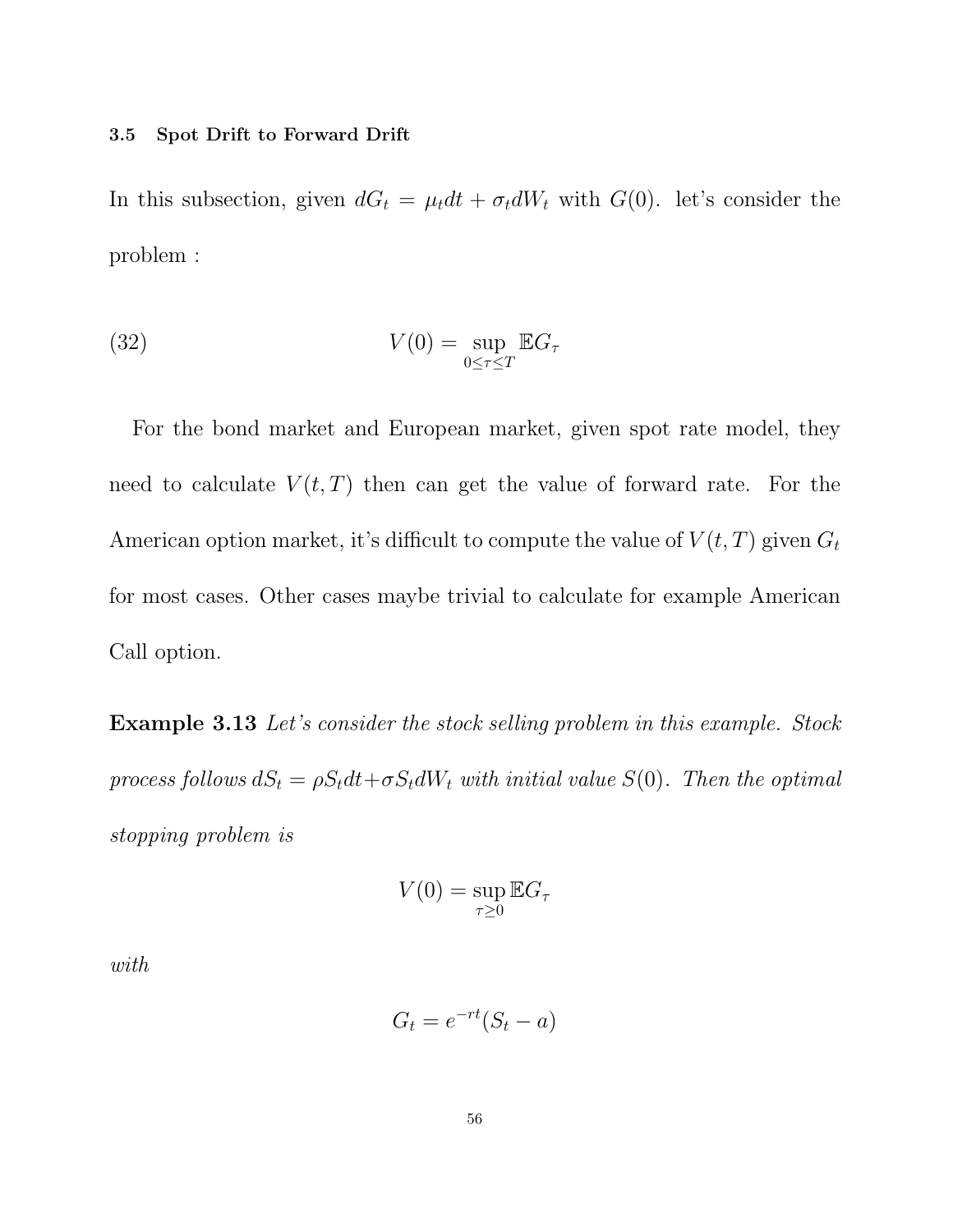where  $a, r, \rho$  and  $\sigma$  are constants.

Then we can get:

$$
dG_t = e^{-rt}[(\rho - r)S_t + ar]dt + e^{-rt}\sigma S_t dW_t
$$

For this infinite horizen problems, there usually exists constant boundary. In this case, the optimal time to sell stock is  $\tau^* = \inf \{ t \geq 0 | S(t) \geq b^* \}.$  Then

$$
f_t(t) = \mathbb{E}_t e^{-rt} [(\rho - r)S_t + ar] = e^{-rt} [(\rho - r)S_t + ar]
$$
  
=  $e^{-rt} [(\rho - r)S(0)e^{(\rho - \frac{1}{2}\sigma^2)t + \sigma W_t} + ar]$ 

For  $u > t$ ,

$$
f_t(u) = \mathbb{E}_t \left\{ e^{-ru} [(\rho - r)S_u + ar] \mathbb{1} (\max_{t \le s \le u} S_s < b^*) \right\}
$$

Normally there are more than one pair of volatility surface  $\beta_t(u)$  and its admissible drift surface  $\alpha_t^{\beta}$  $t<sup>\beta</sup>(u)$  such that

$$
\mu_t = f_t(t)
$$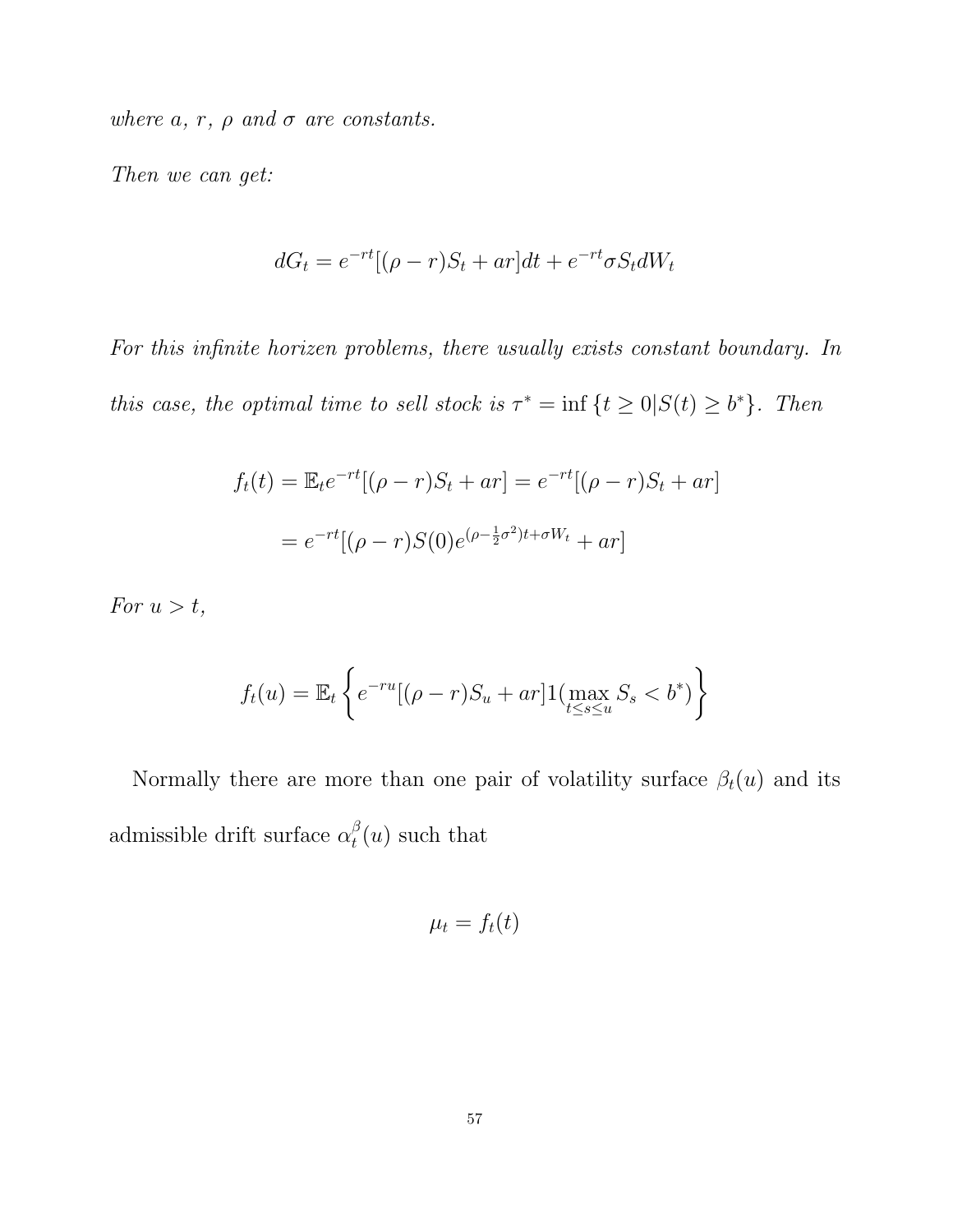Definition 3.14

$$
\Sigma = \left\{ \overline{f}_t^i(u) : 0 \le t \le u \le T | \exists \beta_t(u), \alpha_t^{\beta}(u)s.t\mu_t = f_t^i(t) \right\}
$$

**Definition 3.15** Recall the definition of  $\tilde{\tau}^*$ ,  $\tau_i$  is the optimal time associated with  $f_t^i$  $t^i(t)$ .

$$
\Gamma = \left\{ \tau_i | \mu_t = f_t^i(t) \right\}
$$

Theorem 3.16 Recall the definition in the previous section.

Suppose  $|\mu_t| \leq B$  for all  $0 \leq t \leq T$  and for some B.

Then  $\bar{\tau}^* = ess \sup_{\tau_i \in \Gamma} \tau_i$  is the largest optimal stopping time of the problem:

(33) 
$$
\sup_{0 \le \tau \le T} \mathbb{E} G_{\tau} = \mathbb{E} G_{\overline{\tau}}.
$$

Proof:

Define:

$$
Y_t = \mathbb{E}_t G_{\overline{\tau}^*}
$$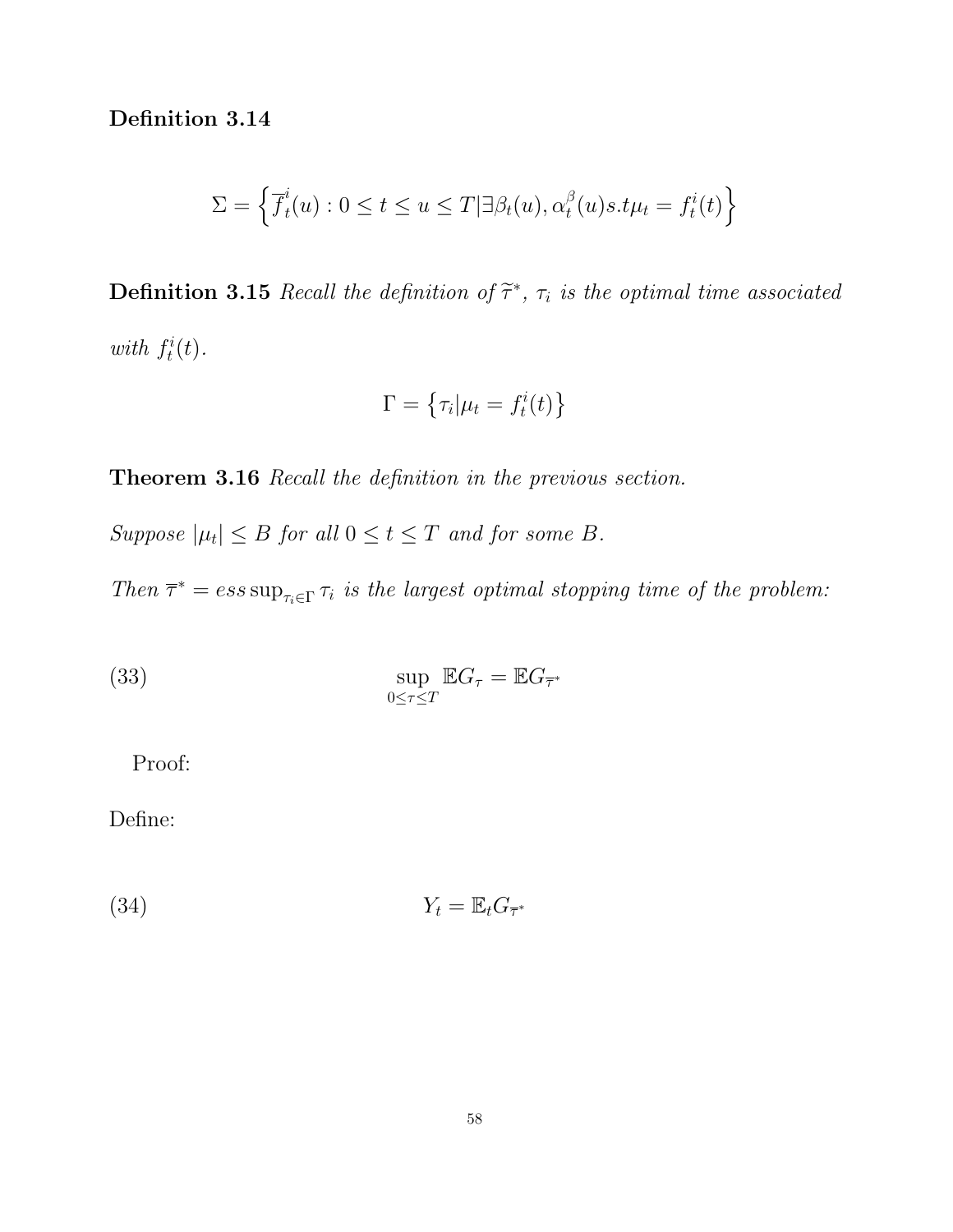and

(35) 
$$
\widehat{V}^{i}(t,T) = G_{t} + \int_{t}^{T} \overline{f}_{t}^{i}(u) du
$$

Then according to the iterated condition, for  $0 \leq s \leq t \leq T$ ,

(36) 
$$
Y_s = \mathbb{E}_s G_{\overline{\tau}^*} = \mathbb{E}_s [\mathbb{E}_t G_{\overline{\tau}^*}] = \mathbb{E}_s Y_t
$$

and

$$
Y_{\overline{\tau}^*} = G_{\overline{\tau}^*}
$$

If  $\Gamma$  is a infinite set, then there is a coutable sequence such that

$$
\overline{\tau}^* = ess \sup_{i \ge 1} \tau_i
$$

Define:  $Z_n = \tau_1 \vee \tau_2 \vee \dots \vee \tau_n$ , then it's easy to see  $Z_n \nearrow \overline{\tau}^*$ .

Recall the property of  $\widehat{V}^i(t,T)$ , we have

(38) 
$$
\widehat{V}^i(t,T) = G_{\tau_i}
$$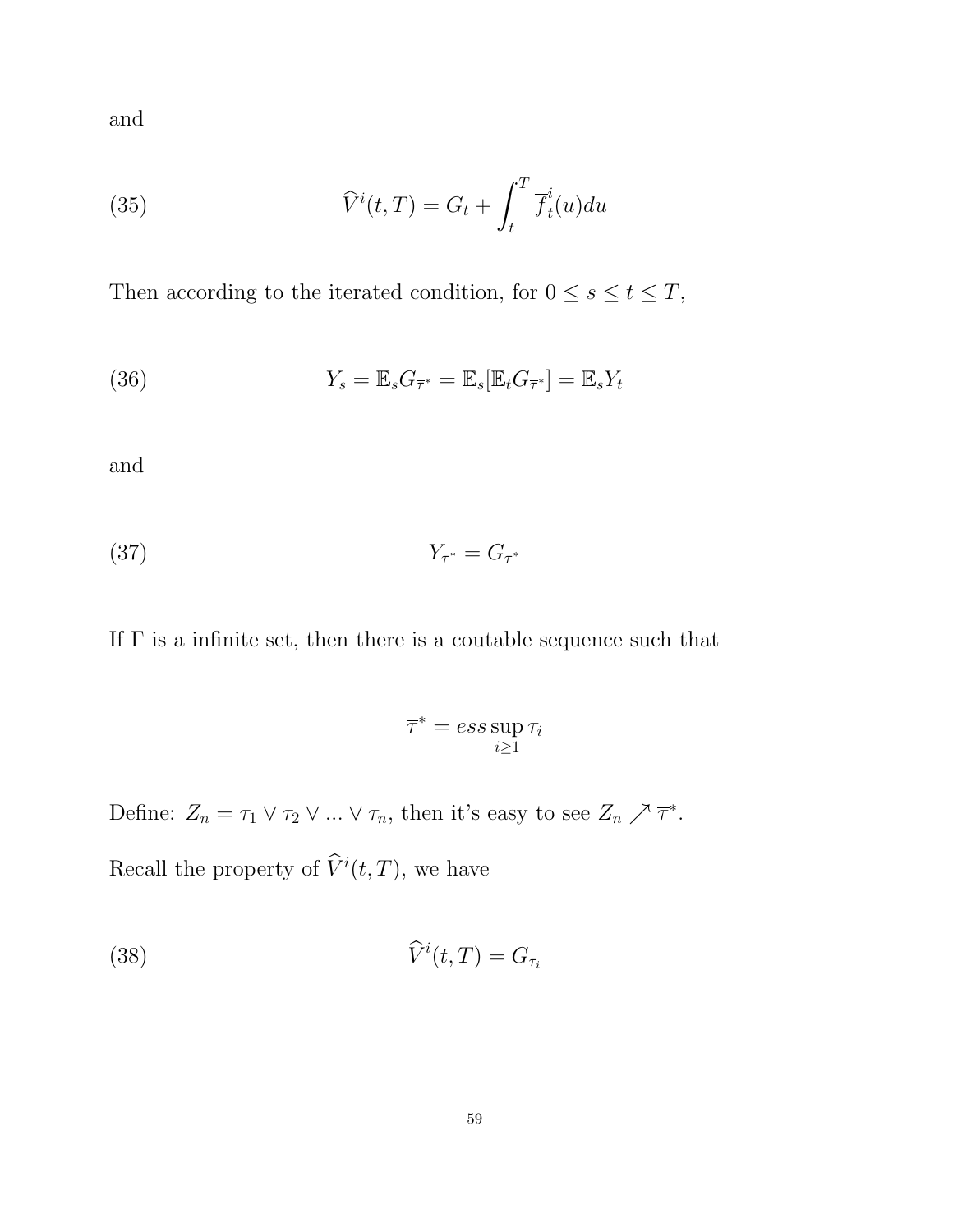and for  $0 \le t \le \tau_i$ ,

(39) 
$$
V(t,T) = \widehat{V}^i(t,T)
$$

In the case  $\Gamma$  is a finite set with N elements, then we can get for  $0 \le t \le \overline{\tau}^*$ :

$$
Y_t = \mathbb{E}_t[G_{\tau_1}1(\overline{\tau}^* = Z_1) + G_{\tau_2}1(Z_1 < \overline{\tau}^* = Z_2) + \dots + G_{\tau_N}1(Z_{N-1} < \overline{\tau}^* = Z_N)]
$$
  
\n
$$
= \mathbb{E}_t[\widehat{V}^1(\tau_1, T)1(\overline{\tau}^* = Z_1) + \widehat{V}^2(\tau_2, T)1(Z_1 < \overline{\tau}^* = Z_2) + \dots + \widehat{V}^N(\tau_N, T)1(Z_{N-1} < \overline{\tau}^* = \ge \mathbb{E}_t[\widehat{V}^1(t, T)1(\overline{\tau}^* = Z_1) + \widehat{V}^2(t, T)1(Z_1 < \overline{\tau}^* = Z_2) + \dots + \widehat{V}^N(t, T)1(Z_{N-1} < \overline{\tau}^* = Z_N \ge \mathbb{E}_t[G_t1(\overline{\tau}^* = Z_1) + G_t1(Z_1 < \overline{\tau}^* = Z_2) + \dots + G_t1(Z_{N-1} < \overline{\tau}^* = Z_N)]
$$
  
\n
$$
= G_t
$$

In the case  $\Gamma$  is an infinite set, we can get for  $0 \le t \le Z_m$ ,

$$
\mathbb{E}_t G_{\overline{\tau}^*} = \mathbb{E}_t G_{Z_m} + \mathbb{E}_t \int_{Z_m}^{\overline{\tau}^*} \mu_u du
$$
  
\n
$$
\geq \mathbb{E}_t G_{Z_m} - B \mathbb{E}_t [\overline{\tau}^* - Z_m]
$$
  
\n
$$
\geq \mathbb{E}_t G_t - B \mathbb{E}_t [\overline{\tau}^* - Z_m]
$$

Therefore we can get for  $0 \le t \le \overline{\tau}^*$ ,

(40) EtG<sup>τ</sup> <sup>∗</sup> ≥ G<sup>t</sup>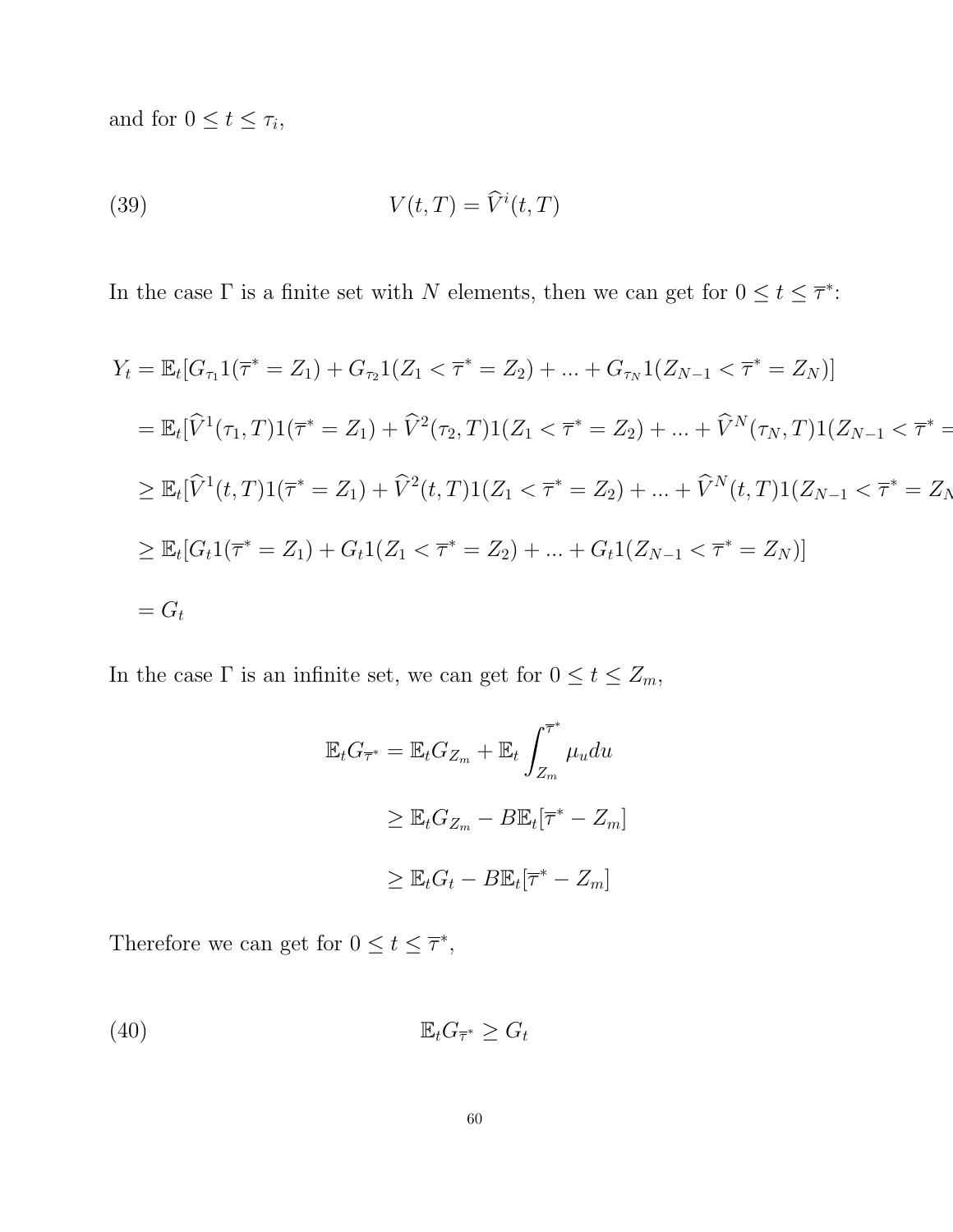Since  $\tau^* \leq \overline{\tau}^*$ , we will have

(41) 
$$
\sup_{0 \le \tau \le T} \mathbb{E} G_{\tau} = \mathbb{E} G_{\overline{\tau}^*}
$$

 $\Diamond$ 

Example 3.17 Let's back to the example in the last subsection.Suppose

$$
\mu_t = f_0(t) + \sigma \cdot \int_0^t e^{-rs} dW_s
$$

Then according to theorem above, we can get: the optimal stopping for this process satisfies:

$$
\tau^* \ge \inf \left\{ 0 \le t \le T | \mu_t \le f_0(t) - \frac{\int_t^T f_0(u) du}{T - t} \right\}
$$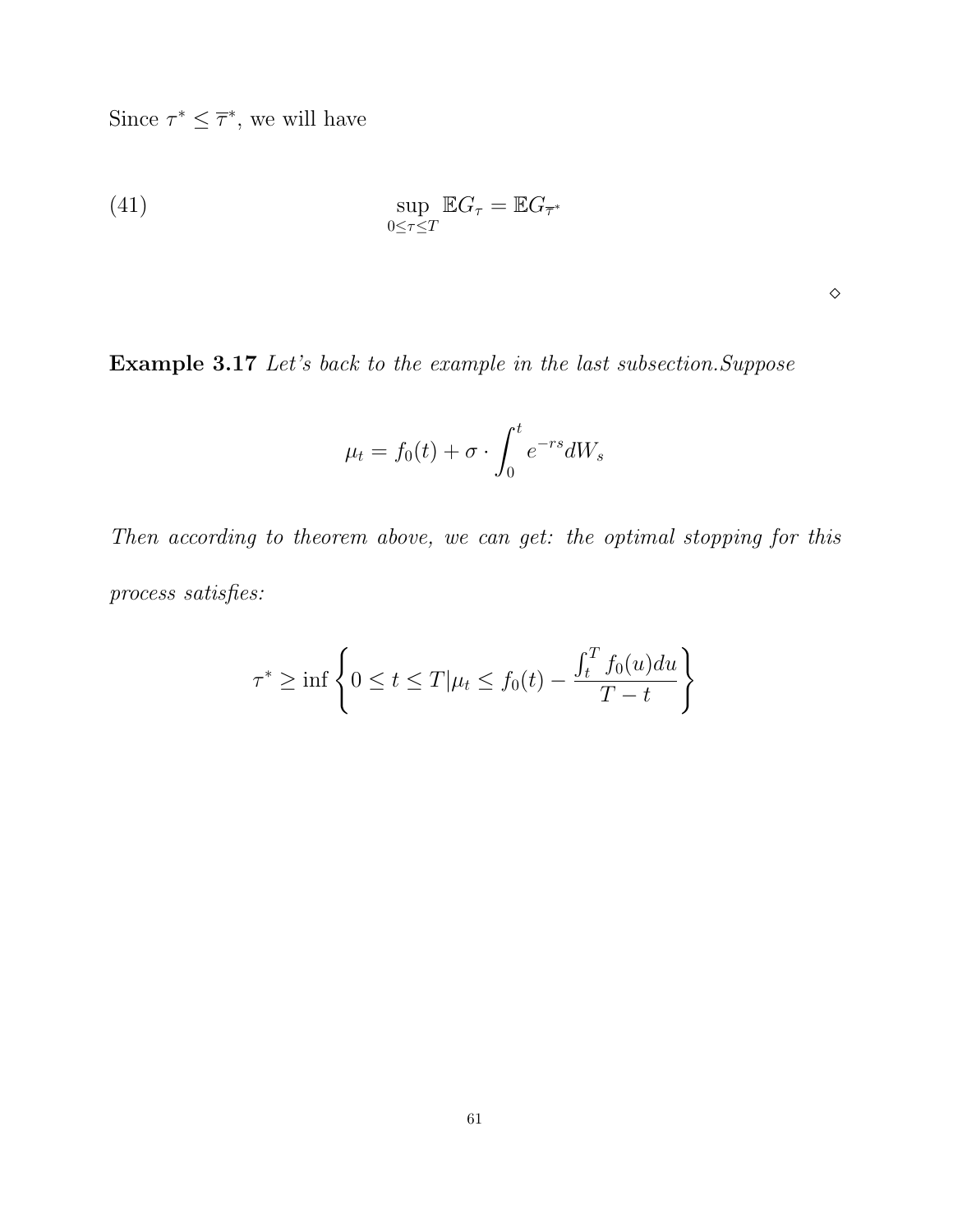# 4 Appendix

# 4.1 A1: Optimal Stopping Problems

**Lemma 4.1** Suppose  $V(t,T) = ess \sup_{t \leq \tau \leq T} \mathbb{E}_t^P G(\tau)$ , then we can prove

$$
V(t,T) = G(t) + \int_{t}^{T} \mathbb{E}_{t}^{P}[AG(u)1(G(u) \in C^{*}(u))]du
$$

where  ${C^*(u)}_{t \le u \le T}$  is the optimal continous region. Inaddition, for arbitrary  ${C(u)}_{t \le u \le T},$ 

$$
V(t,T) \ge G(t) + \int_t^T \mathbb{E}_t^P[AG(u)1(G(u) \in C(u))]du
$$

Proof: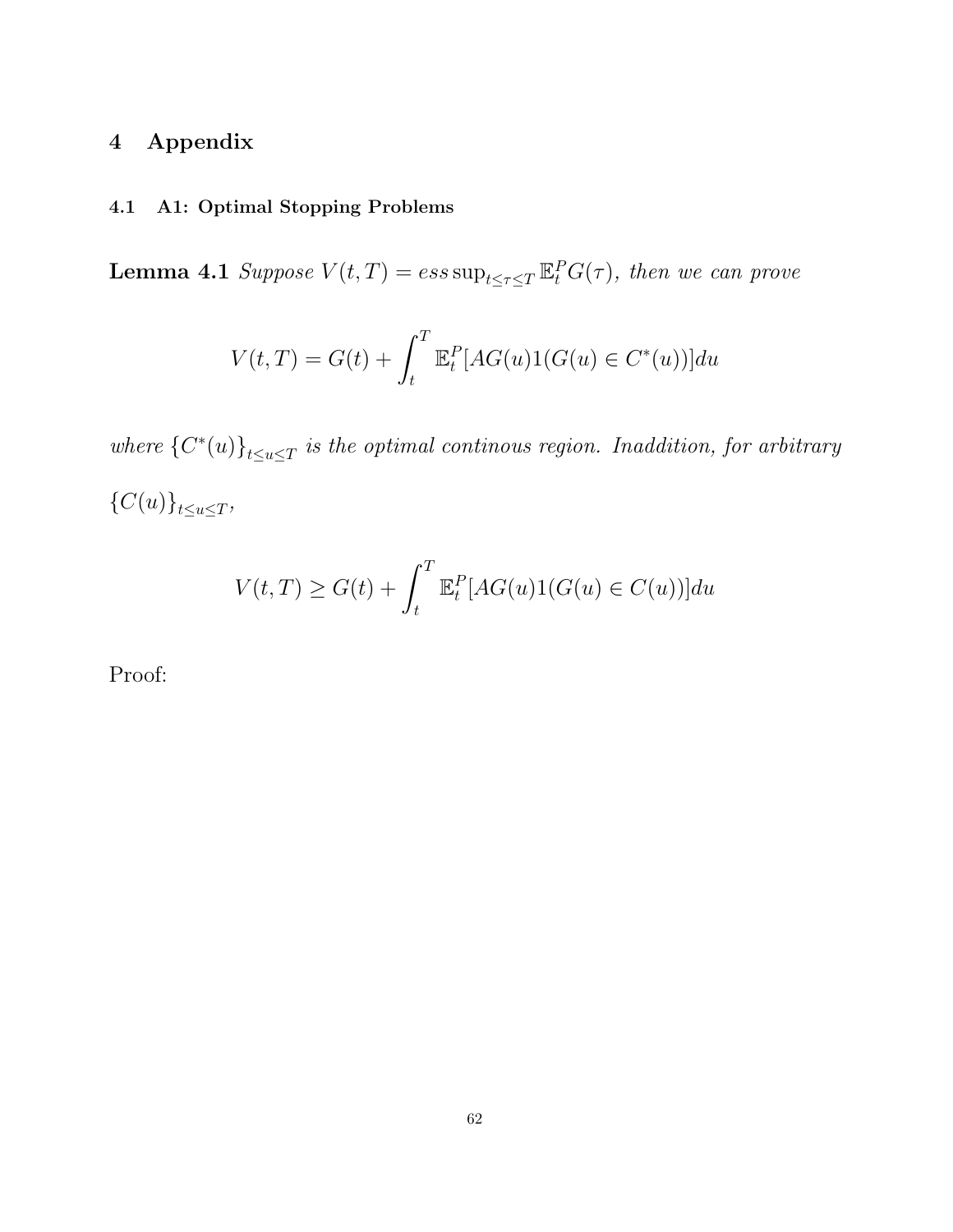$$
V(t,T) = ess \sup_{t \leq \tau \leq T} \mathbb{E}_{t}^{P} G(\tau)
$$
  
\n
$$
= \mathbb{E}_{t}^{P} V(T,T) - \mathbb{E}_{t}^{P} \left[ \int_{t}^{T} AV(u,T) du \right]
$$
  
\n
$$
= \mathbb{E}_{t}^{P} G(T) - \mathbb{E}_{t}^{P} \left[ \int_{t}^{T} AV(u,T) du \right]
$$
  
\n
$$
= G(t) + \mathbb{E}_{t}^{P} \left[ \int_{t}^{T} AG(u) du \right] - \mathbb{E}_{t}^{P} \left[ \int_{t}^{T} AV(u,T) du \right]
$$
  
\n
$$
= G(t) + \mathbb{E}_{t}^{P} \left[ \int_{t}^{T} AG(u) du \right] - \mathbb{E}_{t}^{P} \left[ \int_{t}^{T} AV(u,T) 1(G(u) \in C^{*}(u)) du \right] - \mathbb{E}_{t}^{P} \left[ \int_{t}^{T} AV(u,T) 1(G(u) \in C^{*}(u)) du \right]
$$
  
\n
$$
= G(t) + \mathbb{E}_{t}^{P} \left[ \int_{t}^{T} AG(u) du \right] - \mathbb{E}_{t}^{P} \left[ \int_{t}^{T} AG(u) 1(G(u) \in D^{*}(u)) du \right]
$$
  
\n
$$
= G(t) + \mathbb{E}_{t}^{P} \left[ \int_{t}^{T} AG(u) 1(G(u) \in C^{*}(u)) du \right]
$$
  
\n
$$
= G(t) + \mathbb{E}_{t}^{P} \left[ \int_{t}^{T} AG(u) 1(G(u) \in C^{*}(u)) du \right]
$$
  
\n
$$
= G(t) + \int_{t}^{T} \mathbb{E}_{t}^{P} [AG(u) 1(G(u) \in C^{*}(u))] du
$$

 $\langle$ 

# 4.2 A2: Boundary Value Problems

Lemma 4.2 If the following equation holds.

$$
V(x) = E_x \left[ \int_0^{\tau_D} e^{-rt} L(X_t) dt + e^{-r\tau_D} M(X_{\tau_D}) \right]
$$

where  $\tau_D$  is the first hitting time to a Borel set D, X satisfies the setup. L is a continuous measurable function and M is measurable function. Then if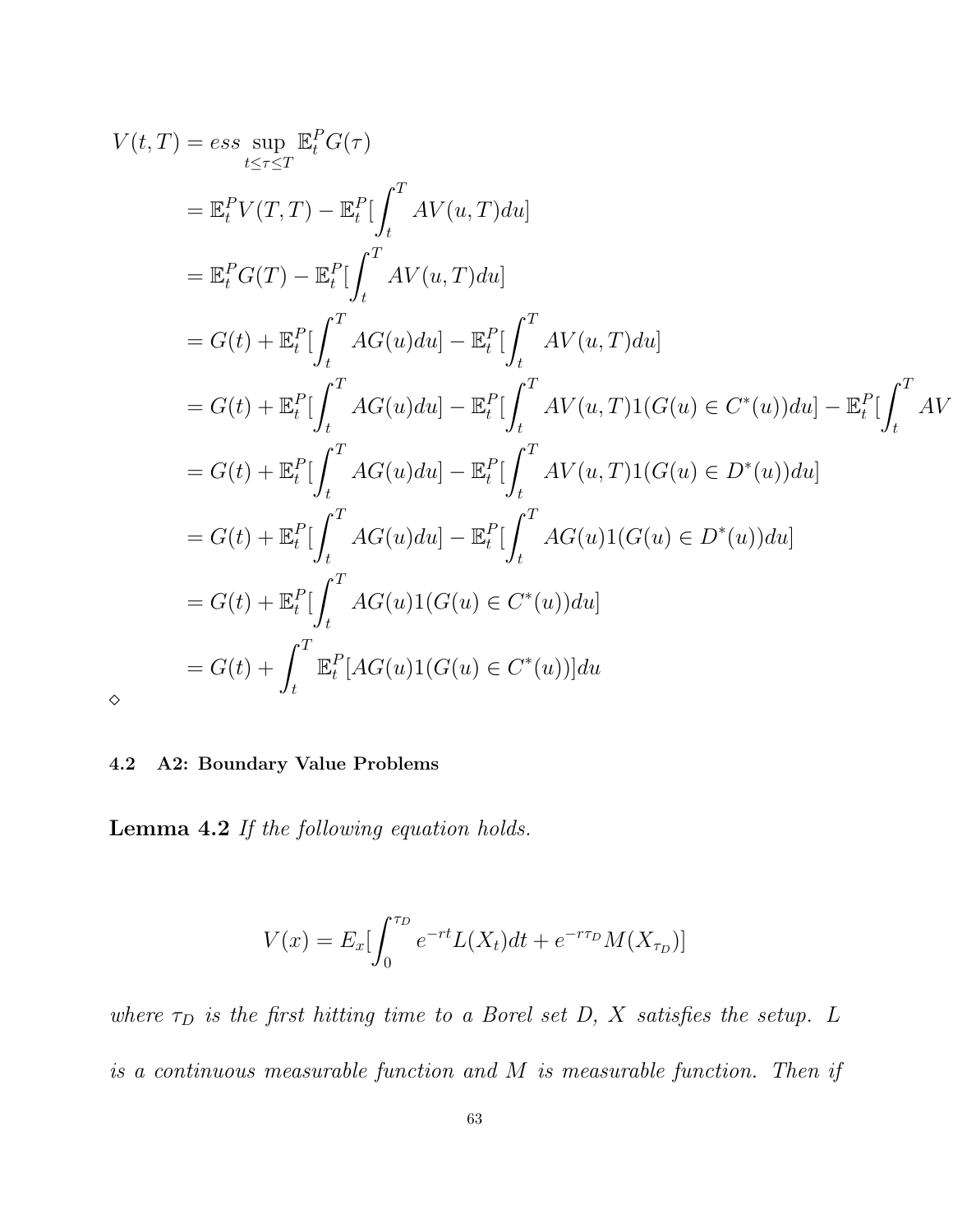characteristic operator exists for  $V(x)$ , then the following is true.

$$
(\mathcal{A}_X - r)V(x) = -L(x)
$$

for  $x \in C$ .

Proof: For any  $x \in C$ , which is the complement of set D, let U be an open set such that  $x \in U \subset C$  and  $\tau_{U^c}$  be the first hitting time to set  $U^c$ . Then it's easy to see that  $\tau_{U^c} \leq \tau_D$  *P.a.s.* 

(42)

$$
E_x V(X_{\tau_{U^c}}) = E_x E_{X_{\tau_{U^c}}} \left[ \int_0^{\tau_D} e^{-rt} L(X_t) dt + e^{-r\tau_D} M(X_{\tau_D}) \right]
$$
  
\n
$$
= E_x E_x \left[ \int_0^{\tau_D} e^{-rt} L(X_t) dt + e^{-r\tau_D} M(X_{\tau_D}) \right] \circ \theta_{\tau_{U^c}} \left[ \mathcal{F}_{\tau_{U^c}} \right]
$$
  
\n
$$
= E_x \left[ \int_0^{\tau_D \circ \theta_{\tau_{U^c}}} e^{-rt} L(X_t \circ \theta_{\tau_{U^c}}) dt + e^{-r\tau_D \circ \theta_{\tau_{U^c}}} M(X_{\tau_D} \circ \theta_{\tau_{U^c}}) \right]
$$
  
\n
$$
= E_x \left[ \int_0^{\tau_D - \tau_{U^c}} e^{-rt} L(X_{t + \tau_{U^c}}) dt + e^{-r(\tau_D - \tau_{U^c})} M(X_{\tau_D}) \right]
$$
  
\n
$$
= E_x \left[ \int_{\tau_{U^c}}^{\tau_D} e^{-r(t - \tau_{U^c})} L(X_t) dt + e^{-r(\tau_D - \tau_{U^c})} M(X_{\tau_D}) \right]
$$
  
\n
$$
= E_x \left[ \int_0^{\tau_D} e^{-r(t - \tau_{U^c})} L(X_t) dt - \int_0^{\tau_{U^c}} e^{-r(t - \tau_{U^c})} L(X_t) dt + e^{-r(\tau_D - \tau_{U^c})} M(X_{\tau_D}) \right]
$$

According to the definition of characteristics operator, we can get: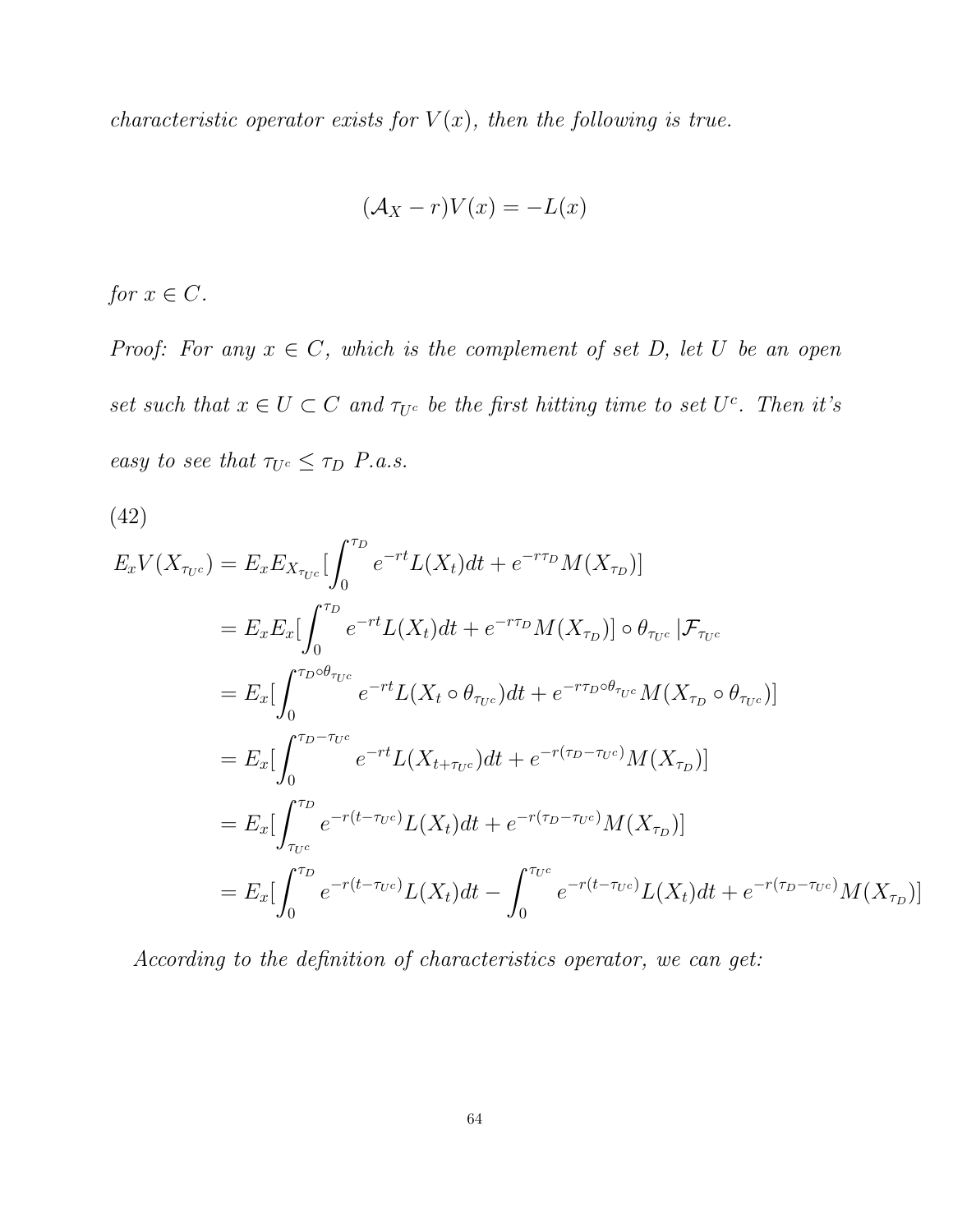(43)  
\n
$$
\mathcal{A}_X V(x) = \lim_{U^c \downarrow x} \frac{E_x V(X_{\tau_{U^c}}) - V(x)}{E_x \tau_{U^c}}
$$
\n
$$
= rV(x) - L(x)
$$

Therefore, we can conclude that:

(44) 
$$
(\mathcal{A}_X - r)V(x) = -L(x)
$$

for all  $x \in C$ . Let  $V \in C^2$ , then we can prove  $\mathcal{A}_X V(x)$  exists for Ito diffusion process and

(45) 
$$
\mathcal{A}_X V(x) = \sum_{i=1}^d b_i \frac{\partial V}{\partial x_i} + \frac{1}{2} \sum_{i=1}^d \sum_{j=1}^d (\sigma \sigma^T)_{ij} \frac{\partial^2 V}{\partial x_i \partial x_j}
$$

for d dimension Ito diffusion process.

In fact, the Dirichlet problem already gives the PDE which the value function should satisfy if there exists an optimal stopping time. In general, if  $X$  is d dimension Markove process, we will get a d dimension PDE. However, if  $G(x)$ has some speical form, we may have PDE with lower dimensions because of the property of the function. For example, if  $Y_t = (t, X_t)$ , the PDE should have form  $L_Y = \frac{\partial}{\partial t} + L_X$ . This is true for all  $V(t, x)$  satisfying  $V(0, x) =$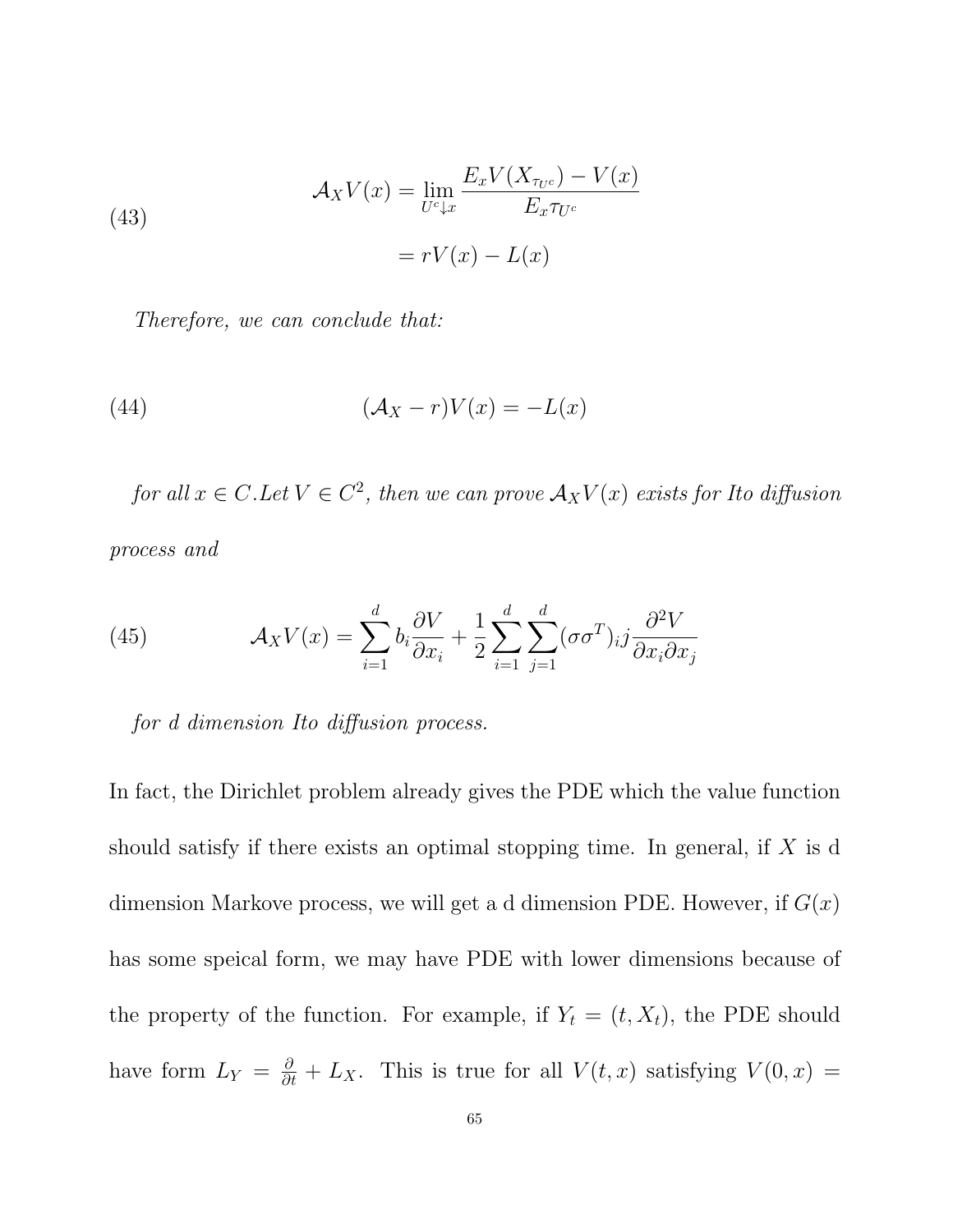$E_{(0,x)}G(\tau_D, X_{\tau_D})$ . If we consider  $G(t,x) = e^{-rt}G(x)$ , then  $L_Y = L_X - \lambda$ .

### 4.3 A3: Drifted Brownian Motion

In this section, we assume the process  $(X_t)_{0 \leq t < \infty}$  satisfying:

$$
dX_t = \mu t + dB_t
$$

where,  $(B_t)_{0 \leq t < \infty}$  is 1-dimensional Brownian motion and  $\mu$  is a constant.

## Discounted Gain Function with One Stopping Time

The optimal stopping problem is:

$$
V(x) = \sup_{0 \le \tau < \infty} E_x e^{-r\tau} \tilde{G}(X_\tau)
$$

where, $e^{-rt}\tilde{G}(x)$  satisfies assumption 1.1 w.r.t  $(X_t)_{0 \leq t < \infty}$ .

Let's first think of a special stopping time which is the first hitting time to a constant bound L, i.e  $\tau_L = inf\{t \geq 0 : X_t = L\}$  and  $\tau_L^t =$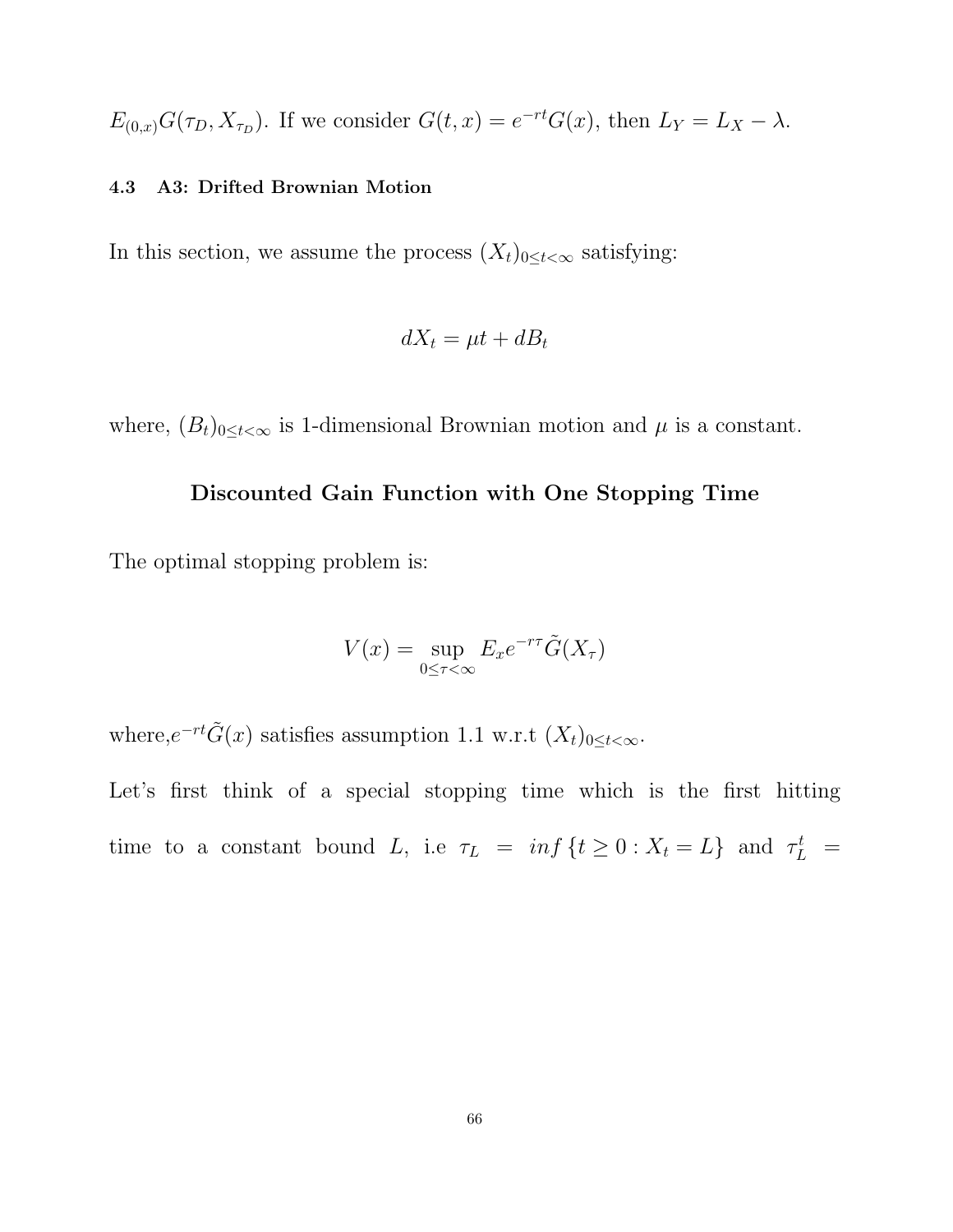$inf\{s \geq t : X_t = L\}$ Then we have:

(46)  
\n
$$
g(t,x) = E_{(t,x)}e^{-r(\tau_L^t)}\tilde{G}(X_{\tau_L^t})
$$
\n
$$
= \tilde{G}(L)E_{(t,x)}e^{-r\tau_L^t}
$$
\n
$$
= \tilde{G}(L)e^{-rt}E_{(0,x)}e^{-r\tau_L}
$$

By using the Laplace transform for the first passage time of drifted Brownian motion, we can get:

(47) 
$$
g(t,x) = \begin{cases} \tilde{G}(L)e^{-rt}e^{(x-L)(-\mu+\sqrt{\mu^2+2r})}, & \text{for } x < L \\ \tilde{G}(L)e^{-rt}e^{(L-x)(\mu+\sqrt{\mu^2+2r})}, & \text{for } x \ge L \end{cases}
$$

According to the theorem in the optimal stopping chaper, we can get the follwing propositions.

# **Proposition 4.3** If  $\tilde{G}$  has the following properties:

- 1.  $e^{-rt}\tilde{G}(x)$  is superhamonic function w.r.t  $(t, X_t)$ , for all  $x \geq$ L.(Superharomic Propery)
- 2.  $\tilde{G}(L)e^{L(\mu \frac{1}{2})}$ √  $\tilde{\mu}^{2+2r)} \geq \tilde{G}(x)e^{x(\mu - \tau)}$ √  $\mu^{2+2r}$ , for all  $x < L$ . (Dominating Property)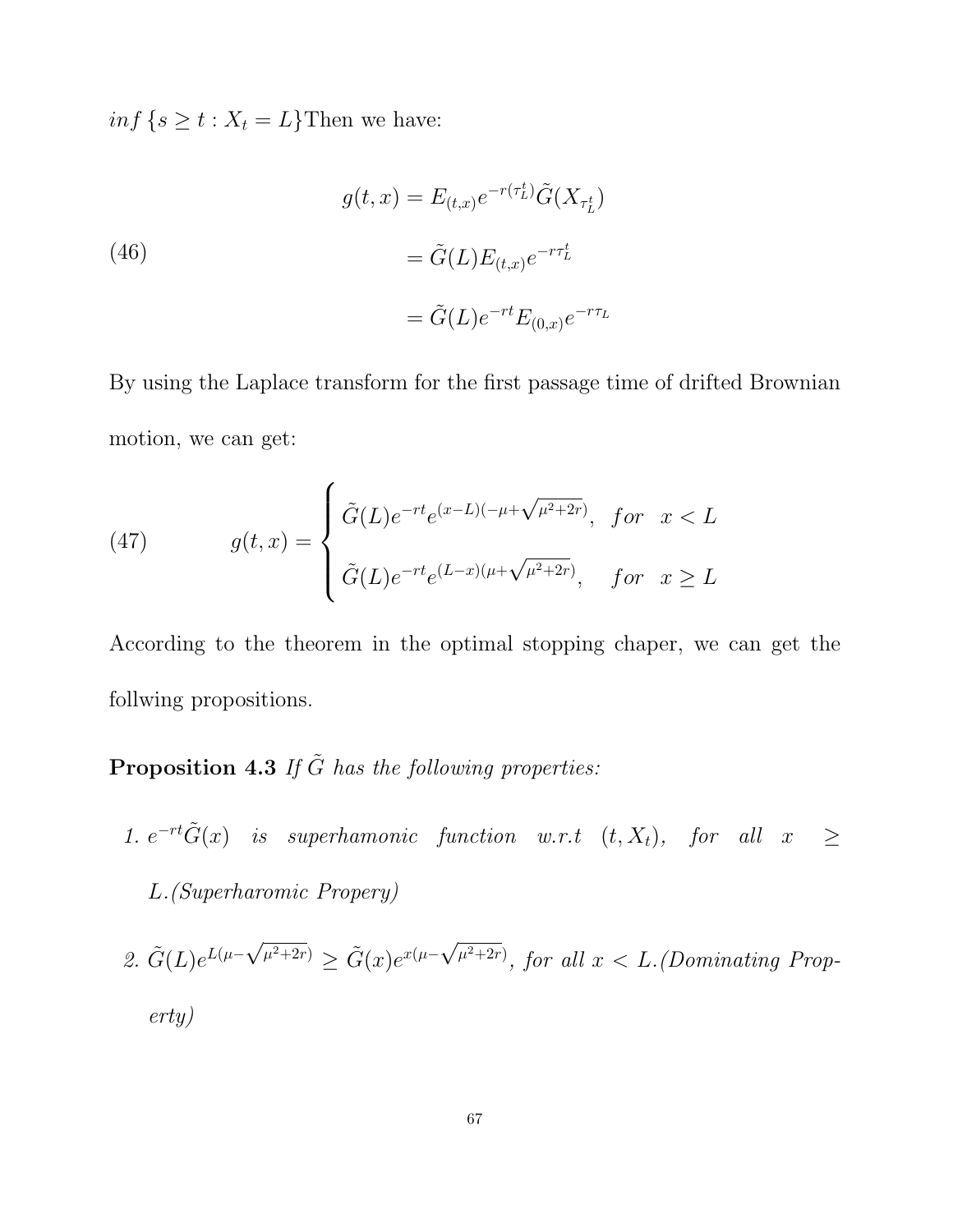In addition,  $\mu \geq 0$ , then

$$
\widehat{V}(t,x) = \begin{cases}\n\tilde{G}(L)e^{-rt}e^{(x-L)(-\mu+\sqrt{\mu^2+2r})}, & \text{for } x < L \\
e^{-rt}\tilde{G}(x), & \text{for } x \ge L\n\end{cases}
$$

and  $\tau = \inf \{ t \ge 0 : X_t \in [L, \infty) \}$  is an optimal stopping time.

Proposition 4.4 If G has continuous first derivative and there are at most finite points having no second derivative, then we can replace 1 in the above theorem by the following conditions:

\n- 1. 
$$
(-r + \mu \frac{\partial}{\partial x} + \frac{1}{2} \frac{\partial^2}{\partial x^2})\tilde{G}(x) \leq 0
$$
 for  $x > L$ . (Superharmonic Property)
\n- 2.  $\tilde{G}'(L_+) = \tilde{G}(L)(-\mu + \sqrt{\mu^2 + 2r})$ . (Smooth Pasting)
\n- 3.  $\tilde{G}(L)e^{L(\mu - \sqrt{\mu^2 + 2r})} \geq \tilde{G}(x)e^{x(\mu - \sqrt{\mu^2 + 2r})}$ , for all  $x < L$ . (Dominating Property)
\n- erty)
\n

In addition,  $\mu \geq 0$ , then

$$
\widehat{V}(t,x) = \begin{cases}\n\tilde{G}(L)e^{-rt}e^{(x-L)(-\mu+\sqrt{\mu^2+2r})}, & \text{for } x < L \\
e^{-rt}\tilde{G}(x), & \text{for } x \ge L\n\end{cases}
$$

and  $\tau = \inf \{ t \geq 0 : X_t \in [L, \infty) \}$  is an optimal stopping time.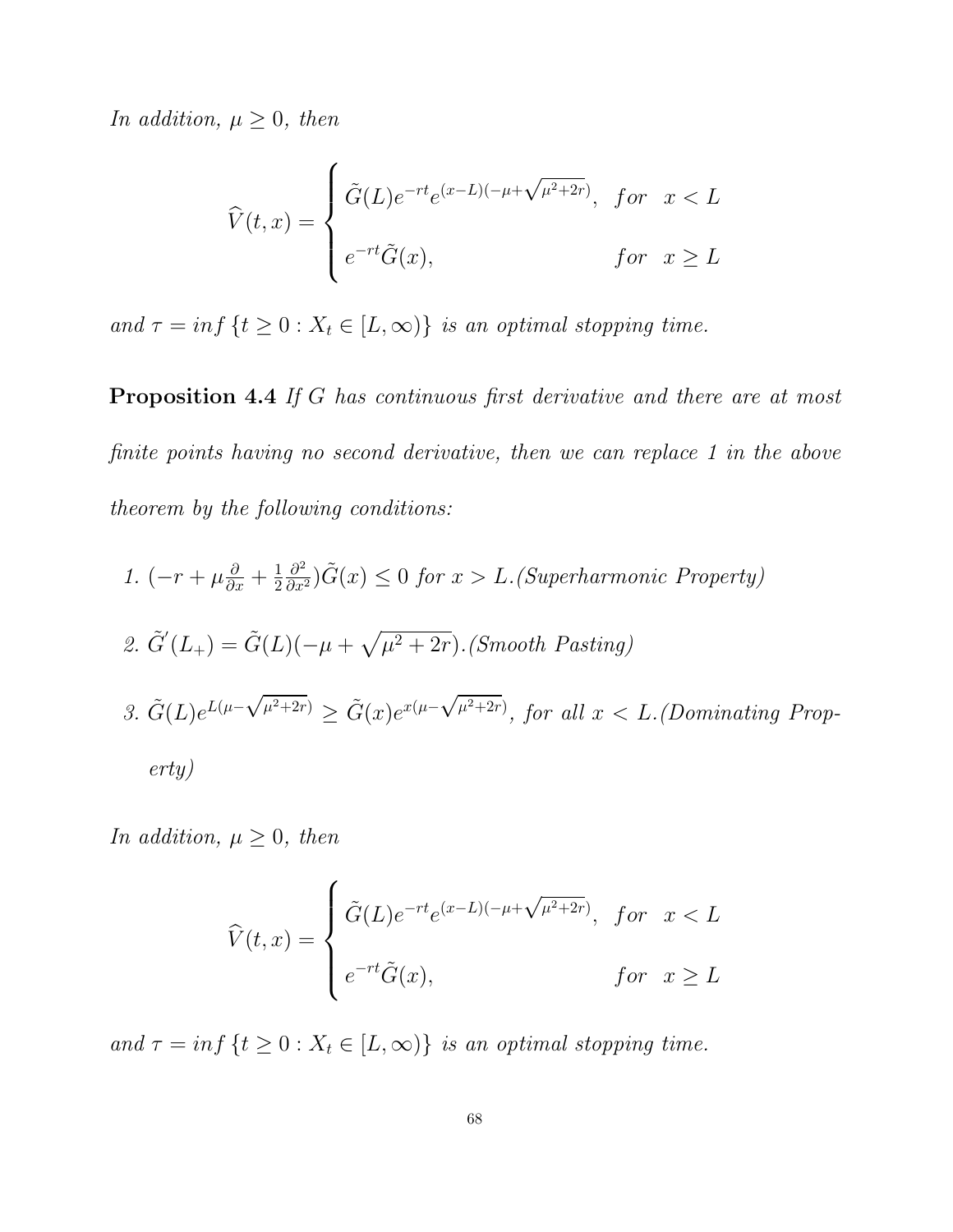Note: Smooth Pasting ensures that  $\hat{V}(t, x)$  is superharmonic function at  $x =$ L. Otherwise, there maybe local time at L.

**Proposition 4.5** If  $\tilde{G}$  has the following properties:

- 1.  $e^{-rt}\tilde{G}(x)$  is superhamonic function w.r.t  $(t, X_t)$ , for all  $x \leq$ L.(Superharomic Propery)
- 2.  $\tilde{G}(L)e^{L(\mu+\mu)}$ √  $\tilde{\mu}^{2+2r)} \geq \tilde{G}(x)e^{x(\mu+r)}$ √  $\mu^{2+2r}$ , for all  $x > L$ . (Dominating Property)

In addition,  $\mu \leq 0$ , then

$$
\widehat{V}(t,x) = \begin{cases}\ne^{-rt}\tilde{G}(x), & \text{for } x \le L \\
\tilde{G}(L)e^{-rt}e^{(L-x)(\mu+\sqrt{\mu^2+2r})}, & \text{for } x > L\n\end{cases}
$$

and  $\tau = \inf \{ t \geq 0 : X_t \in (-\infty, L] \}$  is an optimal stopping time.

Proposition 4.6 If G has continuous first derivative and there are at most finite points having no second derivative, then we can replace 1 in the above theorem by the following conditions:

1.  $\left(-r+\mu\frac{\partial}{\partial x}+\frac{1}{2}\right)$ 2  $\frac{\partial^2}{\partial x^2}$ ) $\tilde{G}(x) \leq 0$  for  $x < L$ . (Superharmonic Propery) 2.  $\tilde{G}'(L_{-}) = \tilde{G}(L)(-\mu - \sqrt{\mu^2 + 2r}).$  (Smooth Pasting)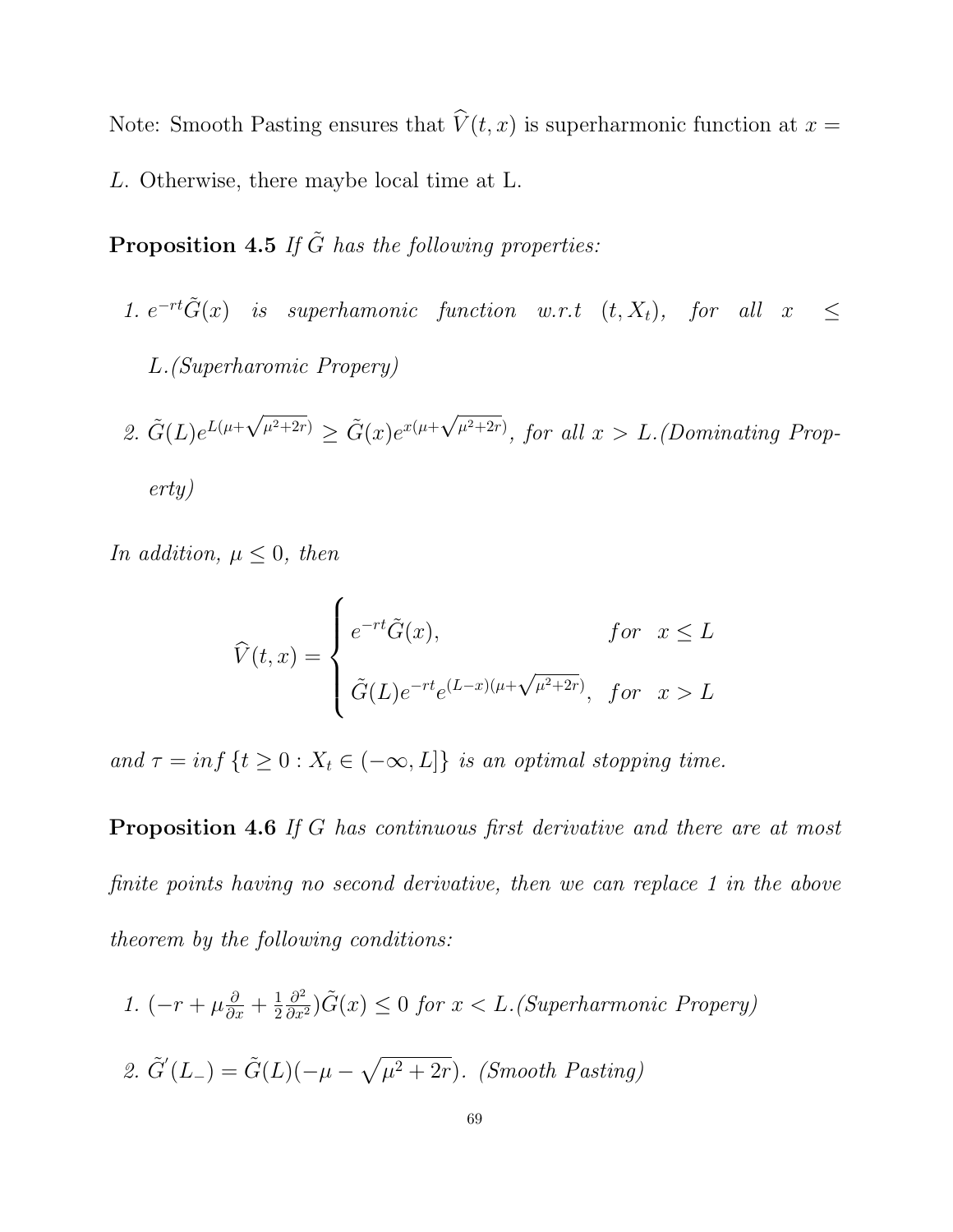3. 
$$
\tilde{G}(L)e^{L(\mu+\sqrt{\mu^2+2r})} \ge \tilde{G}(x)e^{x(\mu+\sqrt{\mu^2+2r})}
$$
, for all  $x > L$ . (Dominating Prop-  
erty)

In addition,  $\mu \leq 0$ , then

$$
\widehat{V}(t,x) = \begin{cases}\ne^{-rt}\tilde{G}(x), & \text{for } x \le L \\
\tilde{G}(L)e^{-rt}e^{(L-x)(\mu+\sqrt{\mu^2+2r})}, & \text{for } x > L\n\end{cases}
$$

and  $\tau = \inf \{ t \geq 0 : X_t \in (-\infty, L] \}$  is an optimal stopping time.

Example 4.7

$$
V(x) = \sup_{0 \le \tau < \infty} E_x[e^{-r\tau}bB_\tau]
$$

where  $b$  is a negative constant and  $B_t$  is Brownian motion.

In this case,  $\tilde{G}(x) = bx$  and  $\mu = 0$ . Then it's easy to see that  $e^{-rt}bx$  is superhamonic function for  $x < 0$ . Using the smooth pasting, we can get the boundary  $L = -\frac{1}{\sqrt{6}}$  $\frac{1}{2r}$ . After checking the third property in the corollary 1.4, we can conclude  $\tau = \inf \left\{ t \geq 0 : X_t \in (-\infty, -\frac{1}{\sqrt{2}} \right\}$  $\left\{\frac{1}{2r}\right\}$  is an optimal stopping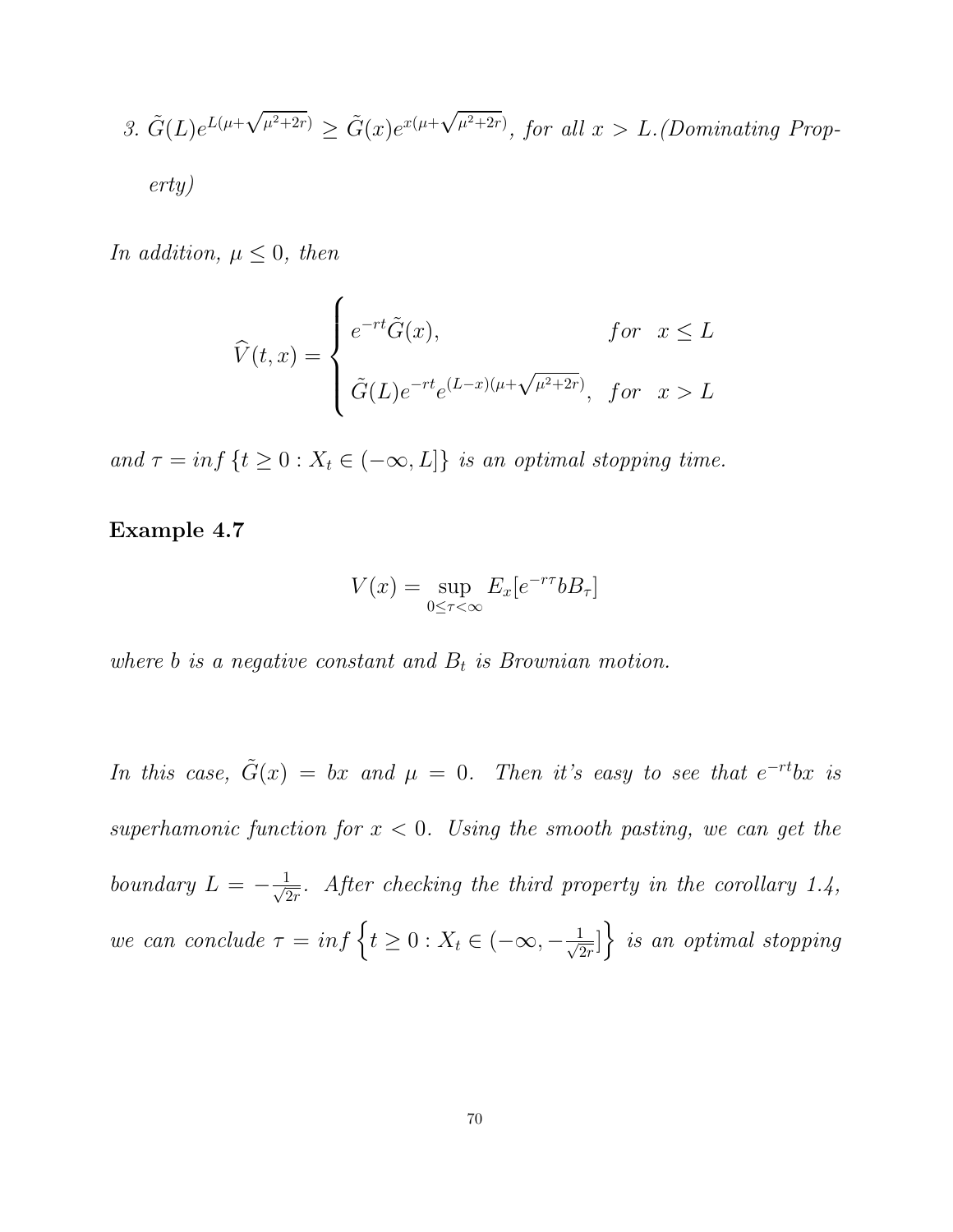time and

$$
\widehat{V}(t,x) = \begin{cases}\ne^{-rt}bx, & \text{for } x \le -\frac{1}{\sqrt{2r}} \\
-e^{-rt}\frac{b}{\sqrt{2r}}e^{(-\frac{1}{\sqrt{2r}}-x)\sqrt{2r}}, & \text{for } x > -\frac{1}{\sqrt{2r}}\n\end{cases}
$$

# Discounted Gain Function with Two Stopping Times

The optimal stopping problem is:

$$
V(x) = \sup_{0 \le \tau \le \xi < \infty} E_x[e^{-r\xi} \tilde{K}(X_\xi) + e^{-r\tau} \tilde{G}(X_\tau)]
$$

where, $e^{-rt}\tilde{K}(x)$  and  $e^{-rt}\tilde{G}(x)$  satisfy assumption 1.1 w.r.t  $(X_t)_{0 \leq t < \infty}$ .

# Example 4.8

$$
V(x) = \sup_{0 \le \tau \le \xi < \infty} E_x[-e^{-r\tau}cB_\tau + e^{-r\xi}bB_\xi]
$$

where  $b$  and  $c$  are positive constants and  $B_t$  is Brownian motion.

According to the theorem in the first chapter and example 1.5, we can get:

$$
\widehat{U}(t,x) = \begin{cases}\ne^{-rt} \frac{b}{\sqrt{2r}} e^{\sqrt{2r}x-1}, & \text{for } x < \frac{1}{\sqrt{2r}} \\
e^{-rt}bx, & \text{for } x \ge \frac{1}{\sqrt{2r}}\n\end{cases}
$$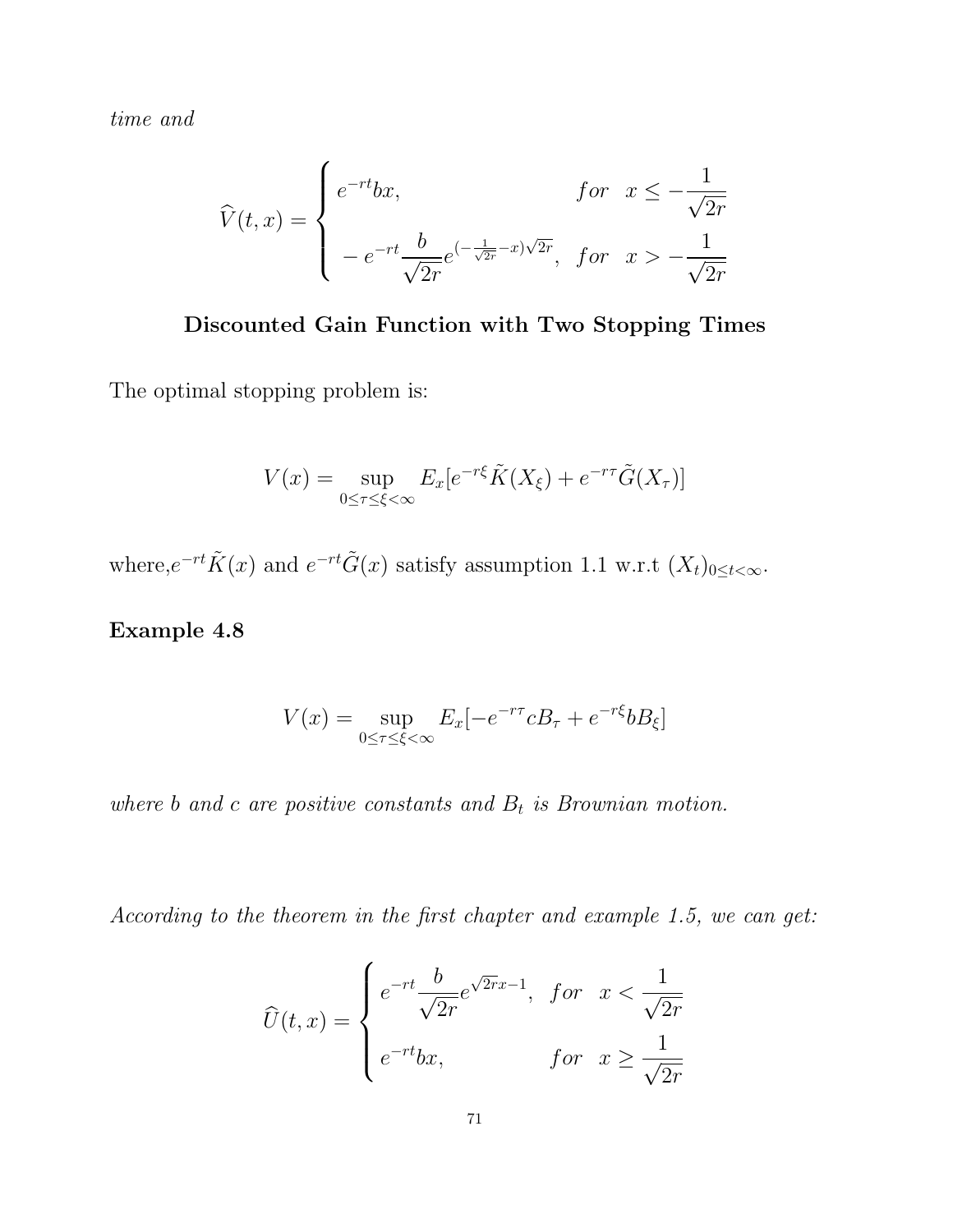Then the problem changes to:

$$
V(x) = \sup_{0 \le \tau < \infty} E_x[-e^{-r\tau}cB_\tau + U(\tau, B_\tau)]
$$

The drift part of  $-e^{-rt}cx + U(t, x)$  is:

$$
\begin{cases}\ne^{-rt}cr \text{ and } \\ e^{-rt}[cr \text{ or } \\ x \ge \frac{1}{\sqrt{2r}}\n\end{cases}
$$

The we can have the following conclusions:

Case 1:  $b = c$ .  $-e^{-rt}cx + U(t, x)$  is submartingale, there is no optimal stopping time.

Case 2:  $b > c$ .  $-e^{-rt}cx + U(t, x)$  is supermartingale for  $x \ge 0$ , then stopping region  $D \in [0, \infty)$ . By using the theorems in the previous subsection, we can  $get D = \left\lfloor \frac{1}{\sqrt{c}} \right\rfloor$  $\frac{1}{2r},\infty$ ).

Case 3:  $b < c$ .  $-e^{-rt}cx + U(t, x)$  is supermartingale for  $x \le 0$ , then stopping region  $D \in (-\infty, 0]$ . By using the theorems in the previous subsection, we can get  $D = (-\infty, -\frac{1}{\sqrt{c}})$  $\frac{1}{2r}$ .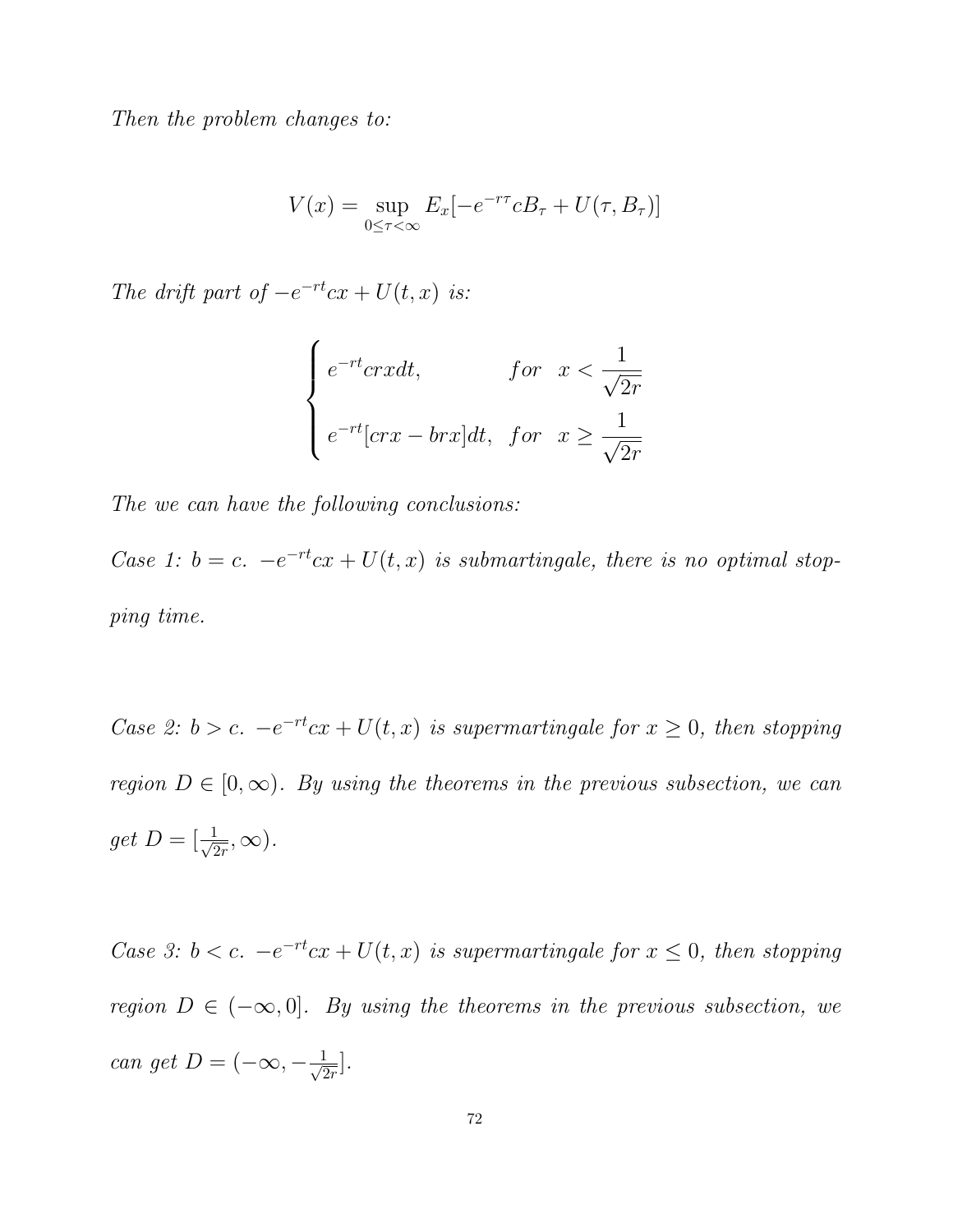## Discounted and Integral Gain Function with One Stopping Time

The optimal stopping problem is:

(48) 
$$
V(x) = \sup_{0 \le \tau < \infty} E_x \left[ \int_0^{\tau} e^{-rt} L(X_t) dt + e^{-r\tau} M(X_{\tau}) \right]
$$

where  $X_t$  is 1-d drifted Brownian motion. In addition, L is cotinuous function and M is measurable function.

Let us first think of a special kind of stopping time.  $\frac{b}{a} =$  $inf\{t\geq 0: X_t \in (-\infty, a] \cup [b, \infty)\}\)$  for some  $a < b$ . According to the theorem in the first chapter, we know  $V(x) = E_x \left[ \int_0^{\tau_a^b} e^{-rt} L(X_t) dt + e^{-r\tau_a^b} M(X_{\tau_a^b}) \right]$ must satisfy the following PDE:

(49) 
$$
(\mu \frac{\partial}{\partial x} + \frac{1}{2} \frac{\partial^2}{\partial x^2} - r)V(x) = -L(x)
$$

for  $x \in (a, b)$ . We assume the following boundary conditions:

(50)  

$$
V(a) = M(a)
$$

$$
V(b) = M(b)
$$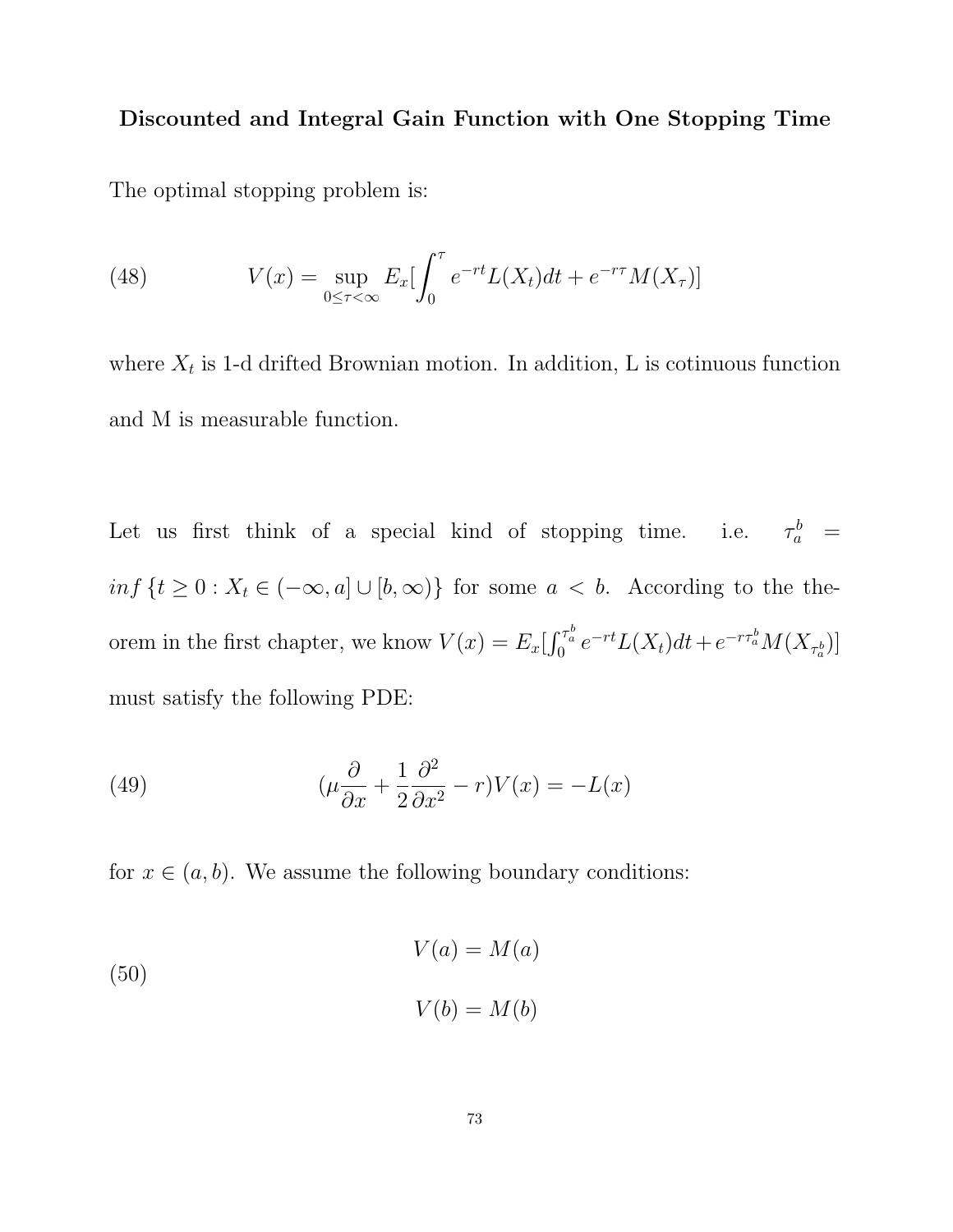The general solution of this PDE is:

(51) 
$$
V(x) = C_1 e^{r_1 x} + C_2 e^{r_2 x} + q(x)
$$

where  $r_i$  is the solution of the following equation:

(52) 
$$
\frac{1}{2}r_i^2 + \mu r_i - r = 0
$$

and  $r_1 < 0 < r_2$ . And

(53) 
$$
C_1 = \frac{(M(a) - q(a))e^{r_2 b} - (M(b) - q(b))e^{r_2 a}}{e^{r_2 b + r_1 a} - e^{r_1 b + r_2 a}}
$$

(54) 
$$
C_2 = \frac{(M(a) - q(a))e^{r_1b} - (M(b) - q(b))e^{r_1a}}{e^{r_2a + r_1b} - e^{r_2b + r_1a}}
$$

Lemma 4.9 Suppose the follwing statements are true:

- 1.  $M(x)$  and  $q(x)$  are finite for any  $x \in R$ .
- 2.  $\lim_{a \to -\infty} \frac{M(a)-q(a)}{e^{r_1 a}}$  $\frac{a)-q(a)}{e^{r_1 a}}=0.$
- 3.  $\lim_{b\to\infty}\frac{M(b)-q(b)}{e^{r_2b}}$  $\frac{b)-q(b)}{e^{r_2b}}=0.$

Then if  $a \to -\infty$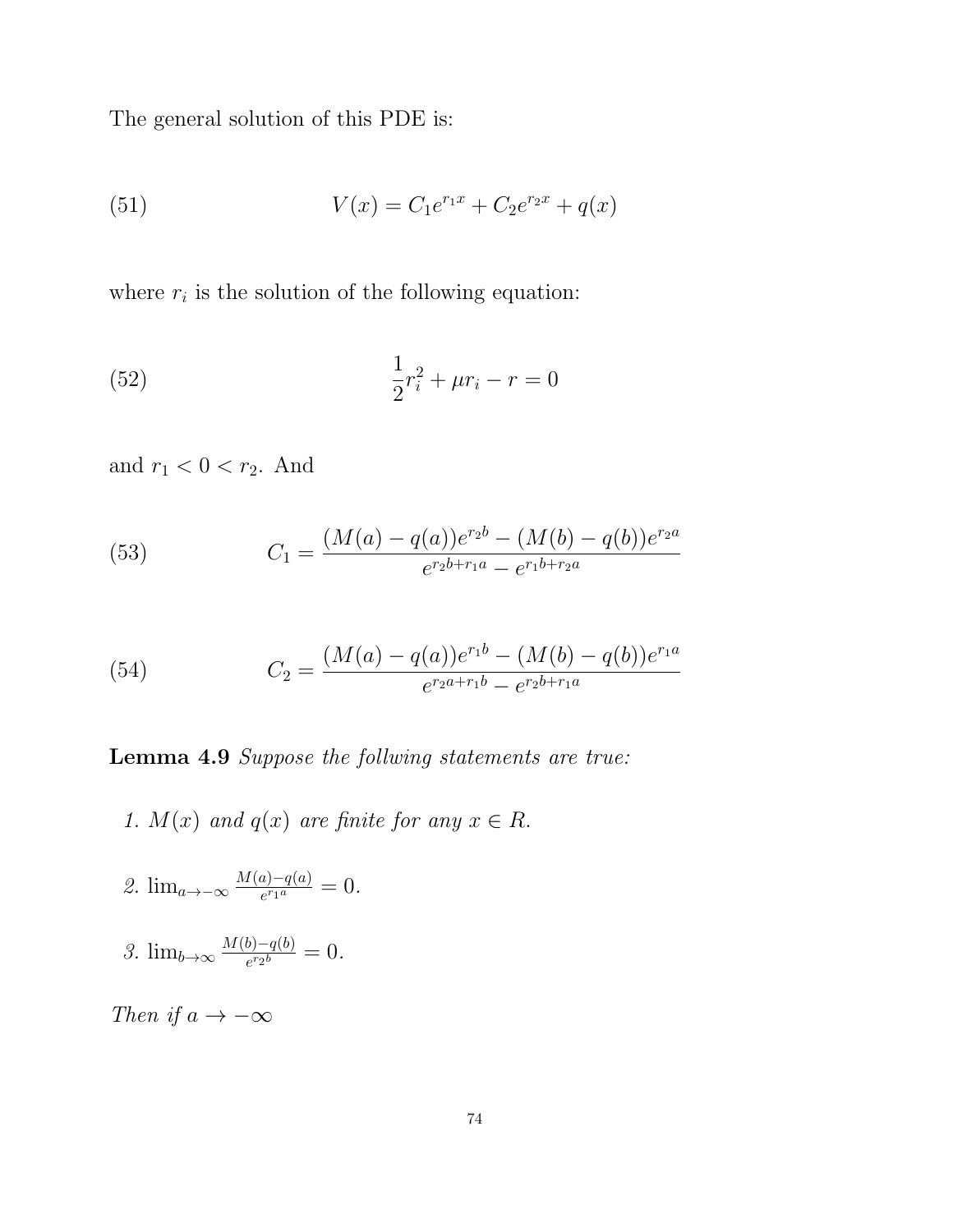$$
C_1 \to 0 \text{ and } C_2 \to [M(b) - q(b)]e^{-r_2b}
$$

If  $b \to \infty$ , then

$$
C_1 \to [M(a) - q(a)]e^{-r_1a} \text{ and } C_2 \to 0
$$

**Lemma 4.10** Let  $\tau_b = \inf \{ t \geq 0 : X_t \in [b, \infty) \}$ , consider the following problem:

$$
V_b(x) = E_x \left[ \int_0^{\tau_b} e^{-rt} L(X_t) dt + e^{-r\tau_b} M(X_{\tau b}) \right]
$$

where  $X_t$  is 1-d drifted Brownian motion with  $\mu > 0.L$  is cotinuous function and M is measurable function. In addition  $M(x)$  and  $q(x)$  is finite for all  $x \in R$ . Moreover, $\lim_{a \to -\infty} \frac{M(a) - q(a)}{e^{r_1 a}}$  $\frac{a_1 - q(a)}{e^{r_1 a}} = 0$ . Then

$$
V_b(x) = [M(b) - q(b)]e^{r_2(x-b)} + q(x)
$$

for  $x \in (-\infty, b)$ .

**Lemma 4.11** Let  $\tau_a = \inf \{ t \geq 0 : X_t \in (-\infty, a] \}$ , consider the following problem:

$$
V_a(x) = E_x \left[ \int_0^{\tau_a} e^{-rt} L(X_t) dt + e^{-r\tau_a} M(X_{\tau_a}) \right]
$$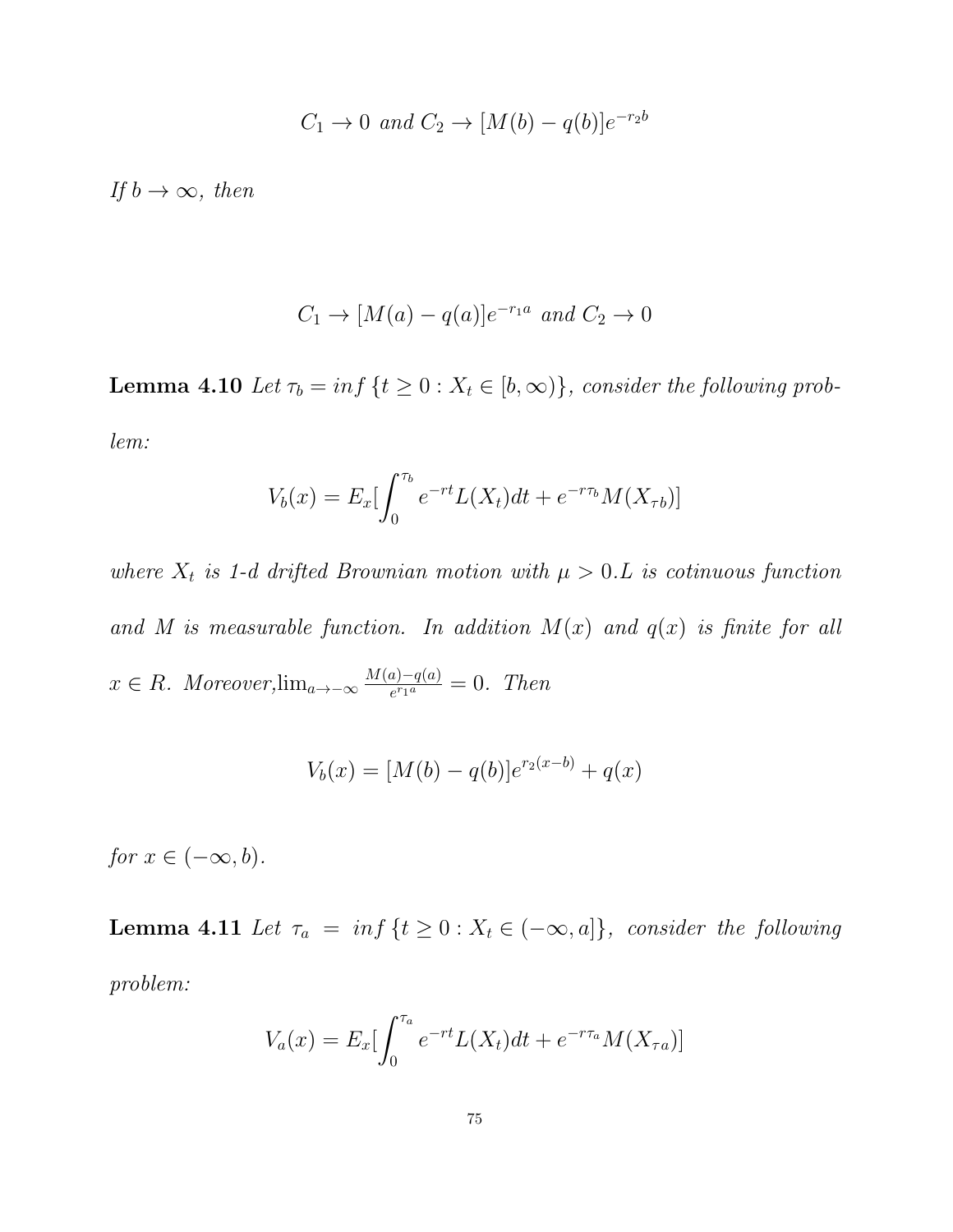where  $X_t$  is 1-d drifted Brownian motion with  $\mu < 0.L$  is cotinuous function and M is measurable function. In addition  $M(x)$  and  $q(x)$  is finite for all  $x \in R$ . Moreover, $\lim_{a \to -\infty} \frac{M(a) - q(a)}{e^{r_1 a}}$  $\frac{a_0 - q(a)}{e^{r_1 a}} = 0$ . Then

$$
V_a(x) = [M(a) - q(a)]e^{r_1(x-a)} + q(x)
$$

for  $x \in (a, \infty)$ .

Now, let's define  $\tau_a^t = \inf \{ s \ge t : X_s \in (-\infty, a] \}$  and

(55) 
$$
\begin{pmatrix} dZ_{1t} \\ dZ_{2t} \end{pmatrix} = \begin{pmatrix} e^{-rt}L(X_t) \\ \mu \end{pmatrix} dt + \begin{pmatrix} 0 \\ 1 \end{pmatrix} dB_t
$$

Moreover, if we define  $V_a(t, z_1, z_2)$  as the following:

$$
(56)
$$

$$
V_a(t, z_1, z_2) = E_{(t, z_1, z_2)}[\int_0^{\tau_a^t} e^{-rt} L(X_t) dt + e^{-r\tau_a^t} M(X_{\tau a}^t)]
$$
  
\n
$$
= E_{(t, z_1, z_2)}[\int_0^t e^{-rs} L(X_s) ds + \int_t^{\tau_a^t} e^{-rs} L(X_s) ds + e^{-rt} e^{-r(\tau_a^t - t)} M(X_{\tau a}^t)]
$$
  
\n
$$
= z_1 + e^{-rt}[\int_0^{\tau_a} e^{-rs} L(X_s) ds + e^{-r(\tau_a)} M(X_{\tau a})]
$$
  
\n
$$
= z_1 + e^{-rt} V_a(z_2)
$$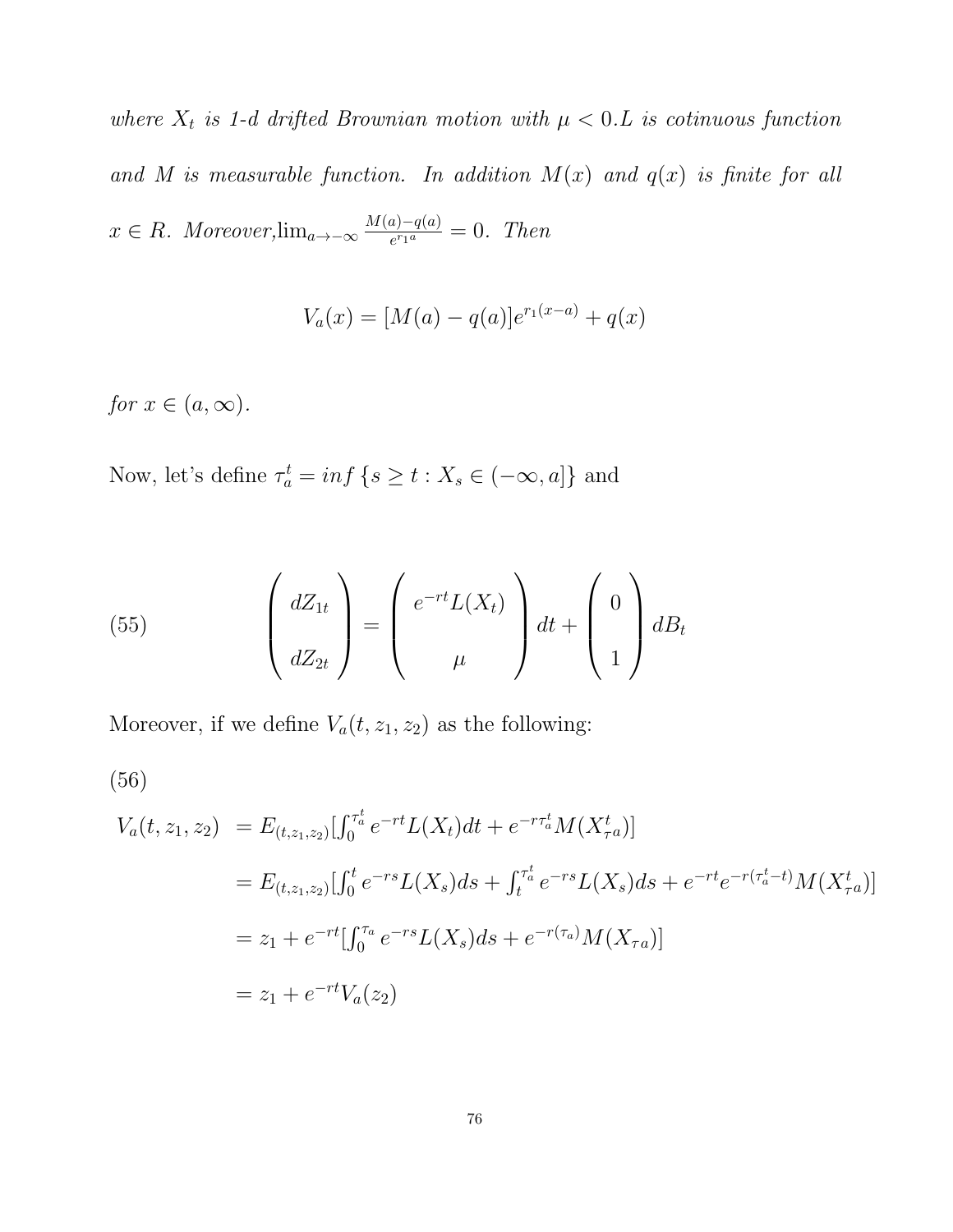According to the sufficient theorem in the first chapter and lemma above, we can get the following theorems.

# Proposition 4.12 If the followings are true:

- 1.  $z_1 + e^{-rt}M(z_2)$  is superhamonic function, for  $x \in [b, \infty)$ . (Superharomic Propery )
- 2.  $[M(b) q(b)]e^{-r_2b} \geq [M(x) q(x)]e^{-r_2x}$ , for all  $x \in (-\infty, b)$ . (Dominating Property)

In addition,  $\mu \geq 0$ , then

$$
\widehat{V}(t, z_1, z_2) = \begin{cases}\nz_1 + e^{-rt}[M(b) - q(b)]e^{r_2(z_2 - b)} + e^{-rt}q(z_2), & \text{for } z_2 \in (-\infty, b) \\
z_1 + e^{-rt}M(z_2), & \text{for } z_2 \in [b, \infty)\n\end{cases}
$$

and  $\tau = \inf \{ t \geq 0 : X_t \in [b, \infty) \}$  is an optimal stopping time.

Proposition 4.13 If M has continuous first derivative and there are at most finite points having no second derivative, then we can replace 1 in the above theorem by the following conditions:

\n- 1. 
$$
(-r + \mu \frac{\partial}{\partial x} + \frac{1}{2} \frac{\partial^2}{\partial x^2})M(x) + L(x) \leq 0
$$
 for  $x \geq b$ . (Superharmonic Property)
\n- 2.  $M'(b_+) = [M(b) - q(b)]r_2 + q'(b)$ . (Smooth Pasting)
\n- 3.  $[M(b) - q(b)]e^{-r_2b} \geq [M(x) - q(x)]e^{-r_2x}$ , for all  $x \in (-\infty, b)$ . (Dominating Property)
\n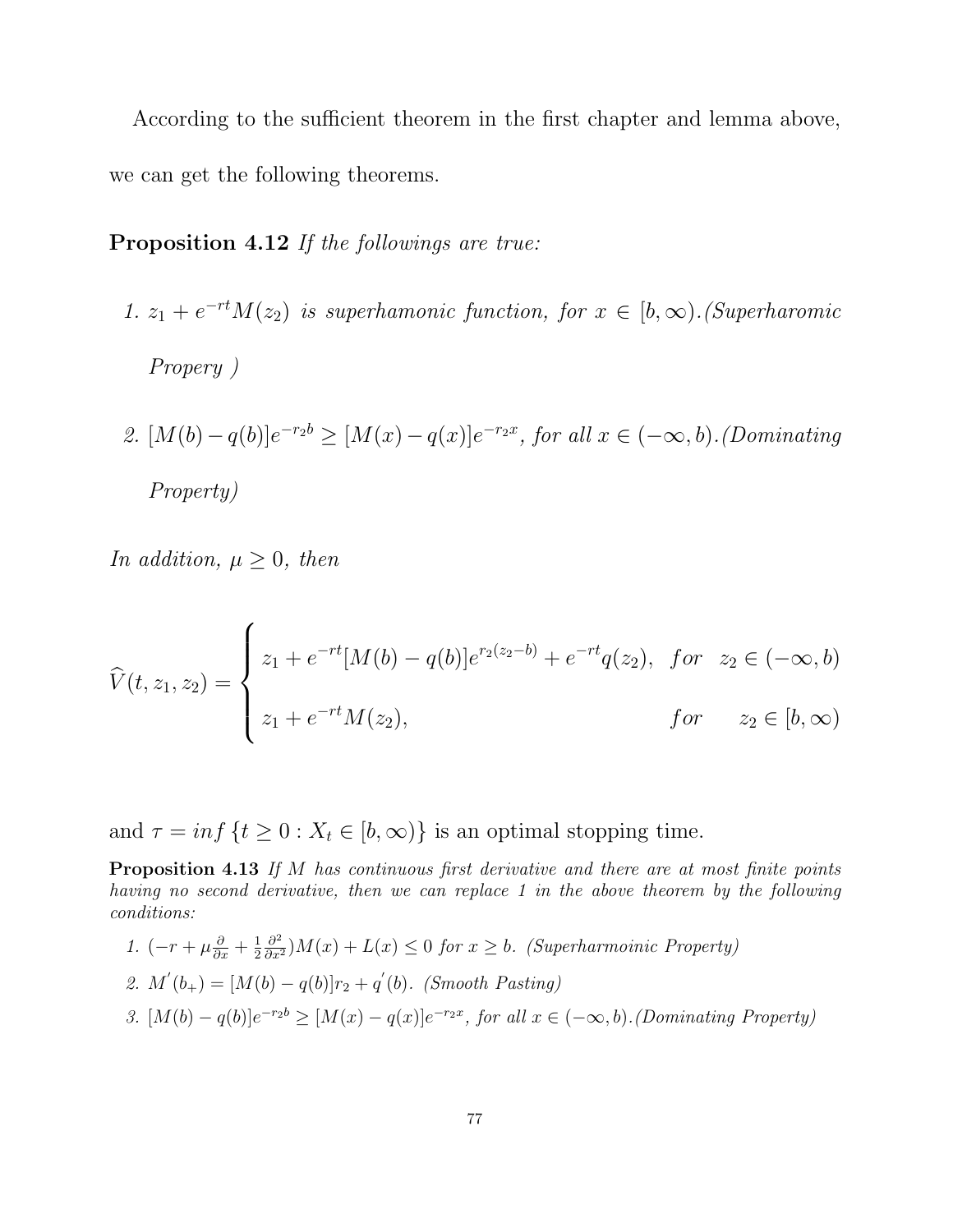In addition,  $\mu \geq 0$ , then

$$
\widehat{V}(t, z_1, z_2) = \begin{cases}\nz_1(t) + e^{-rt}[M(b) - q(b)]e^{r_2(z_2(t) - b)} + e^{-rt}q(z_2(t)), & \text{for} \quad z_2(t) \in (-\infty, b) \\
z_1(t) + e^{-rt}M(z_2(t)), & \text{for} \quad z_2(t) \in [b, \infty)\n\end{cases}
$$

and  $\tau = \inf \{ t \geq 0 : X_t \in [b, \infty) \}$  is an optimal stopping time. Note: Smooth Pasting determines the location of b.

Proposition 4.14 If the followings are true:

1.  $z_1 + e^{-rt}M(z_2)$  is superhamonic function for  $x \in (-\infty, a]$ . (Superharomic Propery)

2. 
$$
[M(a) - q(a)]e^{-r_1a} \geq [M(x) - q(x)]e^{-r_1x}
$$
, for all  $x \in (a, \infty)$ . (Dominating Property)

In addition,  $\mu \leq 0$ , then

$$
\widehat{V}(t, z_1, z_2) = \begin{cases}\nz_1(t) + e^{-rt} M(z_2(t)), & \text{for } z_2(t) \in (-\infty, a] \\
z_1 + e^{-rt} [M(a) - q(a)] e^{r_1(z_2(t) - a)} + e^{-rt} q(z_2(t)), & \text{for } z_2(t) \in (a, )\n\end{cases}
$$

and  $\tau = \inf \{ t \geq 0 : X_t \in (-\infty, a] \}$  is an optimal stopping time.

**Proposition 4.15** If M has continuous first derivative and there are at most finite points having no second derivative, then we can replace 1 in the above theorem by the following conditions:

- 1.  $\left(-r+\mu\frac{\partial}{\partial x}+\frac{1}{2}\right)$ 2  $\frac{\partial^2}{\partial x^2}$ ) $M(x) + L(x) \leq 0$  for  $x \leq a$ . (Superharmonic Property) 2.  $M'(a_{-}) = [M(a) - q(a)]r_1 + q'(a)$ . (Smooth Pasting)
- 3.  $[M(a) q(a)]e^{-r_1a} \geq [M(x) q(x)]e^{-r_1x}$ , for all  $x \in (a, \infty)$ . (Dominating Property)

In addition,  $\mu \leq 0$ , then

$$
\widehat{V}(t,x) = \begin{cases}\ne^{-rt} M(x), & \text{for } x \in (-\infty, a] \\
e^{-rt} [M(a) - q(a)]e^{r_1(x-a)} + e^{-rt}q(x), & \text{for } x \in (a, \infty)\n\end{cases}
$$

and  $\tau = \inf \{ t \geq 0 : X_t \in (-\infty, a] \}$  is an optimal stopping time.

#### Example 4.16

$$
V(x) = \sup_{0 \le \tau < \infty} E_x \left[ \int_0^\tau e^{-rt} a B_t dt + e^{-r\tau} b B_\tau \right]
$$

where a is positive constant and b is negative constant.

In this example,  $G(t, X_t) = \int_0^t e^{-rs} a B_s ds + e^{-rt} b B_t$ ,  $L(x) = ax$ ,  $M(x) = bx$ ,  $q(x) = \frac{a}{r}x$ and  $\mu = 0$ . Case 1:  $a - rb > 0$ 

 $G(t, x)$  has a nonpositive drift for  $x \leq 0$ . Therefore, stop region  $D \in (-\infty, 0]$ . Let's guess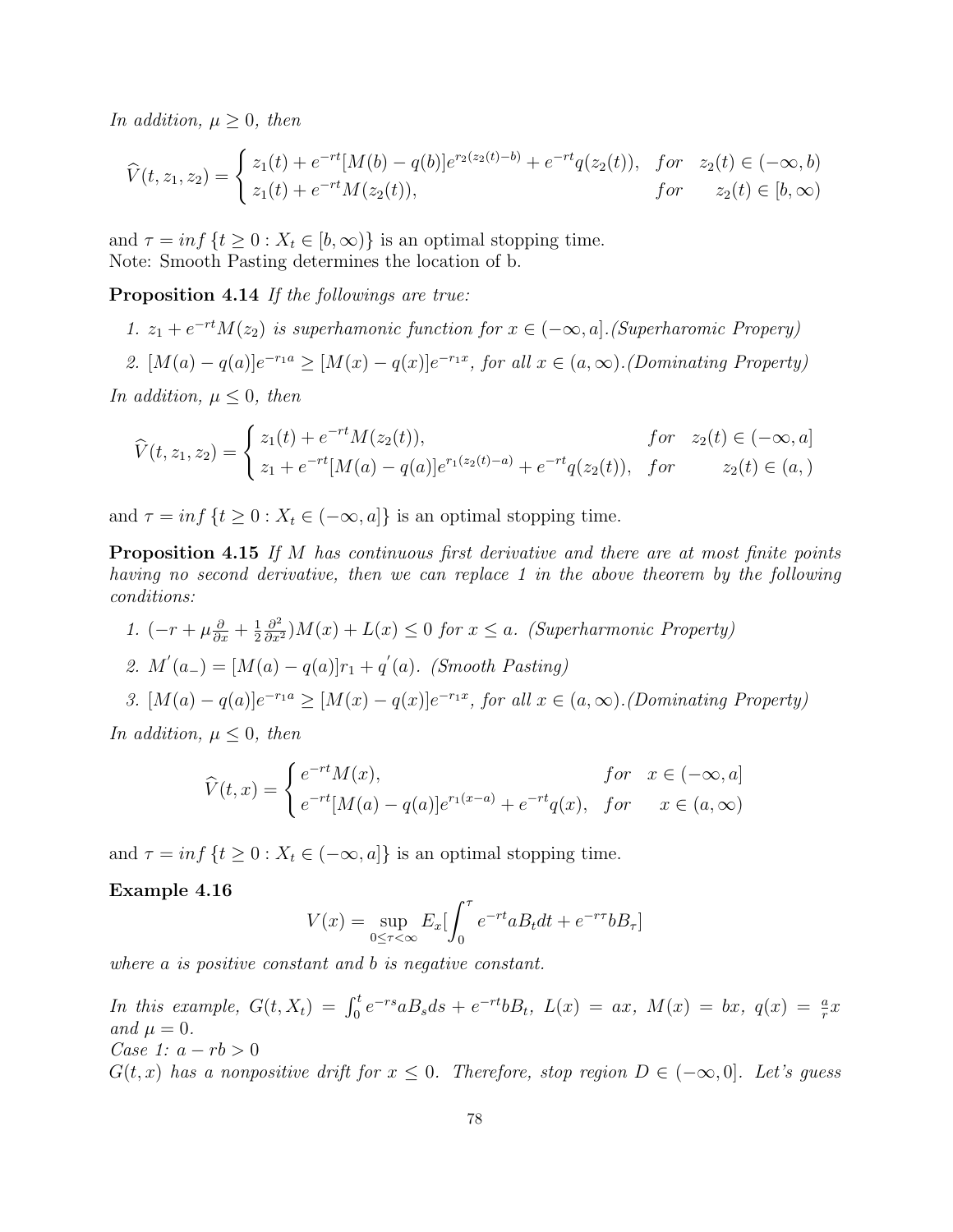$D = (-\infty, L]$ . Here we use the smooth pasting to guess the value of L. From the corollary above, we get  $L = -\frac{1}{\sqrt{2}}$  $\frac{1}{2r}$ . According to the theorem above, we can conclude that D is  $(-\infty, -\frac{1}{\sqrt{c}}]$  $\frac{1}{2r}$ .

Case 2:  $a - rb = 0$ 

 $G(t, x)$  is a martingale. Therefore, we will always have the same value no matter which stopping we choose. Note: we assume the stopping time satisfies the assumption.

Case 3:  $a - rb < 0$  $G(t, x)$  has a nonpositive drift for  $x \geq 0$ . Therefore, stop region  $D \in [0, \infty)$  ... we can get D is  $\left[\frac{1}{\sqrt{c}}\right]$  $\frac{1}{2r},\infty$ ).

#### Discounted and Integral Gain Function with Two Stopping Times

The optimal stopping problem is:

(57) 
$$
V(x) = \sup_{0 \le \xi \le \tau < \infty} E_x \left[ \int_{\xi}^{\tau} e^{-rt} L(X_t) dt + e^{-r\tau} M(X_{\tau}) + e^{-r\xi} N(X_{\xi}) \right]
$$

where  $X_t$  is 1-d drifted Brownian motion. In addition, L is cotinuous function and M and N are measurable function.

$$
(58)
$$

$$
V(x) = \sup_{0 \le \xi \le \tau < \infty} E_x \left[ \int_0^\tau e^{-rt} L(X_t) dt + e^{-r\tau} M(X_\tau) + \int_0^\xi -e^{-rt} L(X_t) dt + e^{-r\xi} N(X_\xi) \right]
$$
\n
$$
\le \sup_{0 \le \tau < \infty} E_x \left[ \int_0^\tau e^{-rt} L(X_t) dt + e^{-r\tau} M(X_\tau) \right] + \sup_{0 \le \xi < \infty} E_x \left[ \int_0^\xi -e^{-rt} L(X_t) dt + e^{-r\xi} N(X_\xi) \right]
$$

The equality will hold if  $P(\xi^* \leq \tau^*) = 1$ .

Example 4.17 Consider the following example:

$$
V(x) = \sup_{0 \le \xi \le \tau < \infty} E_x \left[ \int_{\xi}^{\tau} e^{-rt} a B_t dt + e^{-r\tau} c B_{\tau} + e^{-r\xi} b B_{\xi} \right]
$$

We assume a, b, c and  $r > 0$  are constants. Moreover, we have  $a + br > 0$ ,  $a - cr > 0$  and  $b + c > 0.$ 

Then it's easy to see that

 $V(x) \le \sup_{0 \le \tau < \infty} E_x \left[ \int_0^{\tau} e^{-rt} a B_t dt + e^{-r\tau} c B_{\tau} \right] + \sup_{0 \le \xi < \infty} E_x \left[ \int_0^{\xi} -e^{-rt} a B_t dt + e^{-r\xi} b B_{\xi} \right]$ and equality holds if  $P(\xi^* \leq \tau^*) = 1$ .

From the result in the last subsection, we can get:

$$
\tau^* = \inf \left\{ t \ge 0 : X_t \in (-\infty, -\frac{1}{\sqrt{2r}}] \right\}
$$

and

$$
\xi^* = \inf \left\{ t \ge 0 : X_t \in \left[ \frac{1}{\sqrt{2r}}, \infty \right) \right\}
$$

In addition,  $P(\xi^* \leq \tau^*) = 1$  iff  $x \geq \frac{1}{\sqrt{\epsilon}}$  $\frac{1}{2r}$ .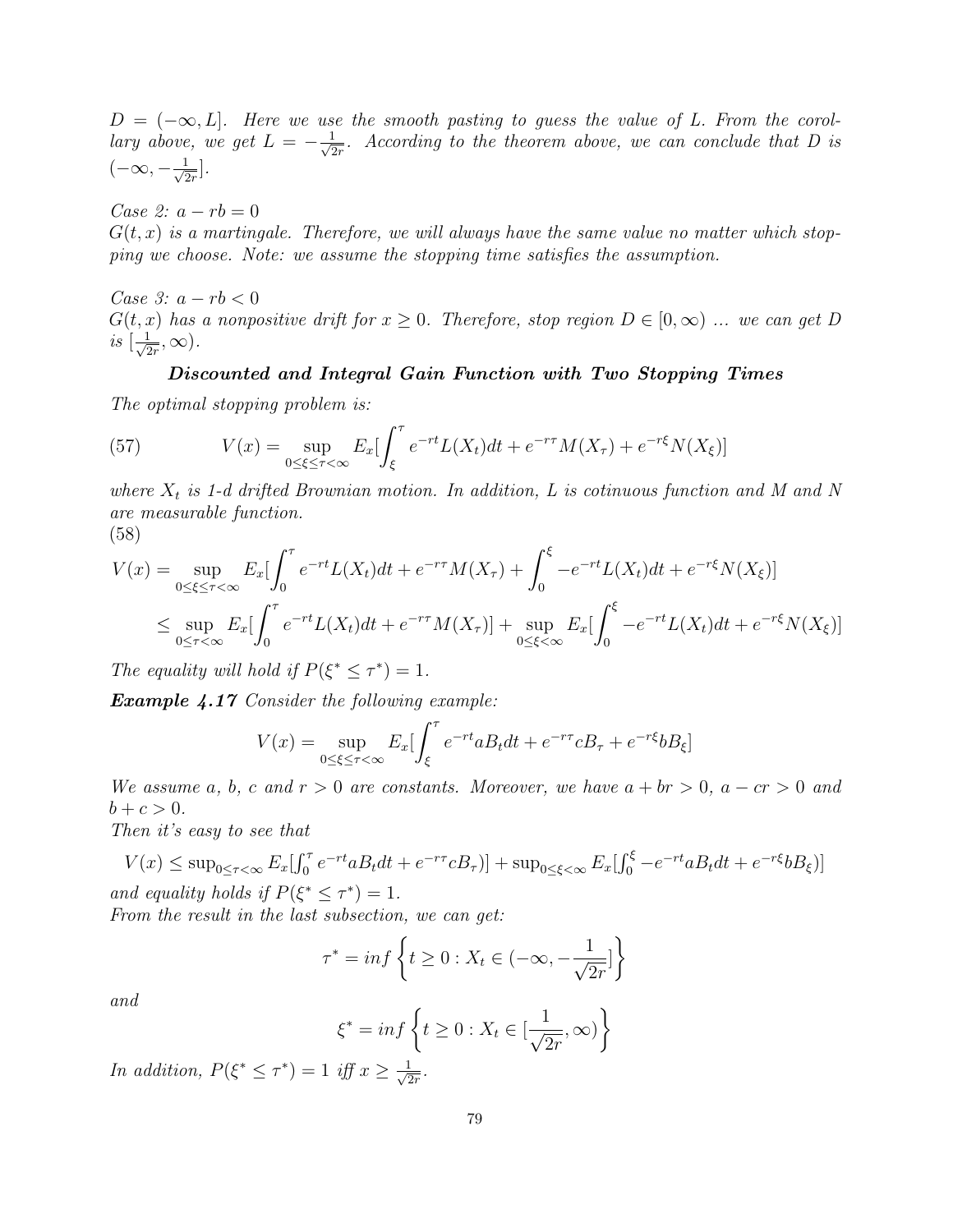However, what if  $x \leq \frac{1}{\sqrt{3}}$  $\frac{1}{2r}$ . Define the following optimal stopping problems:

(59) 
$$
U(s, y) = \sup_{\tau \ge s} E_y \left[ \int_s^{\tau} e^{-rt} L(X_t) dt + e^{-r\tau} M(X_{\tau}) \right]
$$

(60) 
$$
V(x) = \sup_{\xi \ge 0} E_x[U(\xi, X_{\xi}) + e^{-r\xi}L(X_{\xi})]
$$

It's easy to get that

(61) 
$$
U(s, y) = e^{-rs}U(0, y) = e^{-rs}U(y)
$$

and

(62) 
$$
V(x) = \sup_{\xi \ge 0} E_x e^{-r\xi} (U(X_{\xi}) + L(X_{\xi}))
$$

Therefore, we can transfer the two optimal stopping problem to two one optimal stopping problems.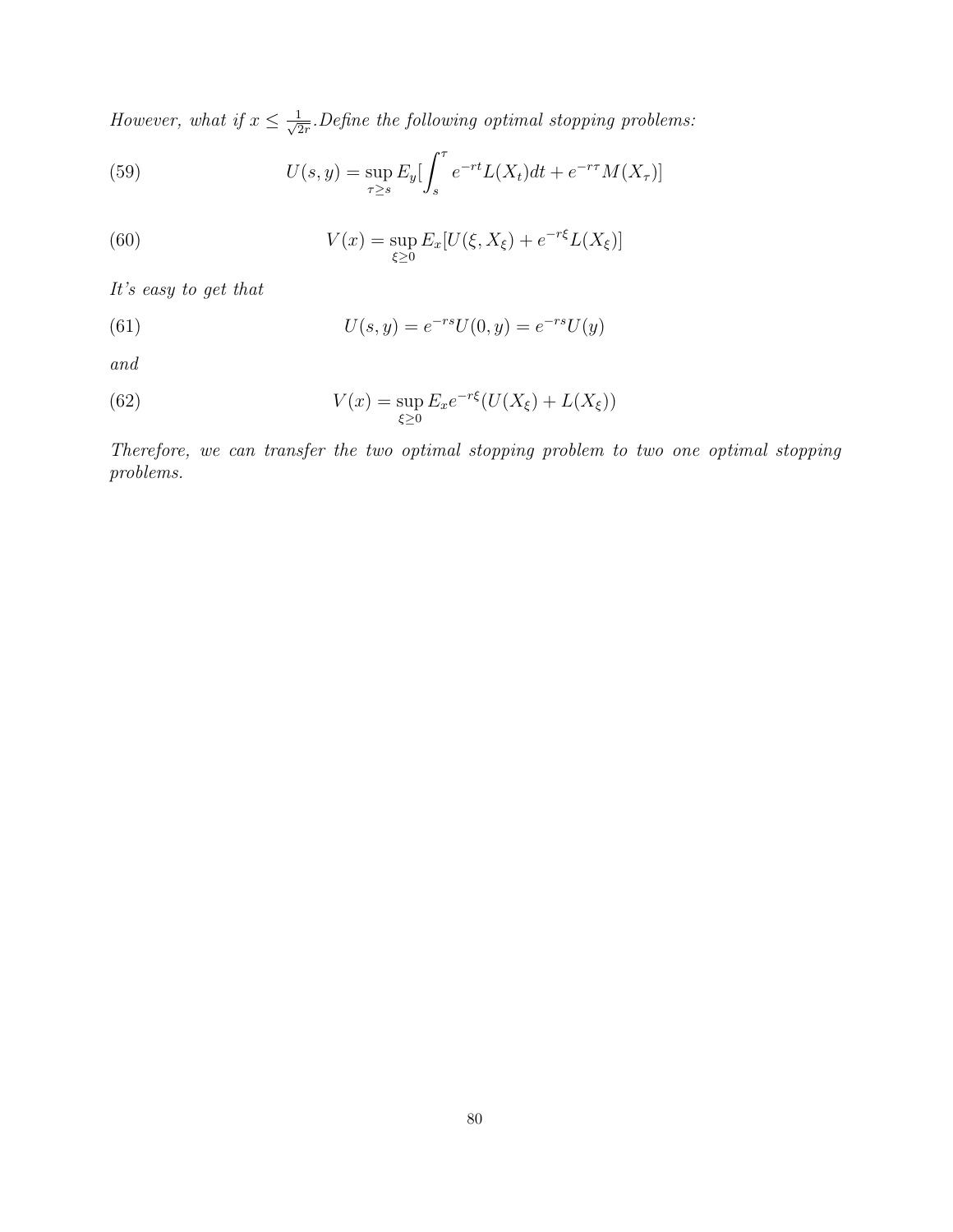### References

- [1] R. Carmona, S. Nadtochiy (2009): Local Volatility Dynamic Models, Finance Stochastic.
- [2] R. CARMONA, S. NADTOCHIY (2011): Tangent Models as a mathematical framwork for dynamic calibration, International Journal of Theoretical and Applied Finance.
- [3] R. CARMONA, S. NADTOCHIY (2012): Tangent Levy Market Models, Finance Stochastic.
- [4] D. Heath, R. Jarrow, A. Morton (1990): Contingent Claim Valuation with a Radom Evlution of Interest Rates, The Review of Future Markets.
- [5] D. HEATH, R. JARROW, A. MORTON (1992): Bond Pricing and Term Structure of Interest Rate: a new methodology, Econometrica.
- [6] S. Dayanik, I. Karatzas (2003): On the Optimal Stopping Problem for Onedimenstional Diffusions, Stochastic Processes and their Applications.
- [7] J. DUFFIE, I. HARRISON (1993): Arbitrage Pricing of Russian Option and Perpetual Lookback Options, The Annals of Applied Porbability.
- [8] D. Ellsberg (1961): Risk, Ambiguity, and the Savage Axioms, The Quarterly Journal of Economics.
- [9] L. Epstein, M. Schneider (2003): Recursive multiple-priors, Journal of Economic Theory.
- [10] X. Guo, L. Shepp (2001): Optimal Selling Rules in a Regime Switching Model, IEEE TRANSACTIONS ON AUTOMATIC CONTROL.
- [11] X. Guo and Q. Zhang(2005): Some Optimal Stopping Problems with Nontrivial Boundaries for Pricing Exotic Options, Applied Probability Trust.
- [12] X. Guo and Q. Zhang(2001): An Explicit Solution to An Optimal Problem with Regime Switching , Applied Probability Trust.
- [13] I. GILBOA, A. POSTLEWAITE, D. SCHMEIDLER (2008): Probability and Uncertainty in Economic Modeling, Journal of Economic Perspectives.
- [14] L. Garlappi, R. Uppal, T. Wang (2007): Portfolio Selection with Parameter and Model Uncertainty: A Multi-Prior Approach, The Review of Financial Studies.
- [15] H. Jonnson, A.Kukush, D. Silvestrov (2006): Threshold Structure of Optimal Stopping Strategies for American Type Option, Theor. Probability and Math. Statist.
- [16] M. Haugh and L. Kogan (2004): Pricing American Options: A Duality Approach, Operation Research.
- [17] I. Karatzas, S. Shreve (2000): Brownian Motion and Stochastic Calculus, 2nd Edition, Springer-Verlag.